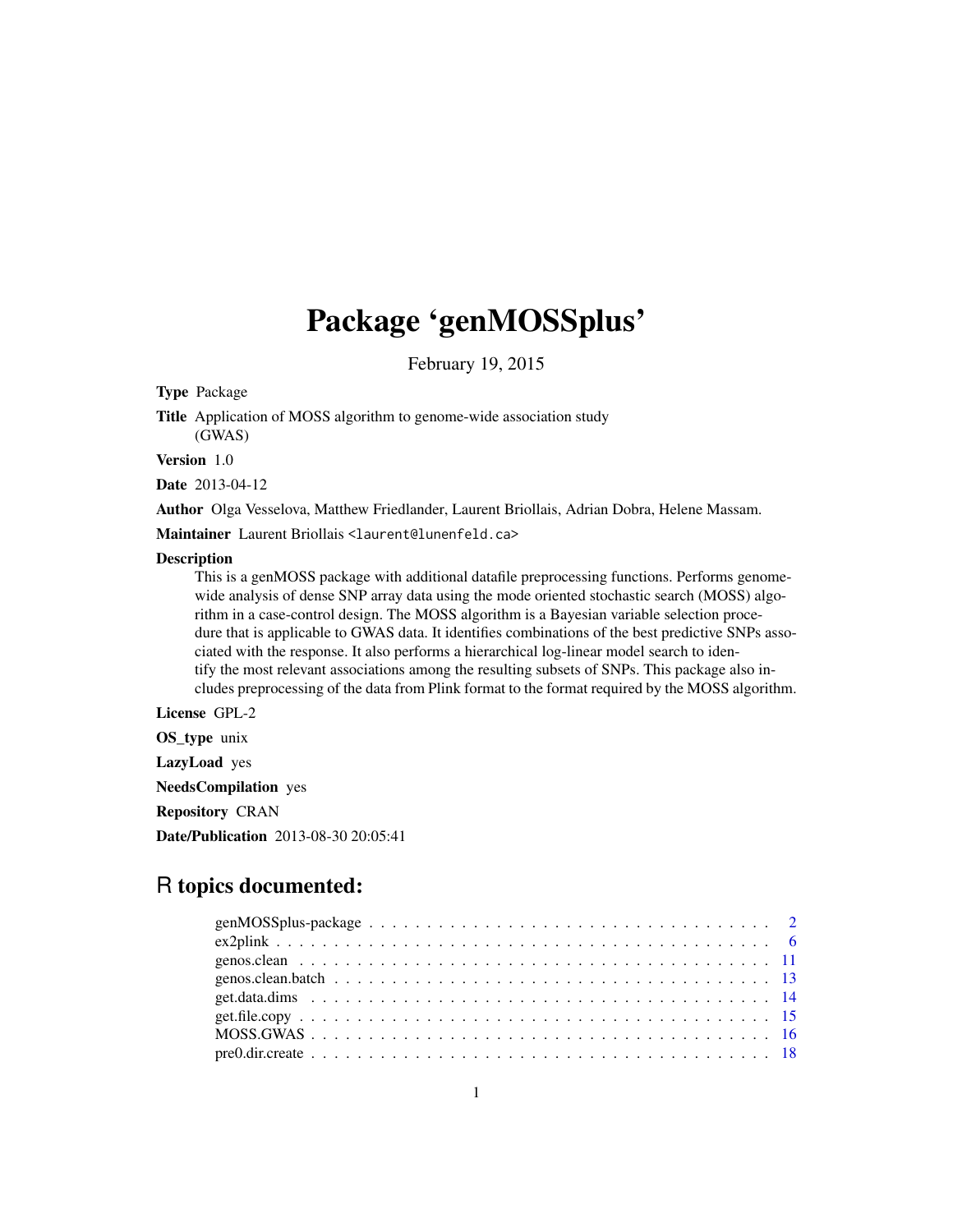<span id="page-1-0"></span>

| 51 |
|----|
|    |
|    |
|    |
|    |
|    |
|    |
|    |
|    |
|    |
|    |
|    |
|    |
|    |
|    |
|    |
|    |
|    |
|    |

genMOSSplus-package *Application of MOSS algorithm to dense SNP array data*

## Description

The genMOSS package together with datafile preprocessing functions.

The MOSS algorithm is a Bayesian variable selection procedure that can be used for the analysis GWAS data. It identifies combinations of the best predictive SNPs associated with the response. It also performs a hierarchical log-linear model search to identify the most relevant associations among the resulting subsets of SNPs. The prior used is the generalized hyper Dirichlet.

Includes preprocessing of the data from Plink format to the format required by the MOSS algorithm, as well as other data-file manipulation functions that may be useful.

## Details

| Package:  | genMOSSplus |
|-----------|-------------|
| Type:     | Package     |
| Version:  | 1.0         |
| Date:     | 2013-06-12  |
| License:  | $GPL-2$     |
| LazyLoad: | yes         |

System Requirements:

- \* Linux
- \* MaCH software (http://www.sph.umich.edu/csg/abecasis/MACH/download/)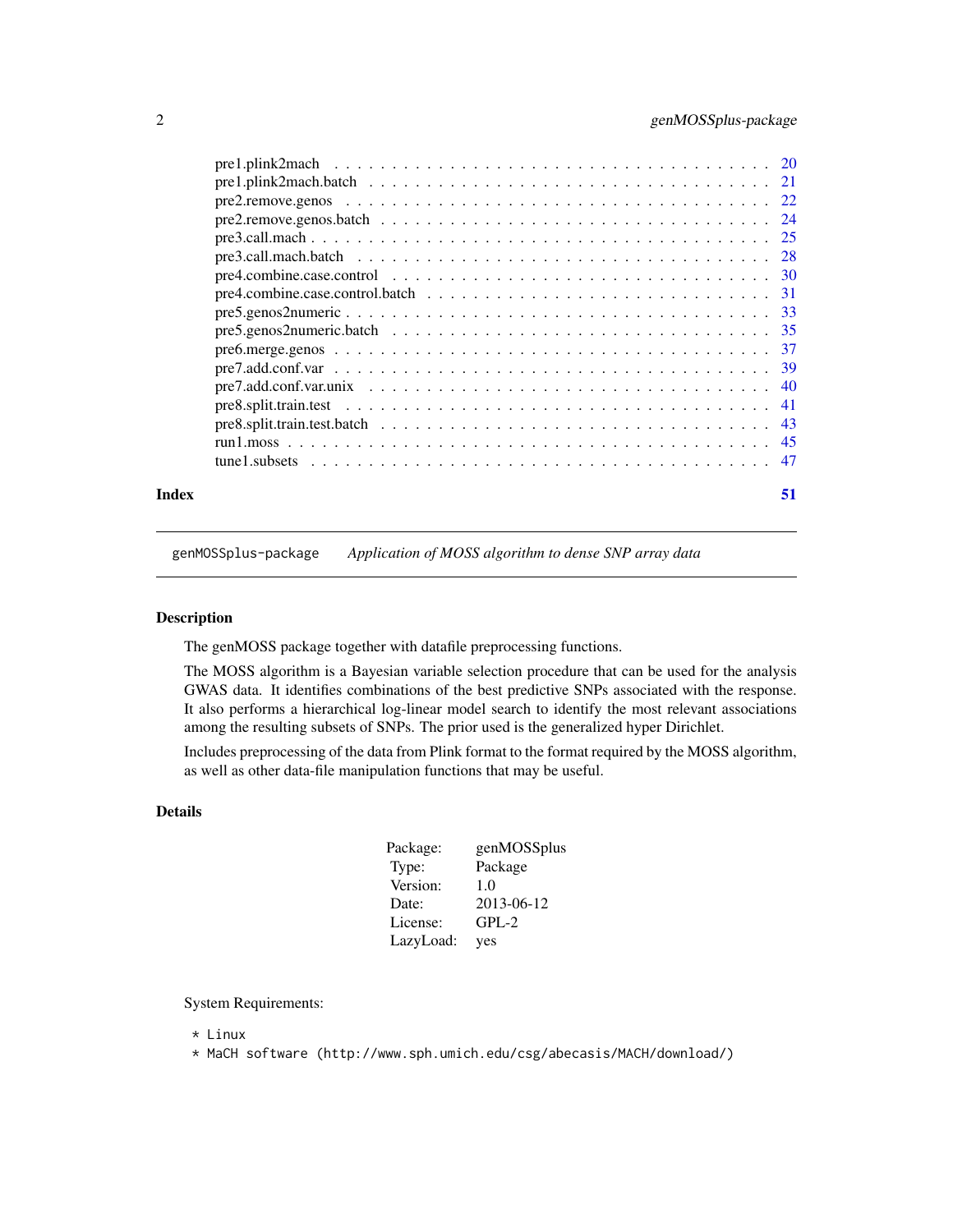<span id="page-2-0"></span>The package consists of four groups of files: preprocessing functions, fine-tuning function, main MOSS functions, and helper functions. The name of the the first two groups of functions begins with "pre" and "tune", respectively. The main function is either beginning with "run" or original 'MOSS.GWAS' (from genMOSS package), whichever input format is more convenient. The preprocessing ("pre") functions are necessary for converting data from Plink format to required binary MOSS format. The main MOSS function is needed to carry out the MOSS search, it also has an option to use model averaging to construct a classifier for predicting the response and to assess its capability via k-fold cross validation. The helper functions are available for user's convenience to check things out for their datasets. We describe basic steps for "pre" and "tune" functions below.

Preprocessing Functions -----------------------

The preprocessing step converts data from Plink format ([ex2plink](#page-5-1) describes the Plink format) to the format required by the MOSS algorithm. Frequently, geno data has missing values, for their imputation we use MACH software (<http://www.sph.umich.edu/csg/abecasis/MACH/download/>). This imputation may require to run MACH algorithm on one chromosome at a time, thus all preprocessing steps deal with multiple files: one for each chromosome. There is a total of 9 preprocessing steps that should be run in their proper order (the names of these functions begin with "pre" followed by the sequence number, followed by short description of what it does). Thus the number of intermediate files generated will be very large, for which good organization of files into directories is necessary. It is recommended to use the directory structure of the format created by [pre0.dir.create](#page-17-1).

Almost every preprocessing function has two versions: normal mode and batch mode. In normal mode, users are requested to provide input and output directory names, full names of the required files, and some other additional parameters specific to the task. Whereas the batch mode is designed to run the function for ALL the files in the input directory that satisfy a naming criterion. This batch mode saves the user from having to call the same function 22-25 times for each chromosome. The naming criterion is as follows:

\* prefix - The beginning string of the file name up until the chromosome number. Here the assumption is that when a dataset is split into 22-25 files, one chromosome in each, then the beginning of the file name is usually the same, followed by the chromosome number.

E.x. Files with names:

- ~ "geno.data\_chr1.my.ped"
- ~ "geno.data\_chr2.my.ped"
- ~ "geno.data\_chr3.my.ped"
- ...

~ "geno.data\_chr22.my.ped"

They all share the same beginning string:

"geno.data\_chr" - this is the 'prefix' for the above example.

Note that it must be immediately followed by chromosome number.

Also the chromosome number is expected to be a 1- or 2-digit number.

Rename all X, Y, M, etc, to some 2-digit number.

 $*$  key - Any string that appears in the file name. In case that the input directory contains files that begin with the same prefix, but should not be processed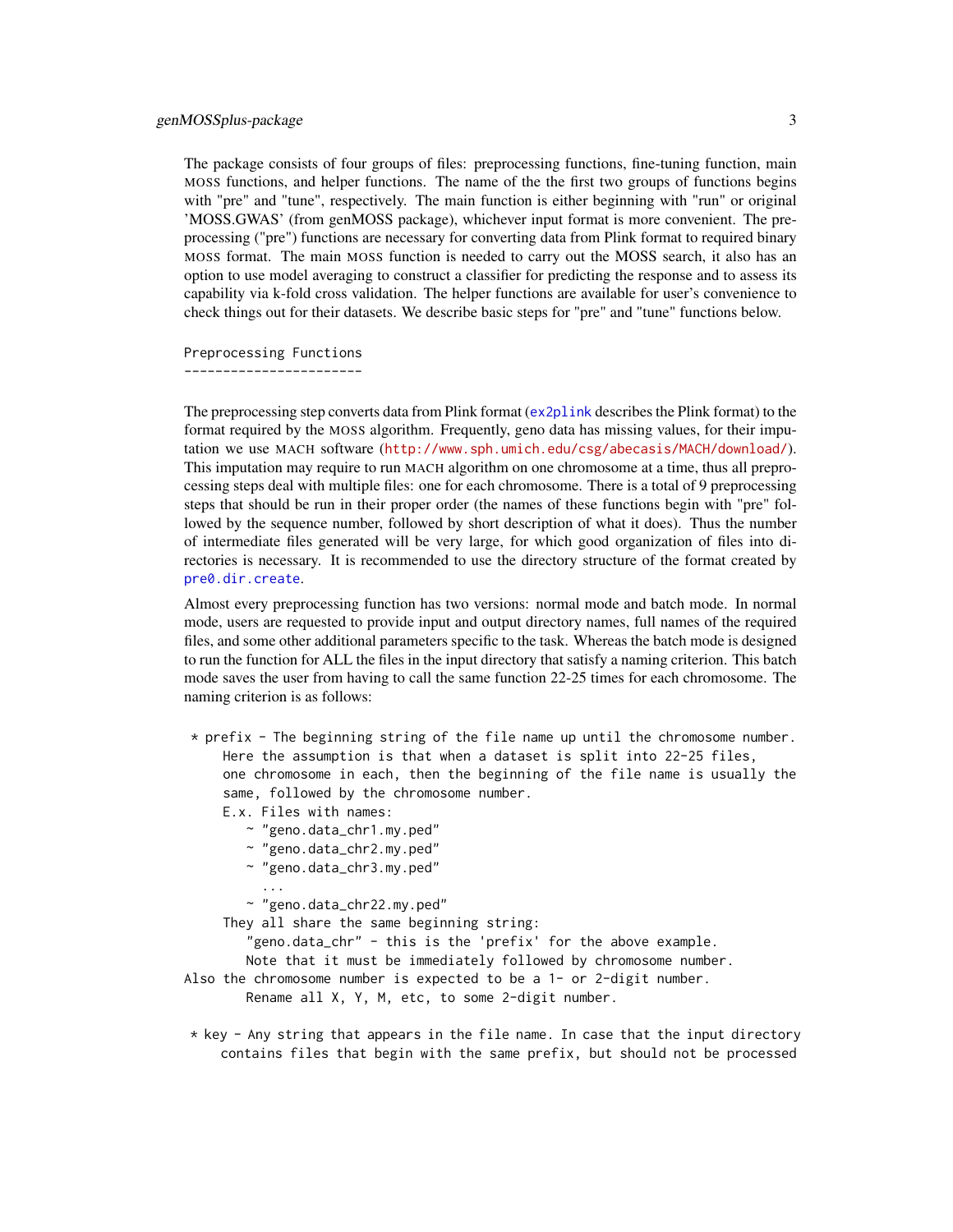by the function, this parameter gives additional flexibility to filter such files out.

E.x. Suppose input directory contains the following files:

- ~ "geno.data\_1.CASE.ped"
- ~ "geno.data\_2.CASE.ped"
- ...

...

- ~ "geno.data\_22.CASE.ped"
- ~ "geno.data\_1.CONTROL.ped"
- ~ "geno.data\_2.CONTROL.ped"
- ~ "geno.data\_22.CONTROL.ped"
- ~ "geno.data\_1.short\_try.ped"

First note that they all have the same prefix = "geno.data\_".

Now if you wish to specify that only CASE files should be processed, set key="CASE" - this will ignore all CONTROL files. Also it will ignore all those testing files like "geno.data\_1.short\_try.ped", which might have been manually created by users for testing purposes.

Note: this key is usually optional: if the input directory contains ONLY the files that need to be processed, then key can be set to an empty string "".

- \* ending A string that appears at the end of the file name. Normally this does not have to be the filename extension, unless specifically stated. The ending should not include chromosome number. If preprocessing functions are run in their proper order, then the suggested default values for endings in the preprocessing functions should apply. Ex.
	- ~ "geno.data\_1.CASE.ped" ".ped" or "d" or "CASE.ped" or "E.ped", etc.
	- ~ "geno.data\_2.CASE" "CASE" or ".CASE" or "" or "E" or "SE", etc.
	- ~ "geno.data\_15.CONTROL.dat" ".dat" or "t" or "CONTROL.dat", etc.

\* Note: it is preferable to name files such that they have a filename extension, Ex.

~ good: "geno.data\_1.CASE.ped"; bad: "geno.data\_1.CASE"

~ good: "CGEM.chr11CONTROL.dat"; bad: "CGEM.chr11CONTROL"

Sometimes preprocessing functions name their output functions by slightly modifying the name of the input file. When this is done, filename extension is usually removed. For example, suppose function wants to add word "\_cleaned.txt" to the end of your filename "CGEM.chr\_12CONTROL.ped" Resultant filename would be: "CGEM.chr\_12CONTROL\_cleaned.txt", since ".ped" will be identified as filename extension and will be lost.

Consider what happens if you are not using filename extensions: then filename "CGEM.chr\_12CONTROL" will be renamed as "CGEM\_cleaned.txt", since the entire ".chr\_12CONTROL" will be identified as file name extension, but it contains valuable chromosome information that will be lost.

Thus always use file name extensions: ".ped", ".dat", ".txt", ".map", etc.

It is recommended to run the preprocessing functions in the following order: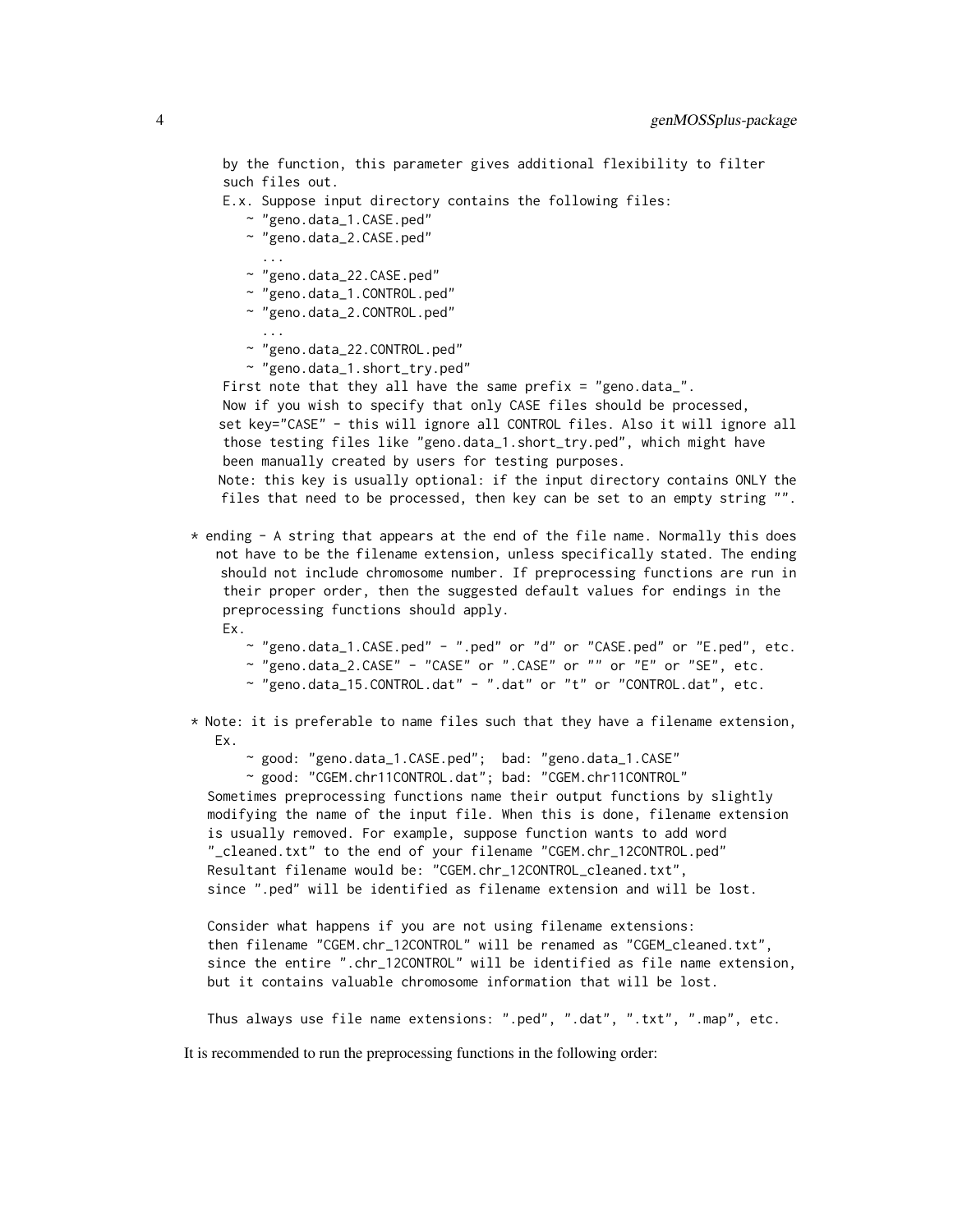```
* pre0.dir.create - creates a set of empty directories d0 to d11.
* get.file.copy - copy original format files to dir d0.
* ex2plink - modify this function, or write something similar to
                     convert your format into Plink, this may involve
                     splitting dataset into multiple files: one per
                     chromosome; place the result into dir d1.
* pre1.plink2mach.batch - converts Plink format to MaCH's input format,
                     which splits each chromosome into CASE and CONTROL
                     files; store result into dir d2.
* pre2.remove.genos.batch - remove all SNPs that have too many missing
                     values, store result into dir d3.
* pre3.call.mach.batch - imputes missing values using MaCH1, store
                     results in dir d5 (current version does not use d4).
* pre4.combine.case.control.batch - combines CASE and CONTROL files,
                     place result into dir d6.
* prie5.genos2numeric.batch - convert data from "A/G", "C/T", "G/G", etc
                     format to 3 levels: 1, 2, 3; store into dir d7.
* pre6.merge.genos - merges all files across all chromosomes into one,
                     result should go into dir d8.
* pre7.add.comf.var.unix - add a confounding variable (if any) to the
                     dataset, result should go to d9.
* pre8.split.train.test.batch - split the full dataset into train and
                     test files; save the result into d10.
* tune1.subsets - impute dense map of SNPs on a small region within a
                     chromosome, results go to d11.
```
MOSS Functions ---------------

After the preprocessing steps are complete, from directories d8-d11, run the main MOSS algorithm, use either of two functions: MOSS.GWAS (from genMOSS package), or run1.moss that allows different input. The functions do not output any files, so no output directory is needed.

To see the functionality of preprocessing and MOSS algorithm, try running:

demo("gendemo")

## Author(s)

Authors: Olga Vesselova, Matthew Friedlander, Laurent Briollais, Adrian Dobra, Helene Massam. Maintainer: <laurent@lunenfeld.ca>

#### References

Massam, H., Liu, J. and Dobra, A. (2009). A conjugate prior for discrete hierarchical log-linear models. Annals of Statistics, 37, 3431-3467.i

Dobra, A., Briollais, L., Jarjanazi, H., Ozcelic, H. and Massam, H. (2008). Applications of the mode oriented stochastic search (MOSS) agorithm for discrete multi-way data to genomewide studies.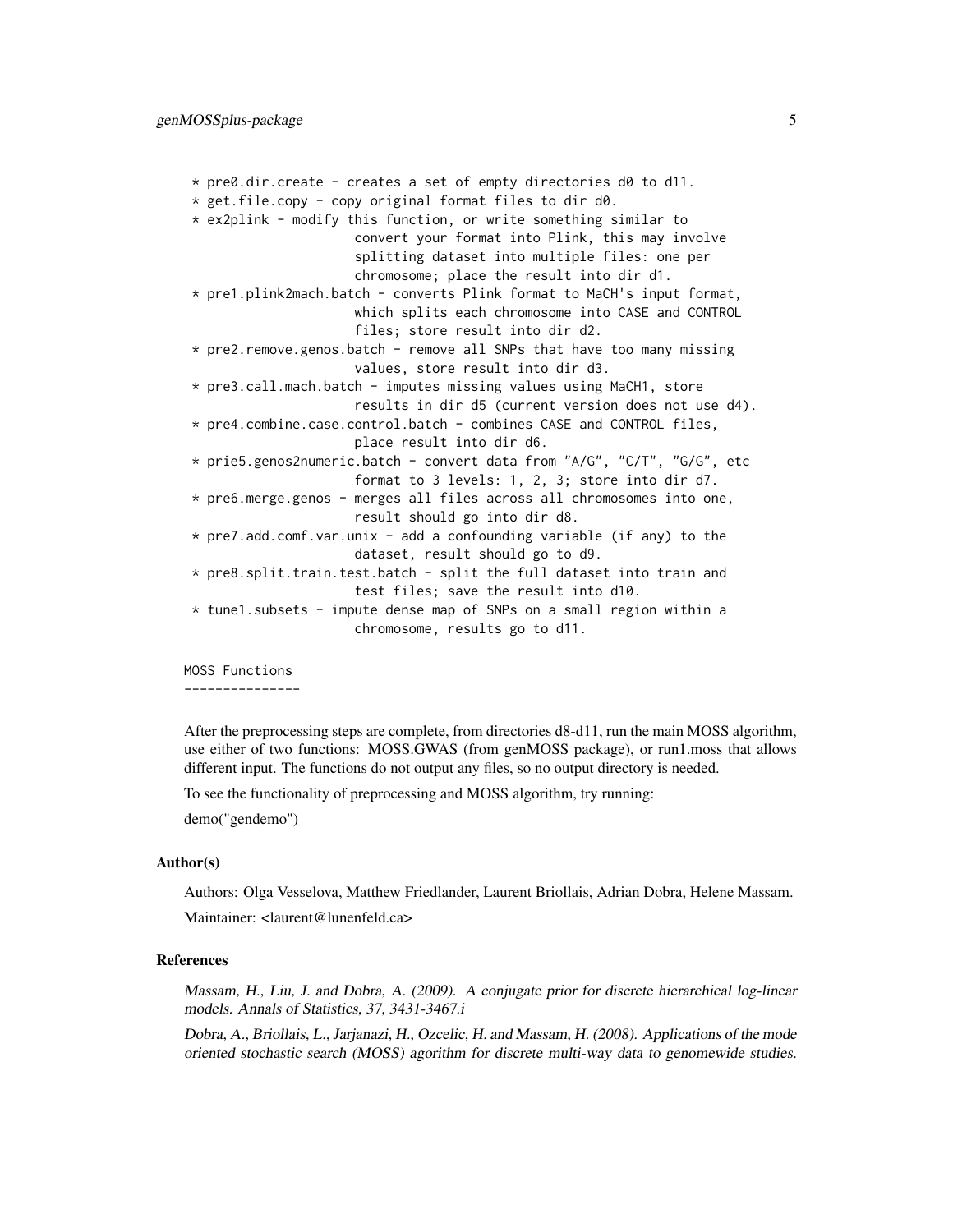<span id="page-5-0"></span>Bayesian Modelling in Bioinformatics (D. Dey, S. Ghosh and B. Mallick, eds.), Taylor & Francis. To appear.

Dobra, A. and Massam, H. (2010). The mode oriented stochastic search (MOSS) algorithm for log-linear models with conjugate priors. Statistical Methodology, 7, 240-253.

#### Examples

```
m <- as.data.frame(matrix(round(runif(100)), 5))
write.table(m, file="randbinary.txt", col.names=FALSE, row.names=FALSE, quote=FALSE, sep="\t")
run1.moss(filename="randbinary.txt", replicates=1, maxVars=3, k=2)
try(system("rm randbinary.txt*"))
```
<span id="page-5-1"></span>

ex2plink *Convert example dataset to Plink format*

## Description

Converts the example dataset provided with the package to PLINK format. This file is for demo purposes only. You will need to modify it to go from your file format to PLINK.

#### Usage

```
ex2plink(dir.file, dir.out, file.name = "genotypes_10_90.txt",
annotation.name = "Identifiers_comma.csv", out.prefix.ped = "genotypes_",
out.prefix.dat = "genos_chr")
```
## Arguments

| dir.file  |            | The directory where file.name and annotation.name can be found.                                         |    |            |  |  |  |  |  |  |
|-----------|------------|---------------------------------------------------------------------------------------------------------|----|------------|--|--|--|--|--|--|
| dir.out   |            | The directory to which output files should go.                                                          |    |            |  |  |  |  |  |  |
| file.name |            | The name of the file that contains the example dataset. This file should be of the<br>following format: |    |            |  |  |  |  |  |  |
|           | Status     |                                                                                                         | 0  | $1 \ldots$ |  |  |  |  |  |  |
|           | 1719214 AG | GG                                                                                                      | AG | $\cdots$   |  |  |  |  |  |  |
|           | 2320341 TT | TT                                                                                                      | TT | .          |  |  |  |  |  |  |
|           | $\cdots$   |                                                                                                         |    |            |  |  |  |  |  |  |

- Tab delimited - No header

| - First row is the disease status                                                                  |  |
|----------------------------------------------------------------------------------------------------|--|
| - First column is the list of Markers                                                              |  |
| - rows: geno information, no separator between alleles.<br>- columns: individuals/patients/samples |  |
|                                                                                                    |  |
| The file containing SNP information about columns of file name. This                               |  |

annotation.name

The file containing SNP information about columns of file.name. This file should be of the following format: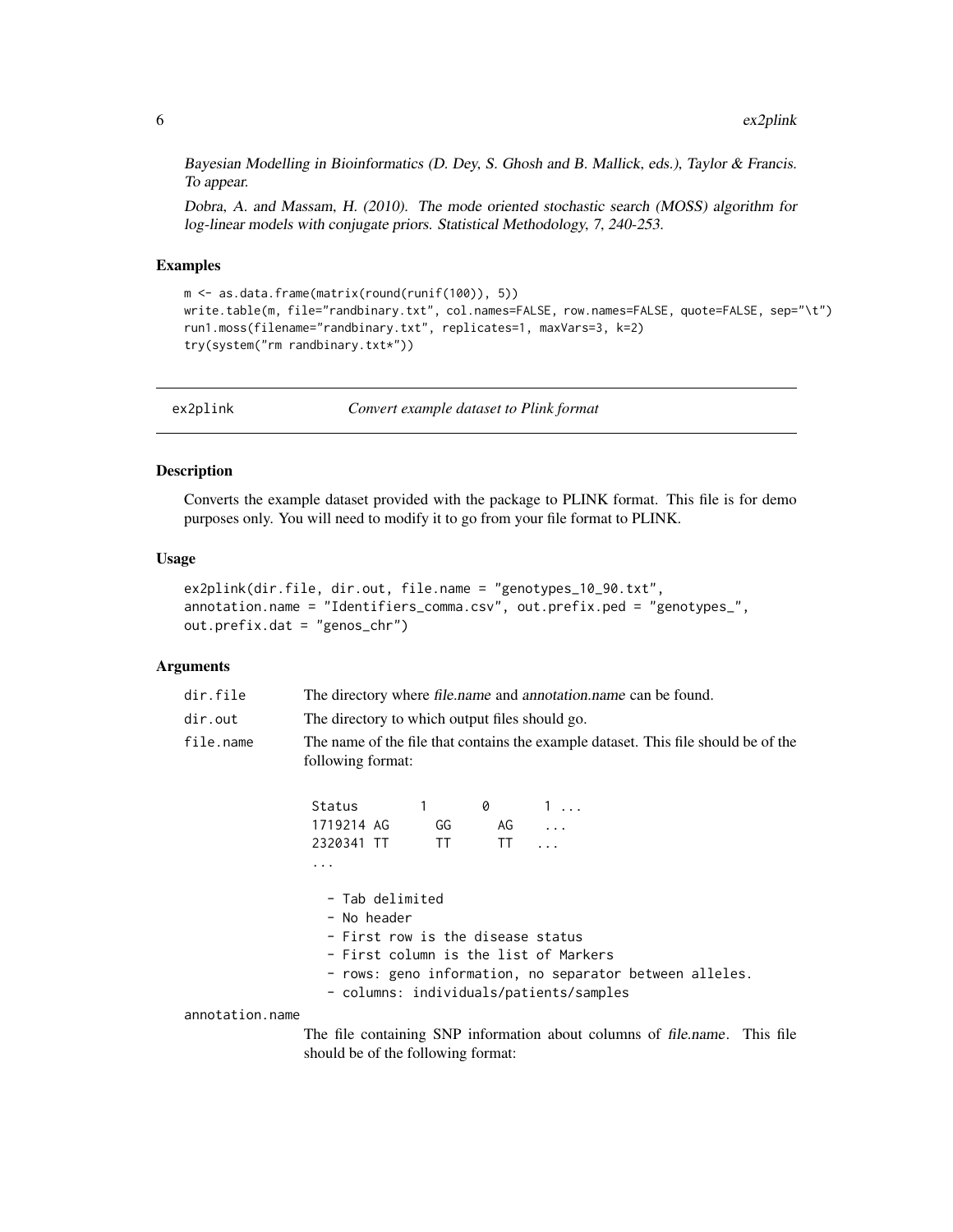Marker, RefSNP\_ID, CHROMOSOME, CHROMOSOME\_LOCATION ... 1546,,1,2103664 ... 1996,rs1338382,1,2708522 .... 2841,"rs2887274,rs4369170",1,3504300 ... ... - Comma delimited (due to missing values) - Has a header - Col 1: Markers, most appear in Col 1 of file.name - Col 2: RefSNP\_ID: \* empty if missing \* one SNP ID \* two or 3 corresponding SNP IDs, in double quotes, comma separated, no space. - Col 3: chromosome number - Col 4: physical location - First 4 columns are important, other columns will be ignored. - rows: correspond to all available SNP IDs out.prefix.ped The beginning of output file name for pedegree files. This prefix will be used to name .ped files for each chromosome. These files will be of the following format: p1 p1 0 0 1 2 C/C N/N T/C ... p2 p2 0 0 1 2 T/T A/C G/G ... ... - Tab separated - No header - 6 non-SNP leading columns - Col 1 and Col 2: patient ID: some unique ID - Col 3 and Col 4: parents: mother/father: set to 0 - Col 5: gender, default to 1 (male) - Col 6: disease status: 1 CONTROL and 2 CASE - Col 7+: geno information, slash separator between alleles. out.prefix.dat The beginning of output file name for .map file. This prefix will be used to name .map file. The file will be of the following format: 19 rs32453434 0 5465475 19 rs6547434 0 23534543 ... - Space separated - No header - 4 columns: - Col 1: Chromosome number (Col 3 from annotation file) - Col 2: SNP ID or Marker if SNP is not known (Col 2 from annotation file, or Col1 if Col2="")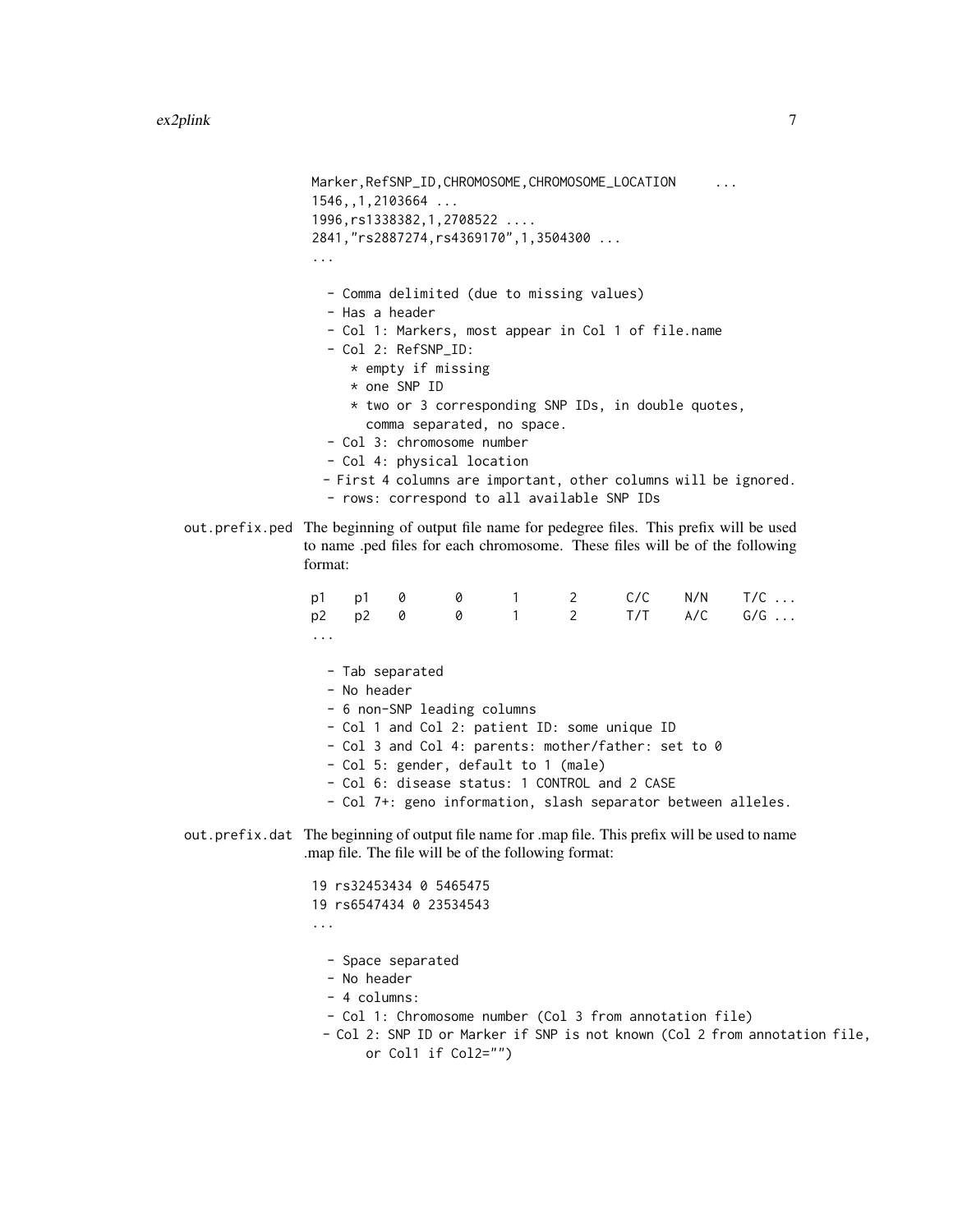```
- Col 3: always 0
- Col 4: physical locations (Col 4 from annotation file)
- Number of rows is the number of SNPs used in the given chromosome.
    (= number of SNP columns of .ped)
```
This program is not part of the functionality of GenMOSS package. It is merely a demo that helps to show the conversion from one existing file format, to the desired Plink format. Users will need to write something similar to this program to convert their file format to Plink in a similar way. This function will write 2 files for each chromosome: .ped, and .map.

#### Author(s)

Olia Vesselova

#### References

Wherever genotype file is obtained from.

#### See Also

[pre0.dir.create](#page-17-1), [pre1.plink2mach.batch](#page-20-1), [pre1.plink2mach](#page-19-1)

#### Examples

```
## The function is currently defined as
function (dir.file, dir.out, file.name = "genotypes_10_90.txt",
    annotation.name = "Identifiers_comma.csv", out.prefix.ped = "genotypes_",
   out.prefix.dat = "genos_chr")
{
    ## Read in the data file and annotation file
   data.file <- read.table(paste(dir.file, file.name, sep = "/"),
        sep = "t", header = FALSE, stringsAsFactors = FALSE)ann.file \leq read.table(paste(dir.file, annotation.name, sep = ''/),
       sep = ",", header = TRUE, stringsAsFactors = FALSE)
    # Transpose the data.file, such that columns are SNPs,
    # and 1st column becomes disease status.
    # and 1st row lists all the SNP Markers.
   data.file <- t(data.file)
    # Save the disease status and SNP Marker names separately
   disease.status <- data.file[2:nrow(data.file), 1]
   marker.names <- data.file[1, 2:ncol(data.file)]
   # Now set data.file to be pure data
   data.file <- data.file[2:nrow(data.file), 2:ncol(data.file)]
   ncols <- ncol(data.file)
    # ******************************************************************** #
    # Iterate over all the Markers of data file.
    # For each marker, find its corresponding row in annotation file
    # If a marker does not exist in annotation file, print error
    # (since we don't know chromosome number for it)
   i \leq -1
```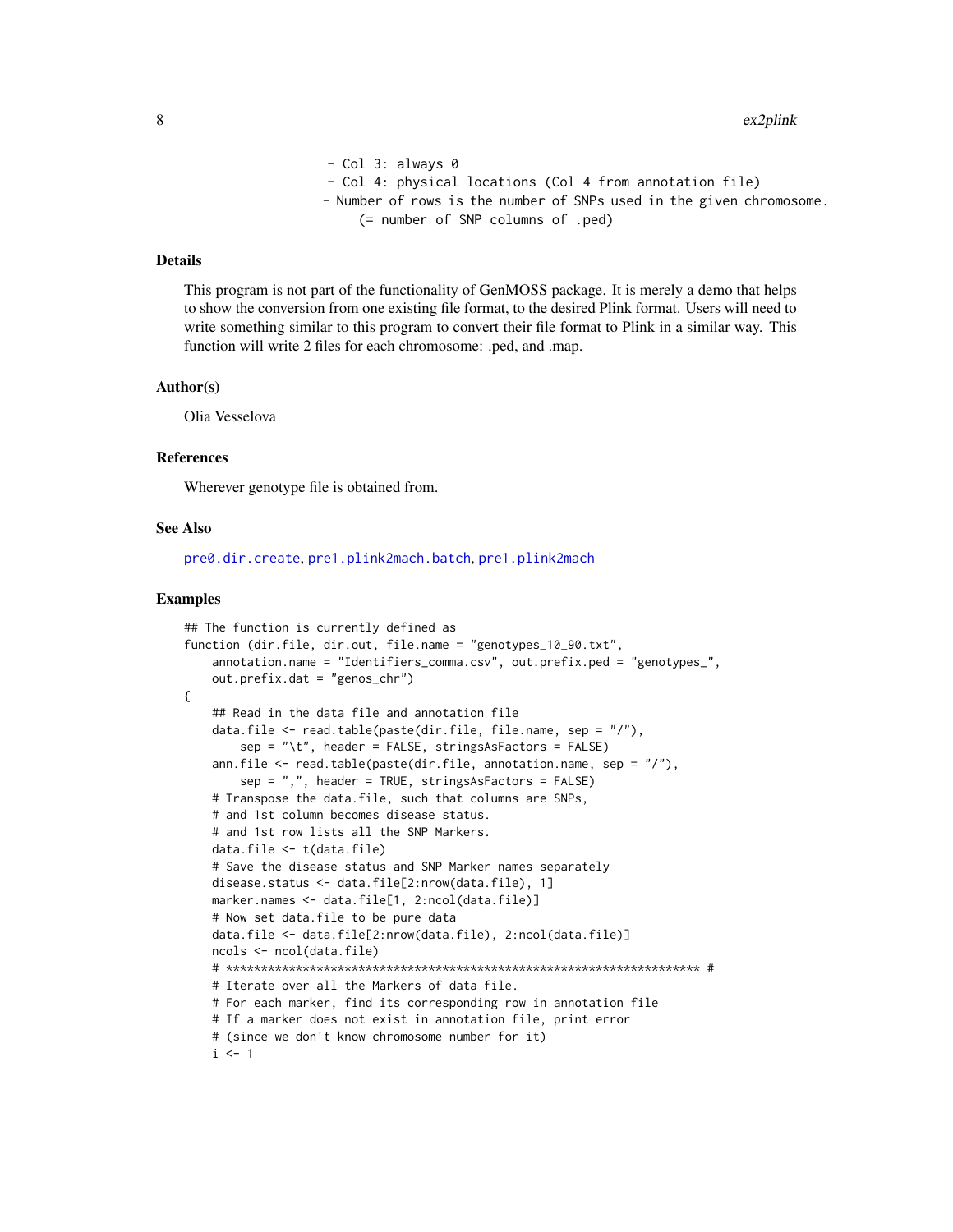```
# Array that keeps at which index in annotation file Marker was found.
ids.ann <- matrix(0, ncols, 1)
# Since finding the indexes takes a long time, we can save them and
# use them instead of generating them every time.
index.name <- paste(dir.file, "indices.ann.txt", sep = "/")
if (file.exists(index.name)) {
    ids.ann <- read.table(index.name, header = FALSE, sep = ",
       stringsAsFactors = FALSE)
   ids.ann <- unlist(ids.ann)
}
else {
    # The following code shows how to generate that file with indices.
   print(paste("Processing ", ncols, " SNPs. This is slow...",
        sep = "")while (i \le ncols) {
       if (i%%1000 == 0)
            print(paste("i = ", i, sep = ""))# Find index of current Marker in annotation file's 1st column
       id <- match(marker.names[i], ann.file[, 1])
       # If the search failed, then we do not know anything about this marker
       if (is.na(id)) {
            print(paste("Warning: Marker ", data.file[1,
              i], " was not found in annotation file", sep = ""))
       }
       else {
            ids.ann[i] <- id
       }
       i \leftarrow i + 1}
   # save the indexes
   write.table(ids.ann, file = index.name, sep = " ", col.names = FALSE,
       row.names = FALSE, quote = FALSE)
}
# ********************************************************************* #
# Now ids.ann contain annotation file IDs for each marker in data.file.
# Get all the SNPs that are used and throw out the rest.
# Set ann.file to contain all info from annotation file only for used SNPs,
# ordered in the same way as SNPs are ordered in the data file.
# Get all chromosome numbers that are used (all.chroms) and sort them.
ann.file <- ann.file[ids.ann, 1:4]
all.chroms <- unique(ann.file[, 3])
# Convert all chromosomes to numeric values (luckily for this dataset,
# all chroms are numeric, but if they were not, we would need to encode
# non-numeric values as numeric: for example "X" as 23, "Y" as 24, etc).
all.chroms.sort <- sort(as.numeric(all.chroms))
# ********************************************************************* #
# For each chromosome, create 2 files: .ped and .map of the format described above.
i \leq -1while (i <= length(all.chroms.sort)) {
   curr.chrom <- all.chroms.sort[i]
   # boolean has TRUE for all rows that correspond to current chromosome
   bool.chrom <- (ann.file[, 3] == curr.chrom)
   # Data for this chromosome, its annotation, and its markers
```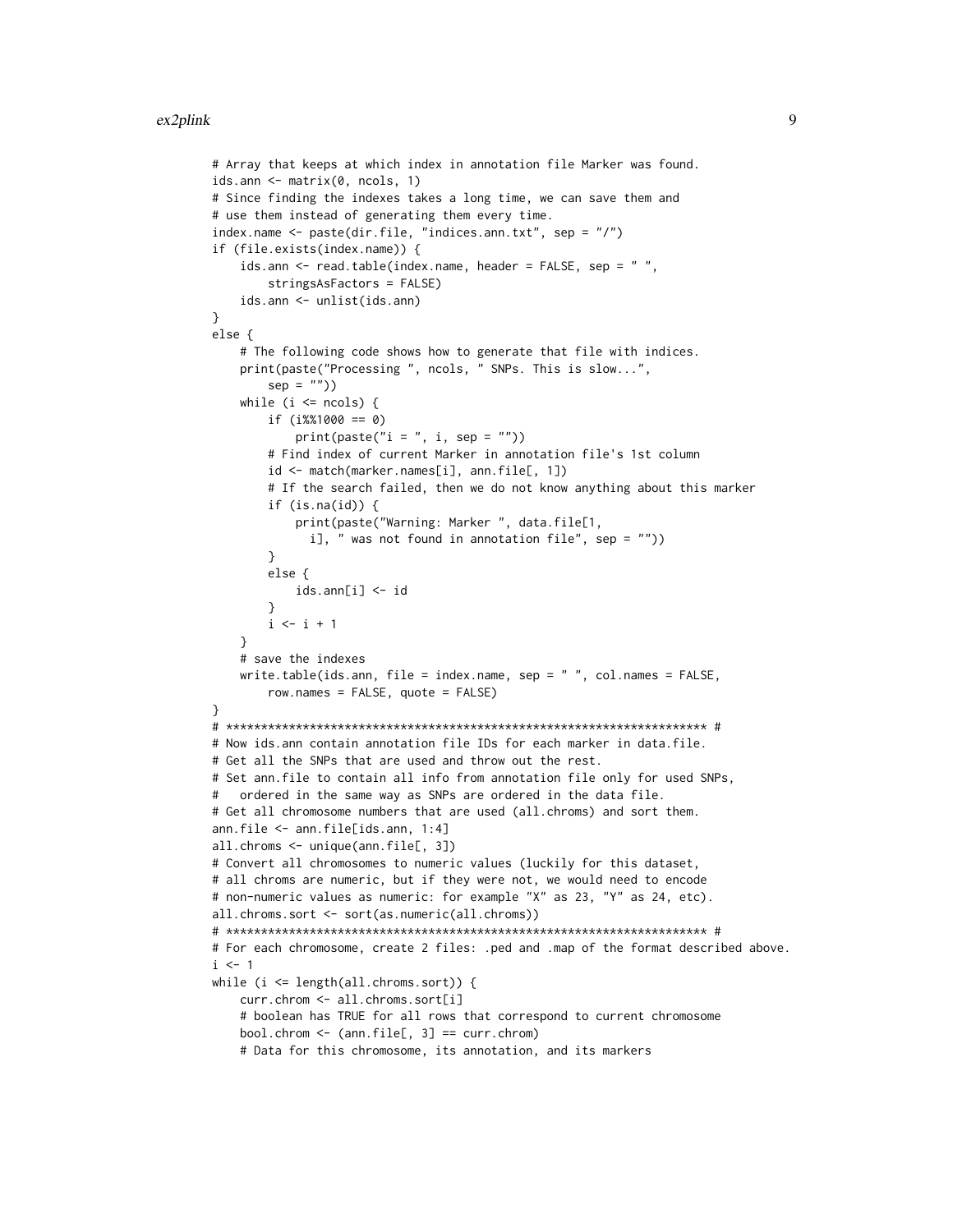```
chrom.data <- data.file[, bool.chrom]
 chrom.ann <- ann.file[bool.chrom, ]
 chrom.markers <- marker.names[bool.chrom]
 # Data should consist of Alleles separated by a slash,
 # whereas this dataset currently has no separator between Alleles
 chrom.data <- matrix(paste(substr(chrom.data, 1, 1),
     substr(chrom.data, 2, 2), sep = "T", more order to be a row (chrom.data),byrow = F)
 # Prepare the .ped file format:
 # Col 1 and 2: invent some unique names for data rows
 # Col 3 and 4: remain 0s
 # Col 5: set to 1, as if all are males.
 # Col 6: disease status, originally we have 0-CONTROL and 1-CASE,
         now we re-encode it as 1-CONTROL and 2-CASE
 ped.file <- matrix(0, nrow(chrom.data), 6)
 ped.file[, 1] <- paste("p", (1:nrow(chrom.data)), sep = "")
 ped.file[, 2] <- ped.file[, 1]
 ped.file[, 5] <- rep(1, nrow(chrom.data))
 ped.file[, 6] <- as.numeric(disease.status) + 1
 ped.file <- cbind(ped.file, chrom.data)
 # Save .ped file:
 ped.name <- paste(dir.out, "/", out.prefix.ped, curr.chrom,
     ".ped", sep = "")write.table(ped.file, file = ped.name, col.names = FALSE,
     row.names = FALSE, quote = FALSE, sep = "\t t")
 # Prepare the .map file format:
 # Col1: chrom number
 # Col2: SNP ID, or Marker if no SNP ID
 # Col3: 0
 # Col4: physical location, Col4 from annotation
 dat.file <- matrix(0, ncol(chrom.data), 4)
 dat.file[, 1] <- rep(curr.chrom, ncol(chrom.data))
 # Iterate over all SNP IDs in annotation, extract the first SNP ID from
# each row (since for any one entry there may be multiple SNP IDs, comma separated)
 # If there is no SNP ID for given entry, then use the Marker name
 id.splits <- strsplit(chrom.ann[, 2], ",")
 j \leq -1while (j \leq ncol(chrom.data)) {
     dat.file[j, 2] <- unlist(id.splits[j])[1]
     if (is.na(dat.file[j, 2]))
         dat.file[j, 2] <- chrom.markers[j]
     j \le j + 1}
 dat.file[, 4] <- chrom.ann[, 4]
 # Save the .map file
 dat.name <- paste(dir.out, "/", out.prefix.dat, curr.chrom,
     ".map", sep = "")
 write.table(dat.file, file = dat.name, col.names = FALSE,
     row.names = FALSE, quote = FALSE, sep = " ")
 print(paste("Chromosome ", curr.chrom, " written.", sep = ""))
 i \le i + 1
```
} }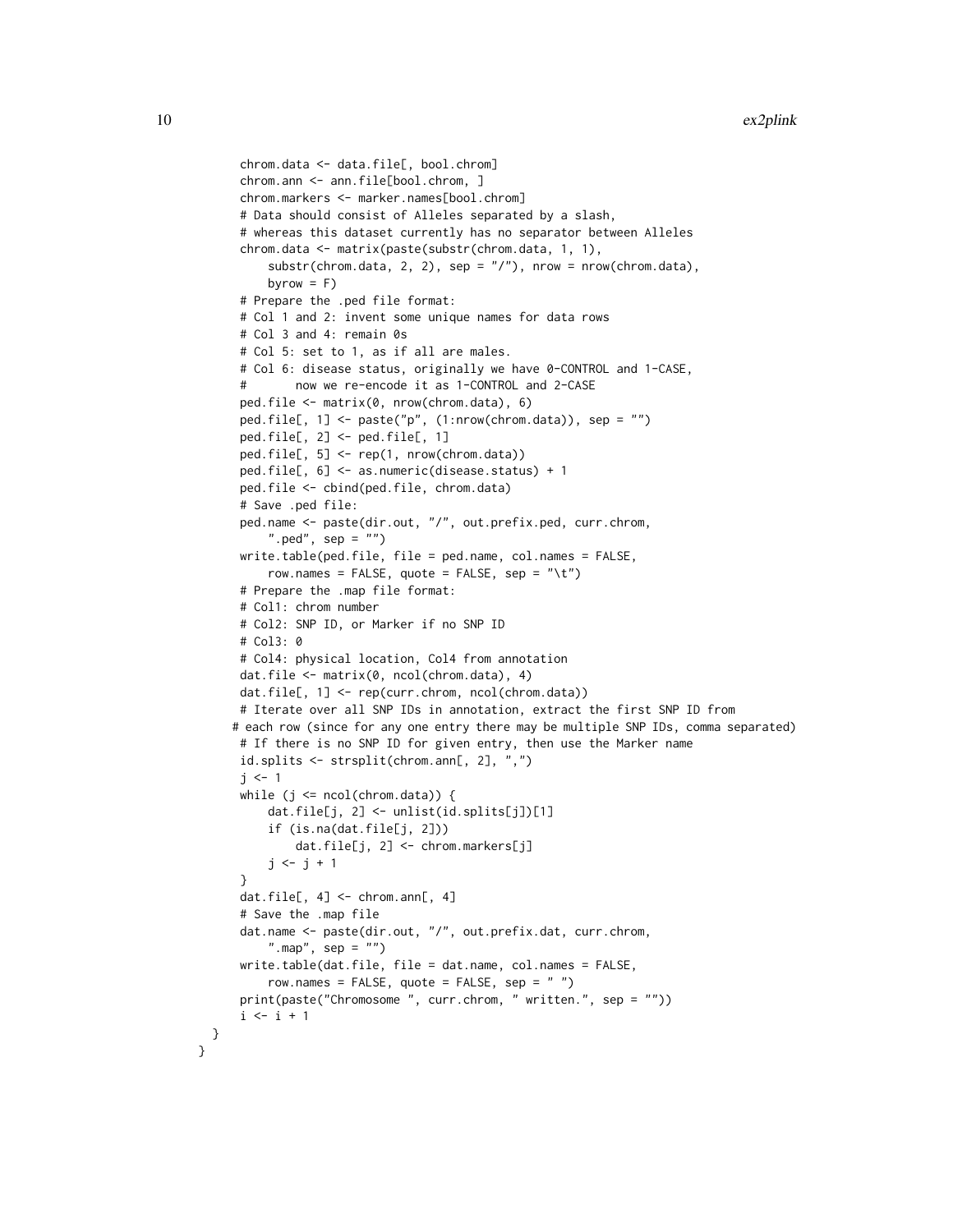## <span id="page-10-0"></span>genos.clean 11

```
print("See the demo 'gendemo'.")
```
<span id="page-10-1"></span>genos.clean *Removes badly predicted SNPs by MaCH*

## Description

Same thing as [pre5.genos2numeric](#page-32-1), only leaves genotypes the way they are, without categorizing them into 3 levels. Removes all SNPs that have missing or bad values. Intended to be done after imputation, to ensure consistency. Geno values should use letters A, T, C, G if letter.encoding=TRUE.

## Usage

genos.clean(file.ped, ending.ped = ".txt", dir.ped, file.dat, ending.dat = ".dat", dir.dat = dir.ped, dir.out, num.nonsnp.col = 2, num.nonsnp.last.col = 1, letter.encoding = TRUE, save.ids.name = "")

| file.ped            | The name of file with genotypes, after imputation. Entries should be either tab<br>or space separated.                                                                                                                                                                                               |
|---------------------|------------------------------------------------------------------------------------------------------------------------------------------------------------------------------------------------------------------------------------------------------------------------------------------------------|
| ending.ped          | The extension of the file.ped, should contain the dot '.', if file has no ending, use<br>an empty string "". This is needed to name the output file as <file.ped>_num<ending.ped>,<br/>where file.ped is without ending.</ending.ped></file.ped>                                                     |
| dir.ped             | The name of the directory where file.ped can be found.                                                                                                                                                                                                                                               |
| file.dat            | The name of .dat file. This file should be tab separated, and no header.                                                                                                                                                                                                                             |
| ending.dat          | The extension of the file.dat, should contain the dot '.'. This is needed to name<br>the output file as <file.dat>_num<ending.dat>, where file.dat is without ending.</ending.dat></file.dat>                                                                                                        |
| dir.dat             | The name of directory where file.dat can be found. Defaults to dir.ped.                                                                                                                                                                                                                              |
| dir.out             | The name of output directory to which resulting files should be saved.                                                                                                                                                                                                                               |
|                     | num.nonsnp.col The number of leading columns that do not correspond to geno values. Ex.<br>for MaCH1 input file format there are 5 non-snp columns; for MaCH1 output<br>format .mlgeno it is 2; for Plink it is 6.                                                                                   |
| num.nonsnp.last.col |                                                                                                                                                                                                                                                                                                      |
|                     | The number of last columns that do not correspond to geno values. Ex. If last<br>column is the disease status (0s and 1s), then set this variable to 1. If 2 last<br>columns correspond to confounding variables, set the variable to 2.                                                             |
| letter.encoding     |                                                                                                                                                                                                                                                                                                      |
|                     | Flag whether or not the encoding used for Alleles is letters $(A, C, T, G)$ . If True,<br>then does additional check for Alleles corresponding to the letters, and removes<br>SNPs that contain values other than these 4 letters. Useful to eliminate 2s that<br>may appear after MaCH1 imputation. |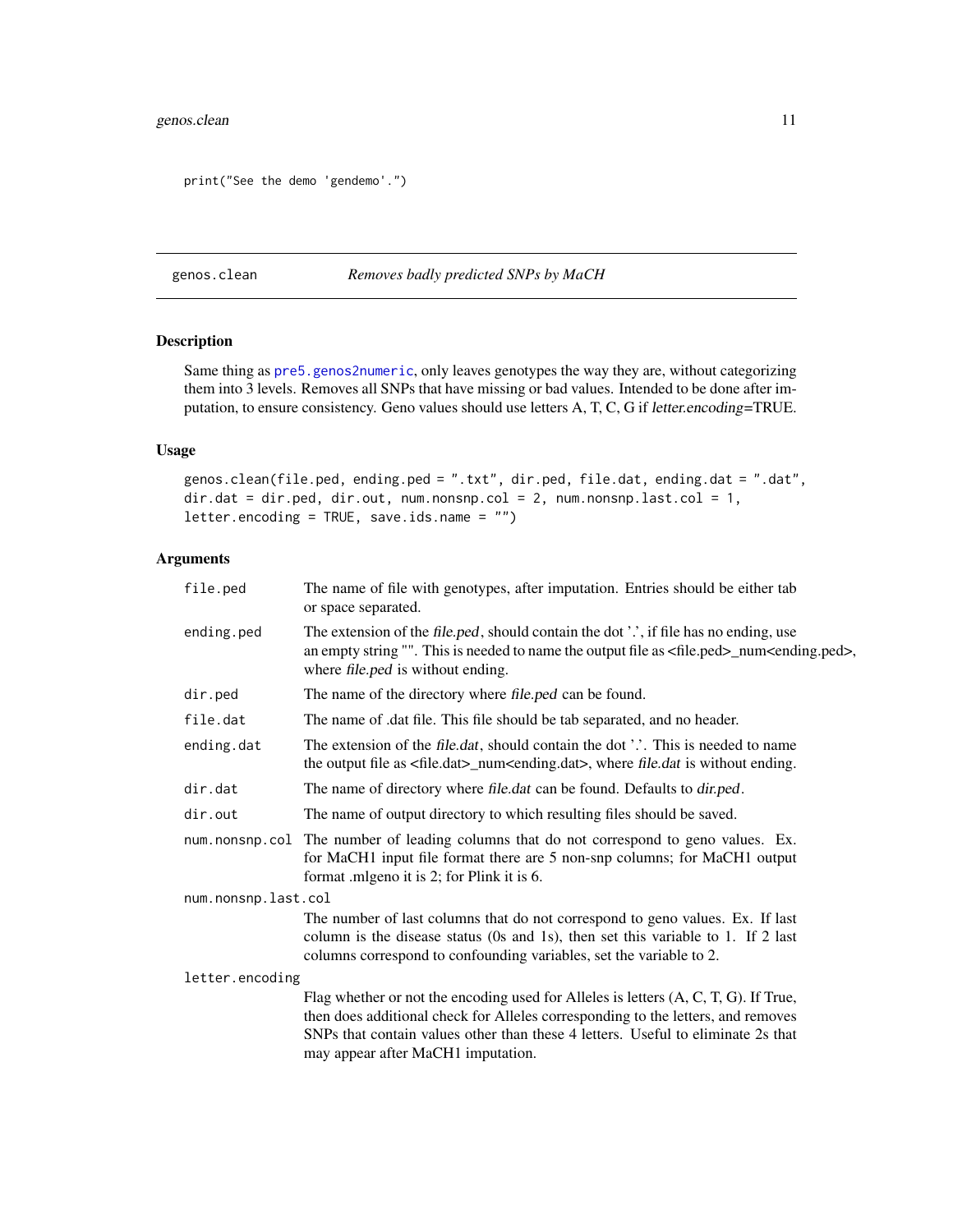<span id="page-11-0"></span>save.ids.name The file name to which patient IDs should be saved. If not empty, then will save IDs of patients into another file with this name. Useful for extracting patient ID from MaCH1 output format "ID->ID". Since dataset is generally split across many files, one chromosome each, the patient IDs should be the same across these files, thus it is enough to extract the patient ID ONCE, when running this code on the smallest chromosome. For runs on all other chromosomes, leave save.ids.name="" to save time and avoid redundant work. Could name output file as "patients.fam".

## Details

This function is needed since results of MaCH might contain weird symbols (like '2' can appear instead of A, T, C, G). This function removes all the SNPs that have not been properly imputed by MaCH, making sure that there are no missing/strange values. This is only effective when letter.encoding = True. The reason for calling this function, and not [pre5.genos2numeric](#page-32-1) is because you might wish to call other software packages on the fully imputed data, which will not need the data categorized into 3 levels.

Outputs the following files:

```
<file.ped>_clean<ending.ped> - in dir.out directory, the resultant file:
     the SNP columns + last columns (but no user IDs will be recorded).
<file.dat>_clean.dat - in dir.out directory, the corresponding .dat file, will
     be different from original <file.dat> if any bad SNPs get removed.
<save.ids.name> - the column of patient IDs, if save.ids.name is not empty "".
```
## Value

<file.ped>\_clean<ending.ped> filename - the name of the output file.

## Author(s)

Olia Vesselova

## See Also

[pre5.genos2numeric](#page-32-1), [pre5.genos2numeric.batch](#page-34-1), [pre3.call.mach](#page-24-1), [pre4.combine.case.control](#page-29-1)

## Examples

print("later")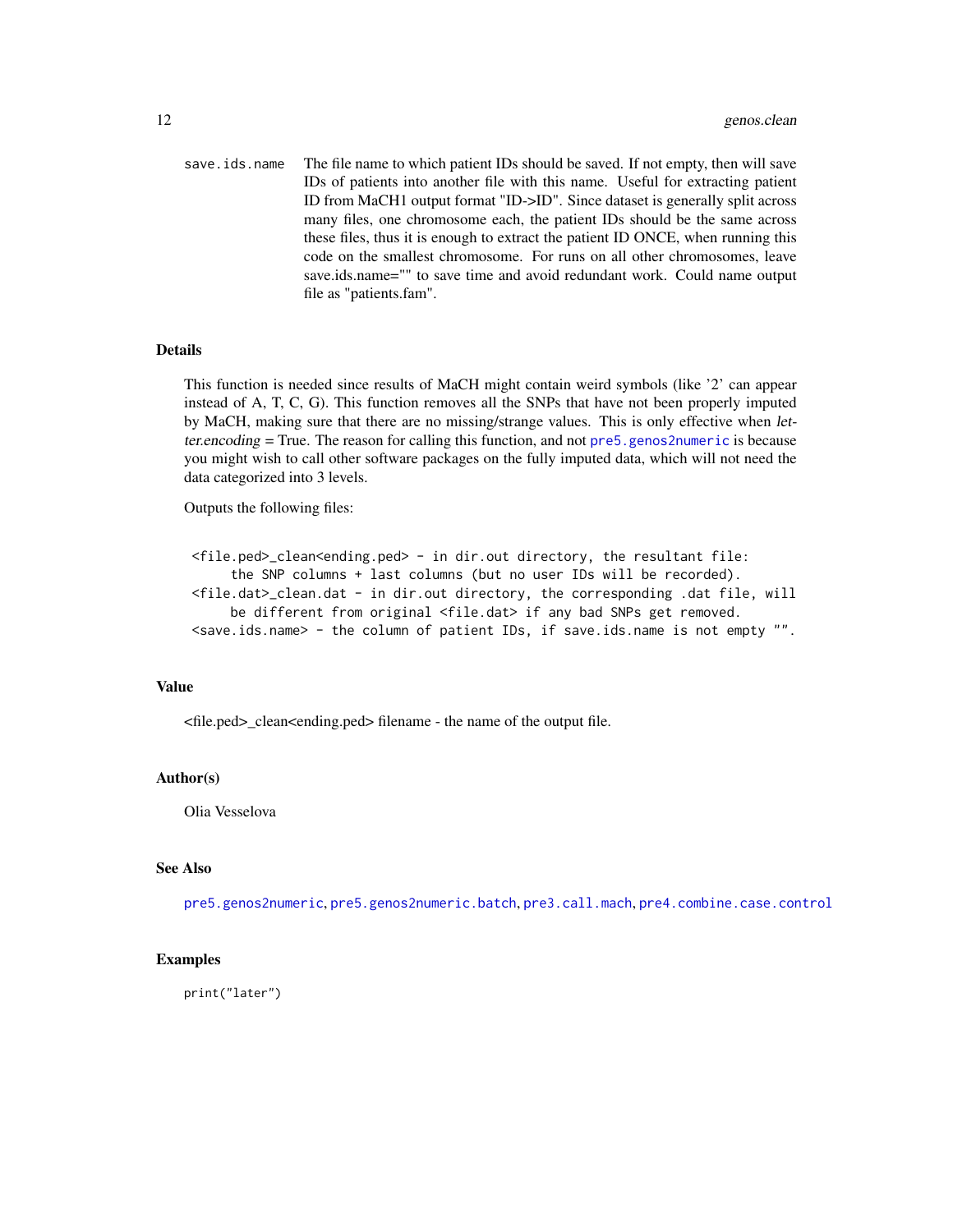<span id="page-12-0"></span>

#### Description

For all files in dir.ped, does the same thing as [pre5.genos2numeric.batch](#page-34-1), only leaves genotypes the way they are, without categorizing them into 3 levels. Removes all SNPs that have missing or bad values. Intended to be done after imputation, to ensure consistency. Geno values should use letters A, T, C, G if letter.encoding=TRUE.

#### Usage

```
genos.clean.batch(dir.ped, dir.dat = dir.ped, dir.out, prefix.ped, prefix.dat,
key.ped = "", key.dat = "", ending.ped = ".txt", ending.dat = ".dat",
num.nonsnp.col = 2, num.nonsnp.last.col = 1, letter.encoding = TRUE,
save.ids.name = "patients.fam")
```

| dir.ped             | The name of directory that contains all the .ped files.                                                                                                                                                                                                                                                     |
|---------------------|-------------------------------------------------------------------------------------------------------------------------------------------------------------------------------------------------------------------------------------------------------------------------------------------------------------|
| dir.dat             | The name of directory that contains all the .dat files.                                                                                                                                                                                                                                                     |
| dir.out             | The name of output directory to which resulting files should be saved.                                                                                                                                                                                                                                      |
| prefix.ped          | The beginning of the file name for the pedegree file (up until chrom number).                                                                                                                                                                                                                               |
| prefix.dat          | The beginning of the file name for .dat file (up until chrom number).                                                                                                                                                                                                                                       |
| key.ped             | Any keyword in the name of the pedegree file that distinguishes it from other<br>non-pedegree files.                                                                                                                                                                                                        |
| key.dat             | Any keyword in the name of the .dat file that distinguishes it from others.                                                                                                                                                                                                                                 |
| ending.ped          | MUST be the filename extension of the pedegree file, including the dot ".". For<br>example, if your file is named "CGEM_2.txt", then set this variable to ".txt"; if<br>your file is named "CGEM_2.ped", then set this variable to ".ped"; if your file is<br>named "CGEM_2", then set this variable to "". |
| ending.dat          | MUST be the extension of the .dat file, including the dot ".".                                                                                                                                                                                                                                              |
| num.nonsnp.col      | The number of leading columns that do not correspond to geno values. Ex.<br>for MaCH1 input file format there are 5 non-snp columns; for MaCH1 output<br>format .mlgeno it is 2; for Plink it is 6.                                                                                                         |
| num.nonsnp.last.col |                                                                                                                                                                                                                                                                                                             |
|                     | The number of last columns that do not correspond to geno values. Ex. If last<br>column is the disease status (0s and 1s), then set this variable to 1. If 2 last<br>columns correspond to confounding variables, set the variable to 2.                                                                    |
| letter.encoding     |                                                                                                                                                                                                                                                                                                             |
|                     | Flag whether or not the ecoding used for Alleles is letters (A, C, T, G). If True,<br>then does additional check for Alleles corresponding to the letters, and removes<br>SNPs that contain any other symbols.                                                                                              |
| save.ids.name       | The name of the file to which all patient IDs should be saved.                                                                                                                                                                                                                                              |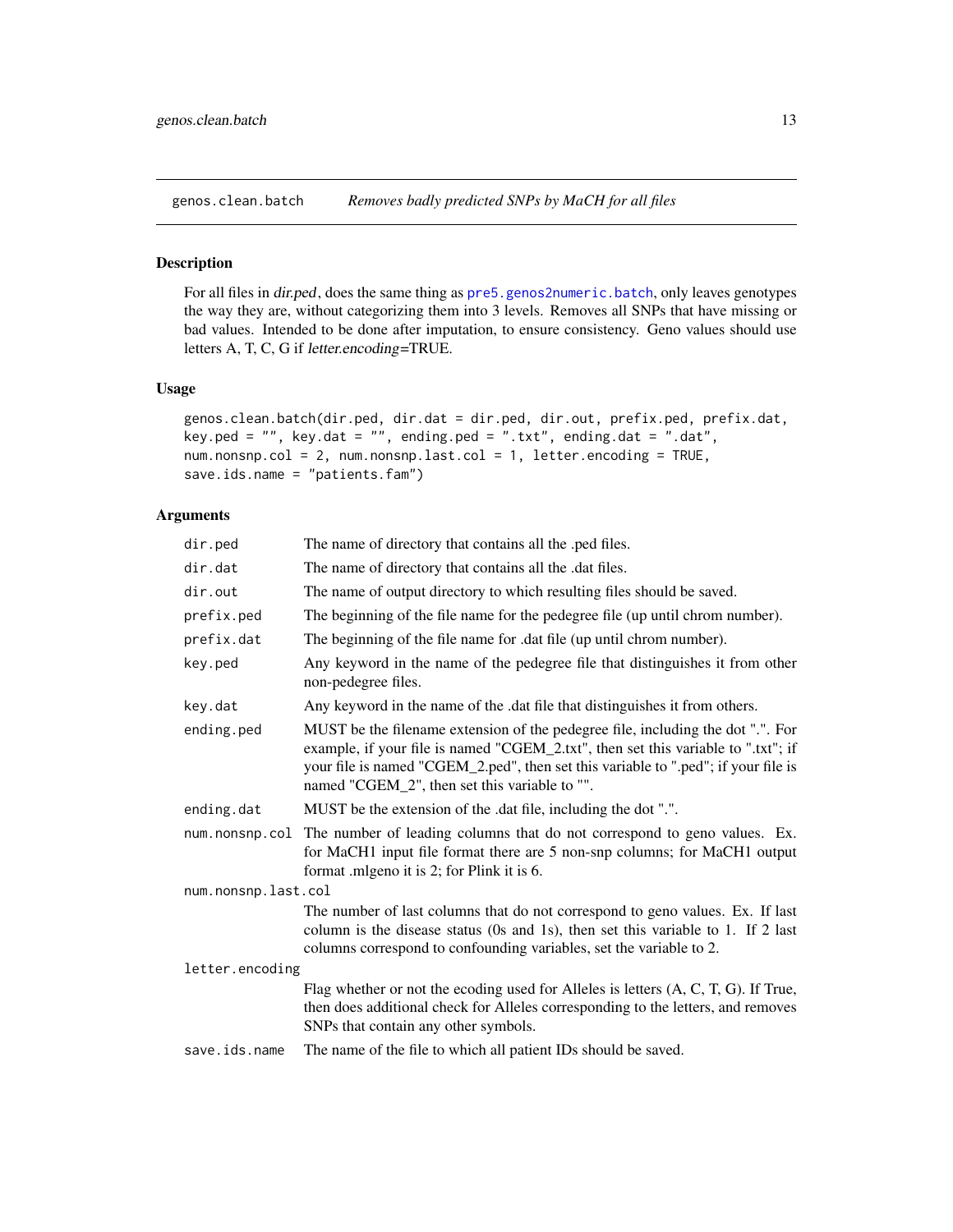This function calls genos. clean for all the files in the directory, so that users do not have to call that function as many times as there are chromosomes.

For all the .ped files that start with prefix.ped, contain key.ped, and end with ending.ped in the directory dir.ped; and for similarly obtained .dat files, this function removes all the SNPs that have not been properly imputed by MaCH, making sure that there are no missing/strange values. This function is needed since results of MaCH might contain weird symbols (like '2' can appear instead of A, T, C, G). This is only effective when *letter.encoding*  $=$  True. The reason for calling this function, and not [pre5.genos2numeric](#page-32-1) is because you might wish to call other software packages on the fully imputed data, which will not need the data categorized into 3 levels.

```
Outputs the following files:
```

```
<file.ped>_clean<ending.ped> - in dir.out directory, the resultant file:
     the SNP columns + last columns (but no user IDs will be recorded).
<file.dat>_clean.dat - in dir.out directory, the corresponding .dat file, will
     be different from original <file.dat> if any bad SNPs get removed.
<save.ids.name> - the patient IDs, if save.ids.name is not empty "".
```
#### Author(s)

Olia Vesselova

## See Also

[pre3.call.mach](#page-24-1), [pre5.genos2numeric](#page-32-1), [pre5.genos2numeric.batch](#page-34-1)

#### Examples

print("See demo for pre5.genos2numeric()")

get.data.dims *Obtains matrix dimensions*

## Description

Obtains the number of rows and columns in a matrix that is stored in a text file. The entries in the file should be either space or tab delimited. No missing values.

## Usage

```
get.data.dims(genome.file)
```
#### Arguments

genome.file Name of any file that contains a matrix of values in it, separated by either spaces or tabs.

<span id="page-13-0"></span>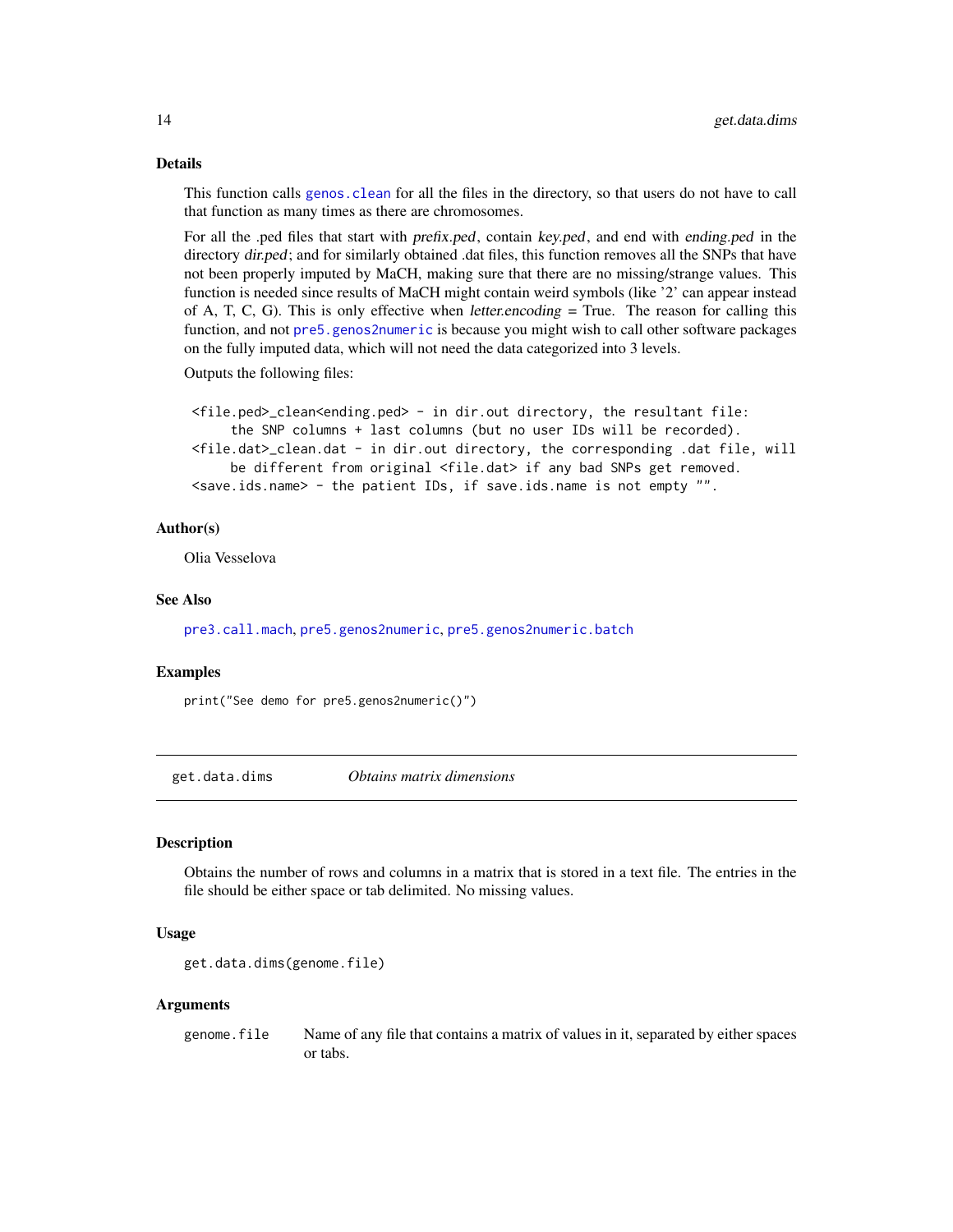## <span id="page-14-0"></span>get.file.copy 15

## Value

| out\$nrows | Number of rows in the matrix    |
|------------|---------------------------------|
| out\$ncols | Number of columns in the matrix |

## Note

Uses LINUX's wc functionality.

#### Author(s)

Olga Vesselova

#### See Also

[run1.moss](#page-44-1)

## Examples

```
write(rbinom(200,1,0.5), file="randbinary.txt", append=FALSE, sep=" ", ncolumns=50)
get.data.dims("randbinary.txt")
try(system("rm randbinary.txt*"))
```
get.file.copy *Copies files from one directory to another*

## Description

From given directory dir.in, copies files into dir.out. Either list of file names in fname, or all files from dir.in that start from given prefix and end with ending and contain keyword key. If during copying uncompressing files ending with ".txt.bz2" is needed, set untarbz to TRUE.

#### Usage

```
get.file.copy(dir.in, dir.out, fname = "", prefix = "", key = "", ending = "",
untarbz=FALSE, verbal = TRUE)
```

| dir.in  | The name of directory which contains files that need to be copied.                                                                                     |
|---------|--------------------------------------------------------------------------------------------------------------------------------------------------------|
| dir.out | The name of directory to which files should be copied.                                                                                                 |
| fname   | The list of file names (should be empty if you want it to find files itself given<br>specifications of <i>prefix</i> , <i>key</i> and <i>ending</i> ). |
| prefix  | The beginning of the file names that need to be copied.                                                                                                |
| key     | Any keyword that uniquely distinguishes the files from others.                                                                                         |
| ending  | The ending of the file names that need to be copied.                                                                                                   |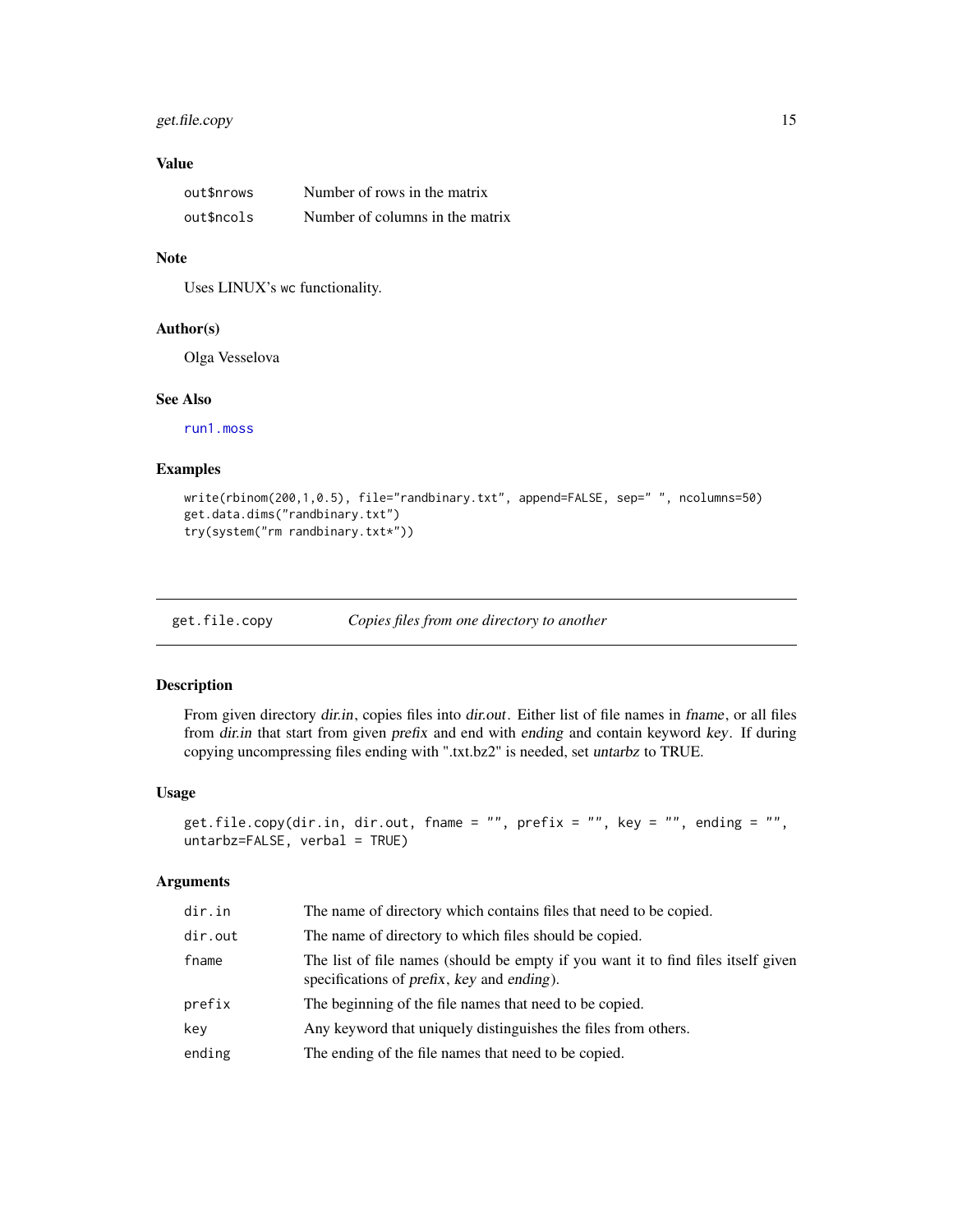<span id="page-15-0"></span>

| untarbz | Flag whether or not to untar encountered compressed files with ".tar.bz2" end-<br>ing.                                                      |
|---------|---------------------------------------------------------------------------------------------------------------------------------------------|
| verbal  | Flag whether or not to print error messages if files with prefix, key and ending<br>could not be found. This flag only matters if frame="". |

This function can be used in two ways:

1. Either user provides a list of filenames that need to be copied over to dir.out directory, in which case all prefix, key and ending will be ignored.

2. Or fname="" and some of the 3 parameters prefix, key and ending are set. In which case the program will search for files in dir.in that fulfill the specifications.

This function is basically file.copy, only it allows to pass in a list instead of a single file, and takes input in format that is similar to all other preprocessing functions in GenMOSS.

## Author(s)

Olia Vesselova

## See Also

[pre0.dir.create](#page-17-1)

## Examples

print("See the demo 'gendemo'.")

| MOSS.GWAS |            | A function implementing the MOSS algorithm for the analysis of |  |  |  |  |
|-----------|------------|----------------------------------------------------------------|--|--|--|--|
|           | GWAS data. |                                                                |  |  |  |  |

## **Description**

The MOSS algorithm is a Bayesian variable selection procedure that can be used for the analsysis GWAS data. It identifies combinations of the best predictive SNPs associated with the response. It also performs a hierarchical log-linear model search to identify the most relevant associations among the resulting subsets of SNPs. The function has an option to use model averaging to construct a classifier for predicting the response and to assess its capability via k-fold cross validation. The prior used is the generalized hyper Dirichlet.

## Usage

```
MOSS.GWAS(alpha = 1, c = 0.1, cPrime = 0.0001, q = 0.1,
replicates = 5, maxVars = 3, data, dimens, k = 2)
```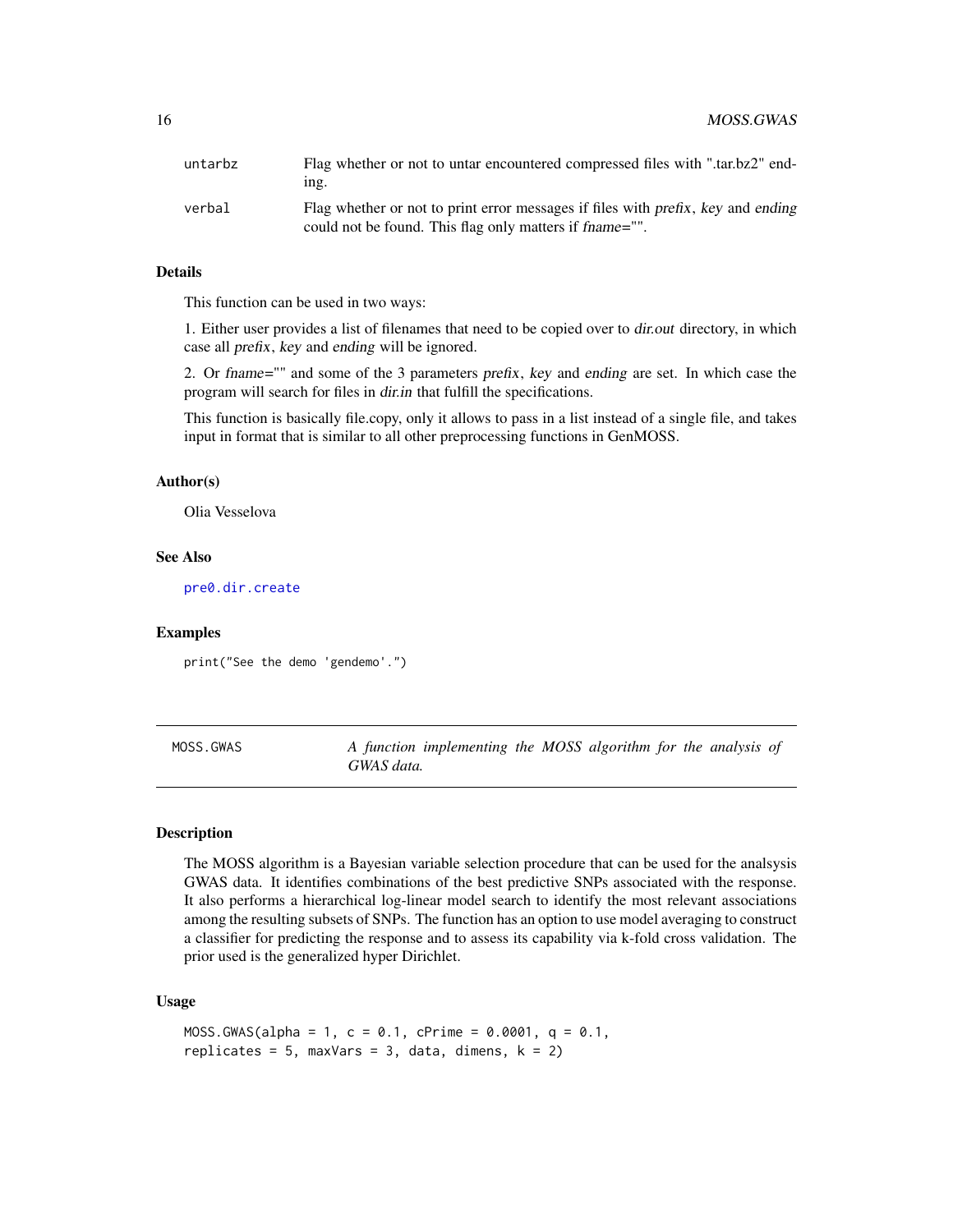## MOSS.GWAS 17

## Arguments

| alpha        | A hyperparameter of the prior representing the total of a fictive contingency<br>table with counts equal to the number of cells divided by alpha. Alpha must be<br>a positive real number.                                                                                                                                         |
|--------------|------------------------------------------------------------------------------------------------------------------------------------------------------------------------------------------------------------------------------------------------------------------------------------------------------------------------------------|
| c, cPrime, q | Tuning parameters for the MOSS algorithm. All 3 must be real numbers be-<br>tween 0 and 1 and cPrime must be smaller than c.                                                                                                                                                                                                       |
| replicates   | The number of instances the MOSS algorithm will be run.                                                                                                                                                                                                                                                                            |
| maxVars      | The maximum number of variables allowed in a model (including the response).<br>Must be an integer between 2 and 6.                                                                                                                                                                                                                |
| data         | A data frame containing the genotype information for a given set of SNPs. The<br>data frame should be organized such that each row refers to a subject and each<br>column to a SNP. The last column is interpreted as the case / control status of<br>each subject and must be binary. Otherwise, the SNP data need not be binary. |
| dimens       | The number of possible values for each column of data. Each possible value<br>does not need to occur in data. Since the last column of data must be binary, the<br>last entry of dimens must be 2. All other entries of dimens must be greater than<br>or equal to 2.                                                              |
| k            | The fold of the cross validation. If k is NULL then no cross validation is per-<br>formed.                                                                                                                                                                                                                                         |

## Value

A list with 4 data frame elements:

|                   | topRegressions The top regressions identified together with their log marginal likelihood and<br>normalized posterior probability.     |
|-------------------|----------------------------------------------------------------------------------------------------------------------------------------|
| postIncProbs      | The posterior inclusion probabilities of each variable that appears in one of the<br>top regressions.                                  |
| interactionModels |                                                                                                                                        |
|                   | The best (in terms of marginal likelihood) hierarchical log-linear model contain-<br>ing the variables in each of the top regressions. |
| crossValidation   |                                                                                                                                        |
|                   | A table with the average results of the cross validation. This table is typically<br>called a confusion matrix.                        |

#### Author(s)

Matthew Friedlander and Laurent Briollais

## References

Massam, H., Liu, J. and Dobra, A. (2009). A conjugate prior for discrete hierarchical log-linear models. Annals of Statistics, 37, 3431-3467.

Dobra, A., Briollais, L., Jarjanazi, H., Ozcelik, H. and Massam, H. (2010). Applications of the mode oriented stochastic search (MOSS) algorithm for discrete multi-way data to genomewide studies.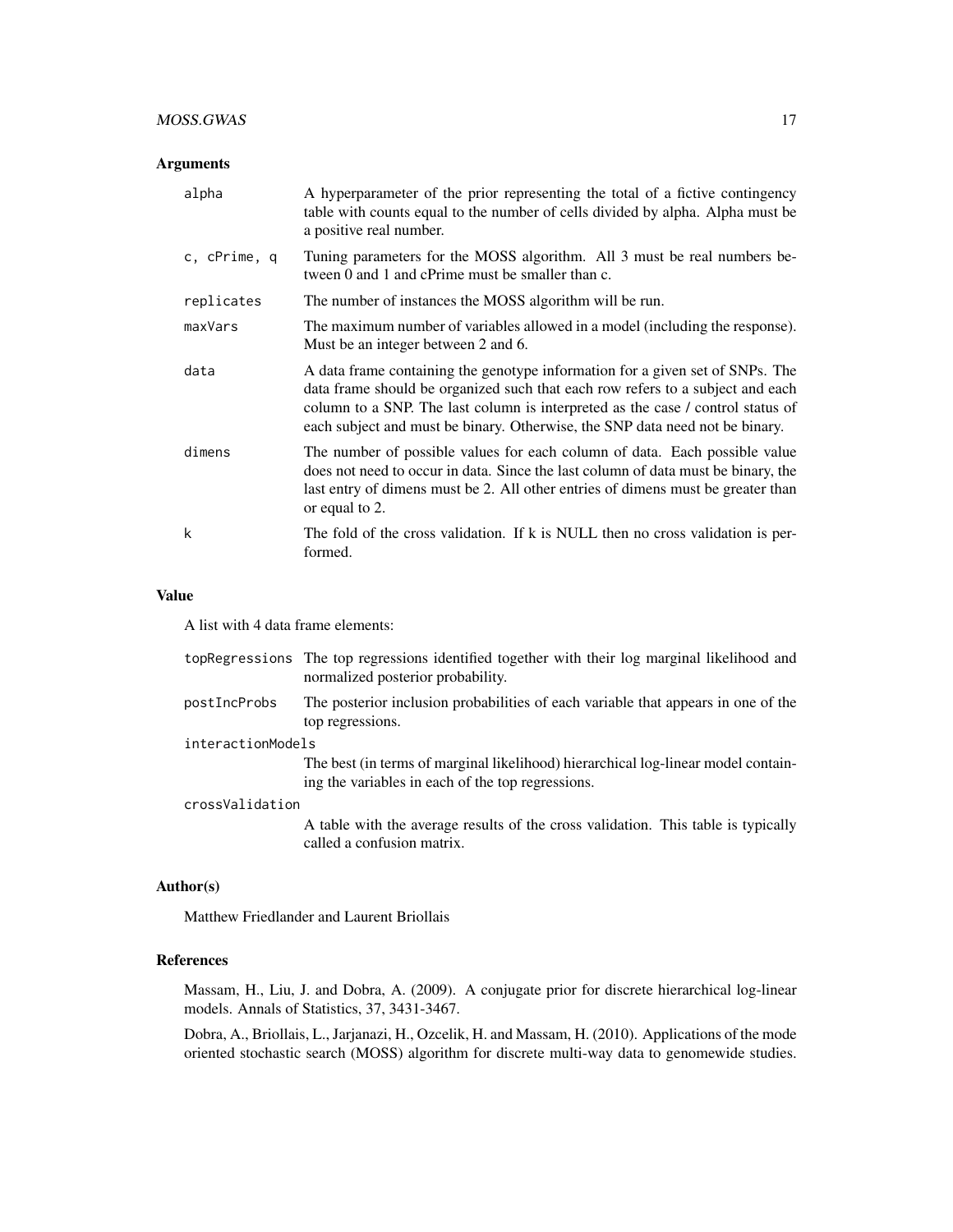<span id="page-17-0"></span>Bayesian Modeling in Bioinformatics, Taylor & Francis (D. Dey, S. Ghosh and B. Mallick, eds.), 63-93.

Dobra, A. and Massam, H. (2010). The mode oriented stochastic search (MOSS) algorithm for log-linear models with conjugate priors. Statistical Methodology, 7, 240-253.

#### Examples

```
m <- as.data.frame(matrix(round(runif(100)), 5))
MOSS.GWAS (replicates = 1, maxVars = 3, data = m, dimens = c(rep(2,19),2), k = 2)
```
<span id="page-17-1"></span>pre0.dir.create *Generate working subdirectory structure*

#### Description

Function to help create the recommended subdirectory structure for the pre-processing. In dir.out a directory with name out.name will be created. Inside of this out.name directory will be a set of subdirectories, whose names will begin with *prefix.dir*, followed by a number, followed by short description of what the folder is designed to contain.

#### Usage

```
pre0.dir.create(dir.out = ".", out.name = "newdata", prefix.dir = "d")
```
#### Arguments

| dir.out    | The name of directory to which new folder <i>out name</i> should be saved.                  |
|------------|---------------------------------------------------------------------------------------------|
| out.name   | The name of the new working directory.                                                      |
| prefix.dir | The start of the name of all subdirectories that will be located inside out name<br>folder. |

#### Details

The subdirectory structure is designed to easily work with preprocessing functions of GenMOSS. Since GenMOSS preprocessing steps need to be performed in a fixed order, and there are several files per chromosome at each step, very good organization of these files is necessary to know what files have come from where and which .dat, .ped, and .fam files correspond. This function creates the directory and subdirectory structure, and it also returns the names of all the subdirectories, which can be easily used as out\$d0 to out\$d11. See the demo "gendemo" that shows how to effortlessly use this return variable when calling all the pre-processing steps.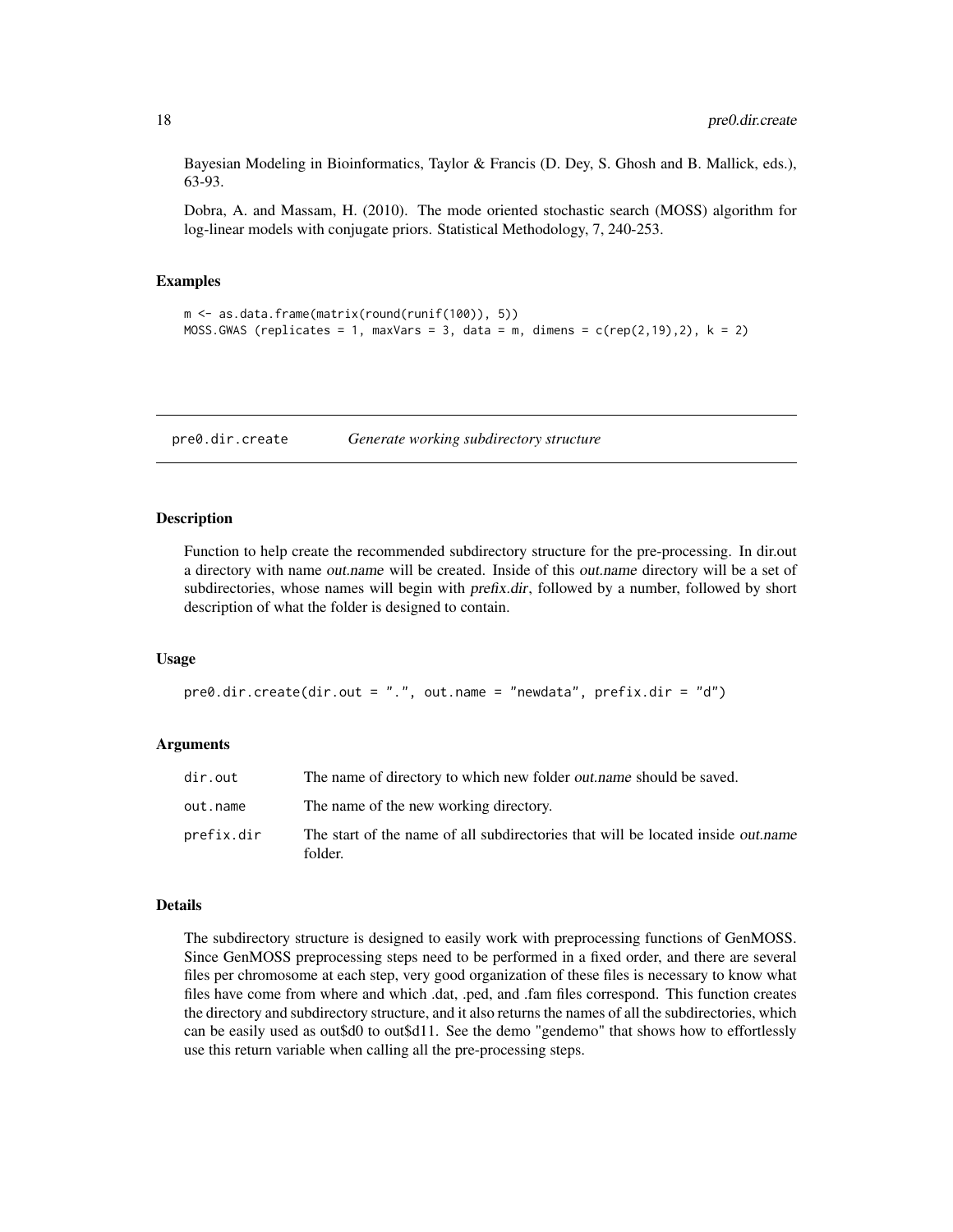## <span id="page-18-0"></span>pre0.dir.create 19

## Value

| out\$d0  | The name of subdirectory into which original data should be placed.                                                                                                                         |
|----------|---------------------------------------------------------------------------------------------------------------------------------------------------------------------------------------------|
| out\$d1  | The name of subdirectory into which data converted into Plink format should<br>go. This can be done by function similar to ex2plink.                                                        |
| out\$d2  | The name of subdirectory into which data converted into MaCH input format<br>should go. This can be done by pre1.plink2mach.batch.                                                          |
| out\$d3  | The name of subdirectory into which data with removed empty SNPs should go.<br>This can be done by pre2. remove. genos. batch.                                                              |
| out\$d4  | The name of subdirectory into which reference files needed for MaCH1 can be<br>downloaded (if needed).                                                                                      |
| out\$d5  | The name of subdirectory into which output of MaCH1 should go. This can be<br>done by pre3.call.mach.batch.                                                                                 |
| out\$d6  | The name of subdirectory into which combined CASE and CONTROL files<br>should go. This can be done by pre4.combine.case.control.batch.                                                      |
| out\$d7  | The name of subdirectory into which data converted to numeric 3 levels should<br>go. This can be done by pre5.genos2numeric.batch.                                                          |
| out\$d8  | The name of subdirectory into which numeric data merged across all chromo-<br>somes should go. This can be done by pre6. merge. genos.                                                      |
| out\$d9  | The name of subdirectory into which data appended with confounding variable<br>information would go (if there is confounding variable info). This can be done<br>by pre7.add.conf.var.      |
| out\$d10 | The name of subdirectory into which merged data split into train and test sets<br>should go (if the split is desired). The train-test split can be done by pre8. split. train. test. batch. |
| out\$d11 | The name of subdirectory into which desired subsets of the data should go. The<br>extraction of data subset can be done by tune1.subsets.                                                   |

## Author(s)

Olia Vesselova

## See Also

[ex2plink](#page-5-1), [pre1.plink2mach.batch](#page-20-1), [pre2.remove.genos.batch](#page-23-1), [pre3.call.mach.batch](#page-27-1), pre4.combine.case.contro [pre5.genos2numeric.batch](#page-34-1), [pre6.merge.genos](#page-36-1), [pre8.split.train.test.batch](#page-42-1)

## Examples

print("See the demo 'gendemo'.")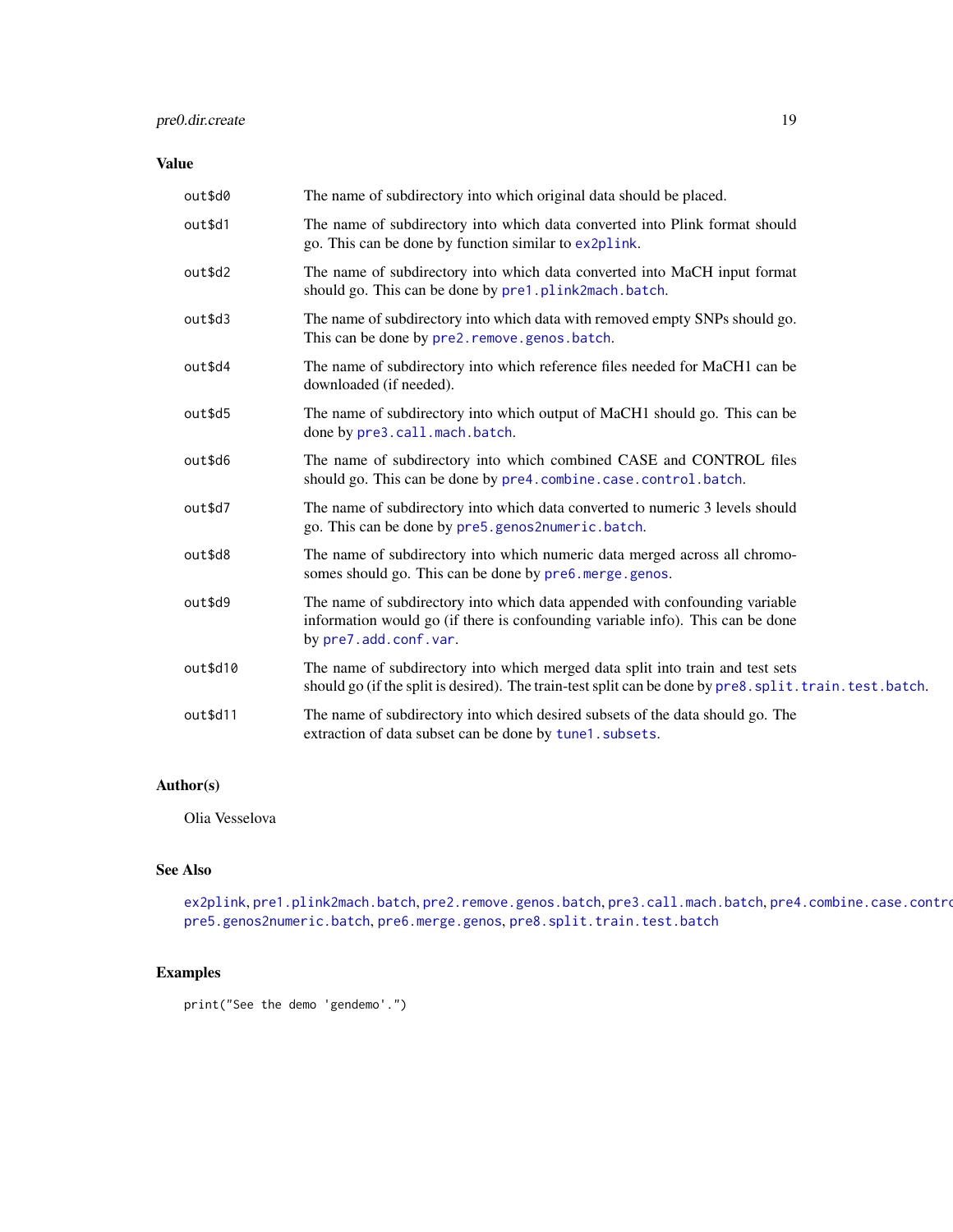<span id="page-19-1"></span><span id="page-19-0"></span>

## Description

Provided with Plink-format files file.ped and file.map in dir.in, this function re-formats it into MACH pedigree (file.ped) and data (file.dat) file formats, and saves the reformatted files in dir.out.

## Usage

```
pre1.plink2mach(file.ped = "", file.map = "", dir.in, dir.out)
```

| file.ped | The name of the pedegree file. This file should be in Plink format:                                |                                                  |        |                                                                          |        |                               |                                                                                                                                                                                                                                                            |            |                                                              |
|----------|----------------------------------------------------------------------------------------------------|--------------------------------------------------|--------|--------------------------------------------------------------------------|--------|-------------------------------|------------------------------------------------------------------------------------------------------------------------------------------------------------------------------------------------------------------------------------------------------------|------------|--------------------------------------------------------------|
|          | p1<br>p <sub>2</sub><br>$\cdots$                                                                   | p1<br>p <sub>2</sub>                             | 0<br>0 | 0<br>$\boldsymbol{\mathsf{\Omega}}$                                      | 1<br>1 | $\mathbf{2}$<br>$\mathcal{P}$ | C/C<br>T/T                                                                                                                                                                                                                                                 | N/N<br>A/C | $T/C$<br>$G/G \ldots$                                        |
|          |                                                                                                    | - Tab separated<br>- No header                   |        | - 6 non-SNP leading columns<br>- Col 5: gender, 1 - male, and 2 - female |        |                               | - Col 1 and Col 2: patient ID: some unique ID<br>- Col 3 and Col 4: parents: mother/father: can be set to 0<br>- Col 6: disease status: 1 CONTROL and 2 CASE                                                                                               |            | - Col 7+: geno information, slash separator between alleles. |
| file.map | The name of the map input file. This file should contain names of SNPs in the<br>following format: |                                                  |        |                                                                          |        |                               |                                                                                                                                                                                                                                                            |            |                                                              |
|          | .                                                                                                  |                                                  |        | 19 rs32453434 0 5465475<br>19 rs6547434 0 23534543                       |        |                               |                                                                                                                                                                                                                                                            |            |                                                              |
|          |                                                                                                    | - Space separated<br>- No header<br>- 4 columns: |        | - Col 1: Chromosome number                                               |        |                               | - Col 2: SNP ID or any other marker for SNP<br>- Col 3: genetic distance (can be set to 0)<br>- Col 4: physical locations (can be set to 0)<br>- Number of rows is the number of SNPs used in the given<br>$chromosome.$ (= number of SNP columns of .ped) |            |                                                              |
| dir.in   |                                                                                                    |                                                  |        | The directory where file.ped and file.map can be found.                  |        |                               |                                                                                                                                                                                                                                                            |            |                                                              |
| dir.out  |                                                                                                    |                                                  |        |                                                                          |        |                               | The directory to which output .ped and .dat files should go.                                                                                                                                                                                               |            |                                                              |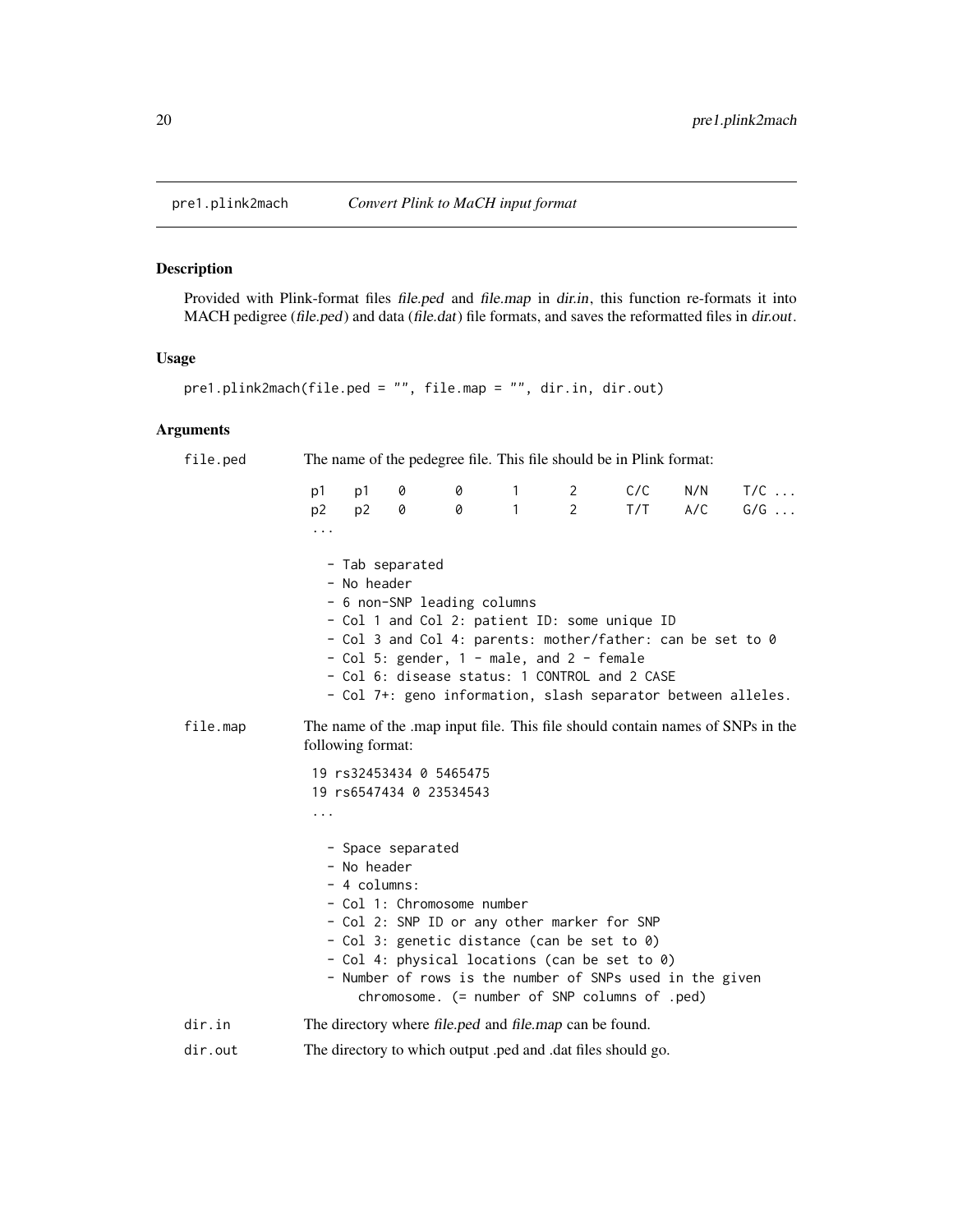<span id="page-20-0"></span>This function converts from Plink to MaCH input format. There is no need to specify both file.ped and file.map; so one of them can be an empty string (""), in which case, this file will not be processed. So that you can use this function to do ONLY PED files but not map, and vice versa.

## Note

Note: the function does NOT change unknown Allele values from "0" to "N", as MACH program can use either. Does NOT recode gender to "M" and "F", since MaCH1 doesn't care, but further file processing interprets "F" as "FALSE".

#### Author(s)

Olia Vesselova

## See Also

[pre1.plink2mach.batch](#page-20-1), [pre0.dir.create](#page-17-1), [pre2.remove.genos](#page-21-1), [pre2.remove.genos.batch](#page-23-1)

## Examples

print("See the demo 'gendemo'.")

<span id="page-20-1"></span>pre1.plink2mach.batch *Convert Plink to MaCH input format for all files*

## **Description**

For all files in dir.in directory that end with ending.ped and contain keyword key.ped, and all files ending with ending.map and contain keyword key.map, runs the converter [pre1.plink2mach](#page-19-1). This will re-format all the files from Plink format to MaCH input format.

#### Usage

```
pre1.plink2mach.batch(dir.in, dir.out, ending.ped = ".ped", ending.map = ".map",
key.ped = ", key.map = ")
```

| dir.in     | The name of directory where all the files with ending.ped, key.ped, ending.map<br>and key.map specifications are located. |
|------------|---------------------------------------------------------------------------------------------------------------------------|
| dir.out    | The name of directory to which output files ped and dat should be saved to.                                               |
| ending.ped | The ending of the filenames that contain pedegree data in Plink format. See<br>format of .ped file in pre1.plink2mach.    |
| ending.map | The ending of the filenames that contain SNP ID information. See format of<br>.map file in pre1.plink2mach.               |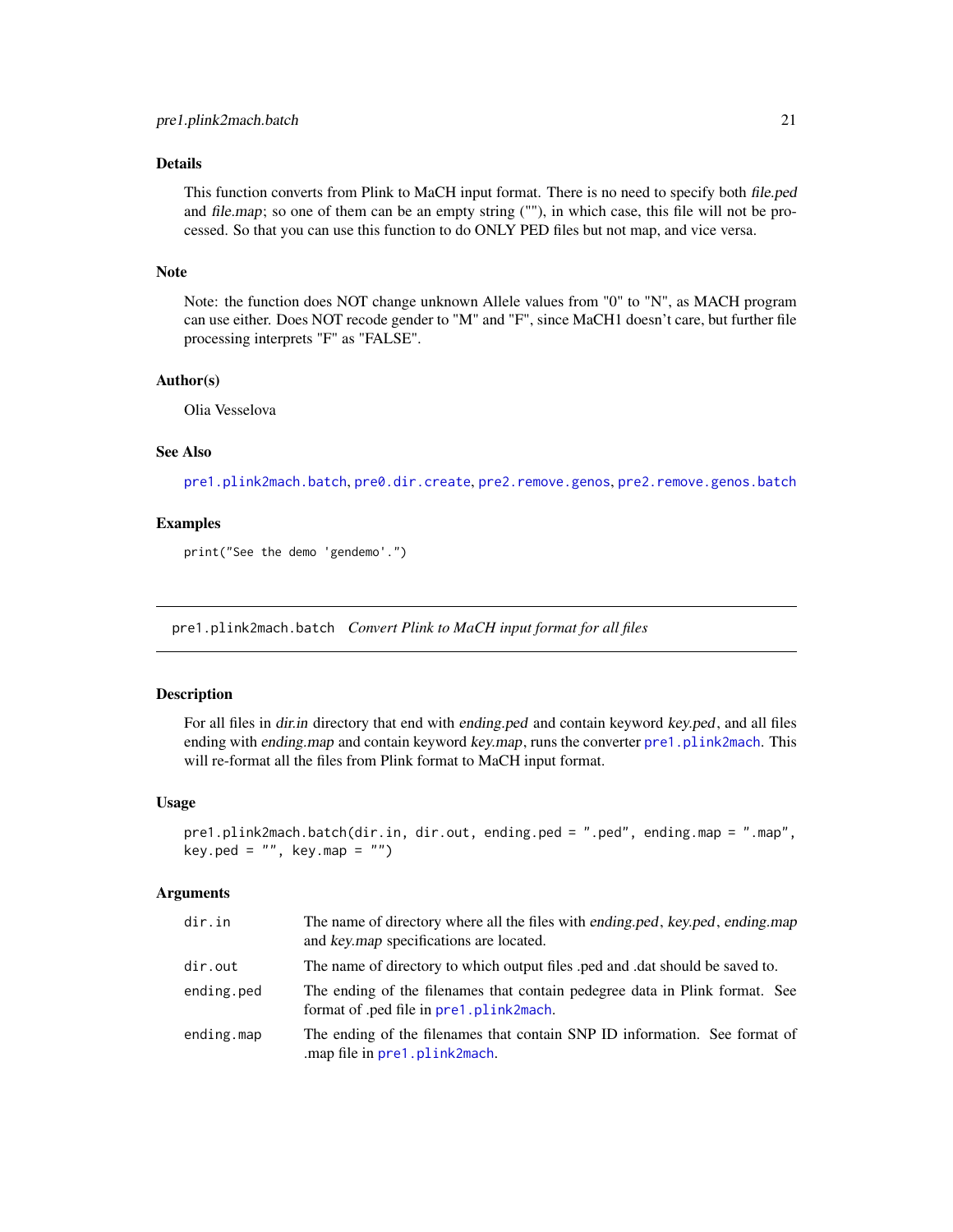<span id="page-21-0"></span>

| kev.ped | Any keyword in the Plink pedegree file names to uniquely distinguish them from<br>other files in the <i>dir.in</i> directory. |
|---------|-------------------------------------------------------------------------------------------------------------------------------|
| key.map | Any keyword in the map file names to uniquely distinguish them from other<br>files in the <i>dir.in</i> directory.            |

The input file formats of .ped and .map files are described in [pre1.plink2mach](#page-19-1).

#### Author(s)

Olia Vesselova

## See Also

[pre1.plink2mach](#page-19-1), [pre0.dir.create](#page-17-1), [pre2.remove.genos](#page-21-1), [pre2.remove.genos.batch](#page-23-1)

#### Examples

print("See the demo 'gendemo'.")

<span id="page-21-1"></span>pre2.remove.genos *Remove genos with many empty values*

## Description

Remove columns (genos) that have too many missing values. All genos that have more than perc.snp values missing in both case.ped AND control.ped files will be removed.

## Usage

```
pre2.remove.genos(file.dat, case.ped, control.ped, dir.dat, dir.out,
dir.warning = dir.out, perc.snp = 10, perc.patient = 20, empty = "0/0",
num.nonsnp.col = 5)
```

| file.dat    | The name of data file as required for MaCH1. The file should be of the format: |  |  |  |  |  |
|-------------|--------------------------------------------------------------------------------|--|--|--|--|--|
|             | M SNP1                                                                         |  |  |  |  |  |
|             | M SNP2                                                                         |  |  |  |  |  |
|             | - Space separated                                                              |  |  |  |  |  |
|             | - No header                                                                    |  |  |  |  |  |
|             | - Column 1: consists of "M"                                                    |  |  |  |  |  |
|             | - Column 2: character SNP names                                                |  |  |  |  |  |
| case.ped    | The name of pedegree data file that contains CASEs in MaCH input format.       |  |  |  |  |  |
| control.ped | The name of pedegree data file that contains CONTROLs in MaCH input format.    |  |  |  |  |  |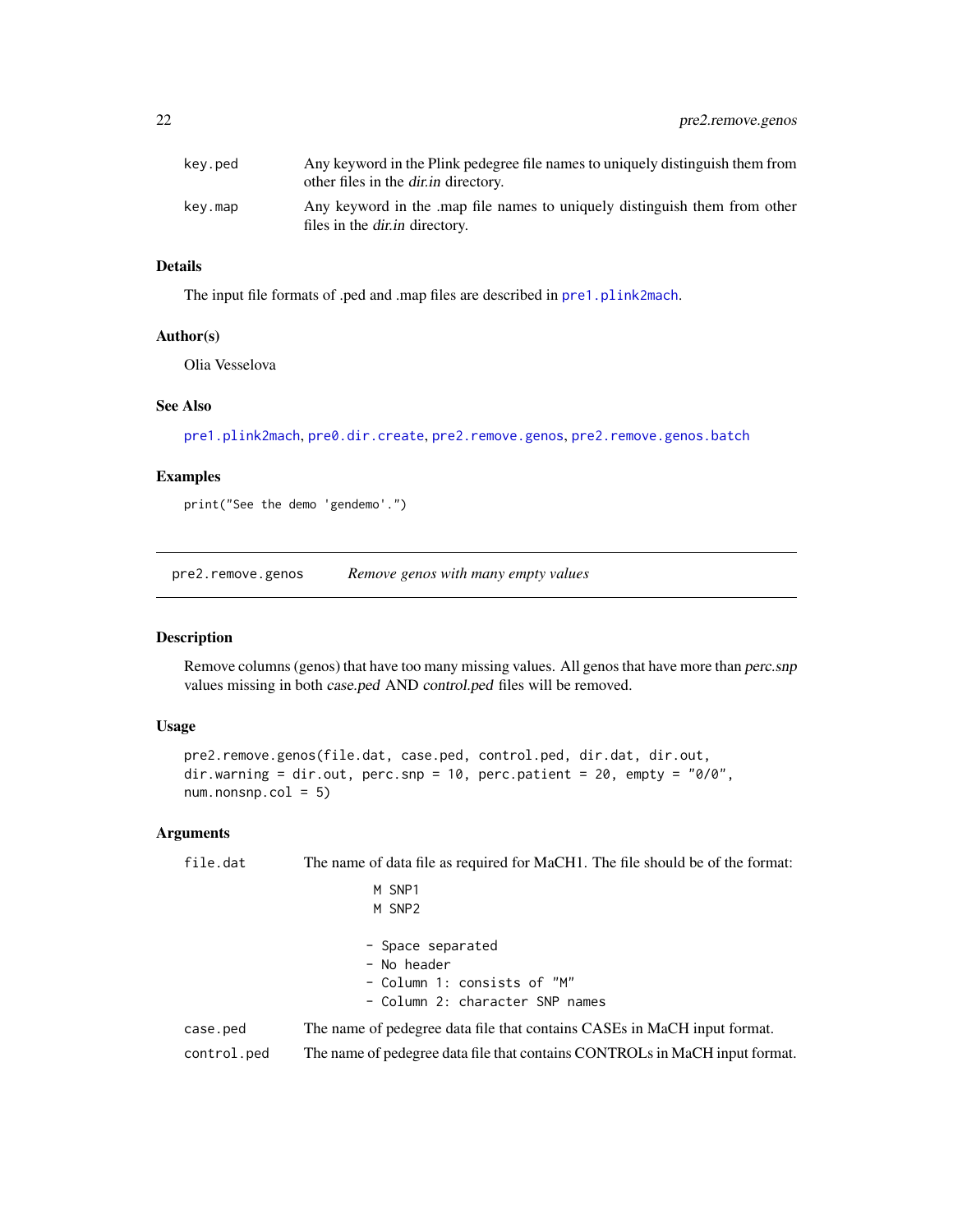<span id="page-22-0"></span>

| dir.dat      | The directory name where file.dat and file.ped can be found.                                                                                                                                                                                                                                           |
|--------------|--------------------------------------------------------------------------------------------------------------------------------------------------------------------------------------------------------------------------------------------------------------------------------------------------------|
| dir.out      | The directory name to which output files should be saved.                                                                                                                                                                                                                                              |
| dir.warning  | The directory name to which warnings about patients with too many missing<br>SNPs should go. Defaults to the same place as <i>dir.out</i> .                                                                                                                                                            |
| perc.snp     | The percentage (0-100 percent) of maximum empty values allowed for each<br>geno (column). All genos that have more empty values than this threshold will<br>be removed.                                                                                                                                |
| perc.patient | The percentage (0-100 percent) of empty values allowed for each patient (row).<br>Names of all patients who end up having more empty values than this threshold<br>will be recorded in the warnings file.                                                                                              |
| empty        | The representation of a missing SNP value in the file $("0 0", "0/0", "1/1", "N N",$<br>etc).                                                                                                                                                                                                          |
|              | num. nonsnp. col The number of leading columns in the .ped files that do not contain SNP values.<br>The first columns of the file represent non-SNP values (like patient ID, gender,<br>etc). For MaCH1 input format, the num.nonsnp.col=5, for PLINK it is 6 (due<br>to extra disease status column). |

Remove columns (genos) that have too many missing values. All genos that have more than *perc.snp* values missing in both case.ped AND control.ped files will be removed.

All patients that have more than *perc.patient* values missing will have their IDs written into "warning.<case.ped>.txt" files. Output will be two clean versions of case.ped and control.ped files in dir.out directory, and optionally the warning files in dir.warning directory.

The following files will be saved after the program is run:

- <file.dat>.removed.dat the .dat file containing only the SNPs that were not removed, will be placed in dir.out directory
- <case.ped>.removed.ped the CASE .ped file without columns that contain too many missing values based on the thresholds perc.snp; in dir.out directory
- <control.ped>.removed.ped the CONTROL .ped file without columns that contain too many missing values based on the thresholds perc.snp; in dir.out directory
- warning.<case.ped>.txt file containing warning messages about patients that have too many SNPs missing (based on perc.patients) in CASE.ped file, after the removal of bad SNPs.
- warning.<control.ped>.txt similar to warning.<case.ped>.txt, only for CONTROL file.

#### Author(s)

Olia Vesselova

#### See Also

[pre1.plink2mach](#page-19-1), [pre1.plink2mach.batch](#page-20-1), [pre2.remove.genos.batch](#page-23-1), [pre3.call.mach](#page-24-1), [pre3.call.mach.batch](#page-27-1)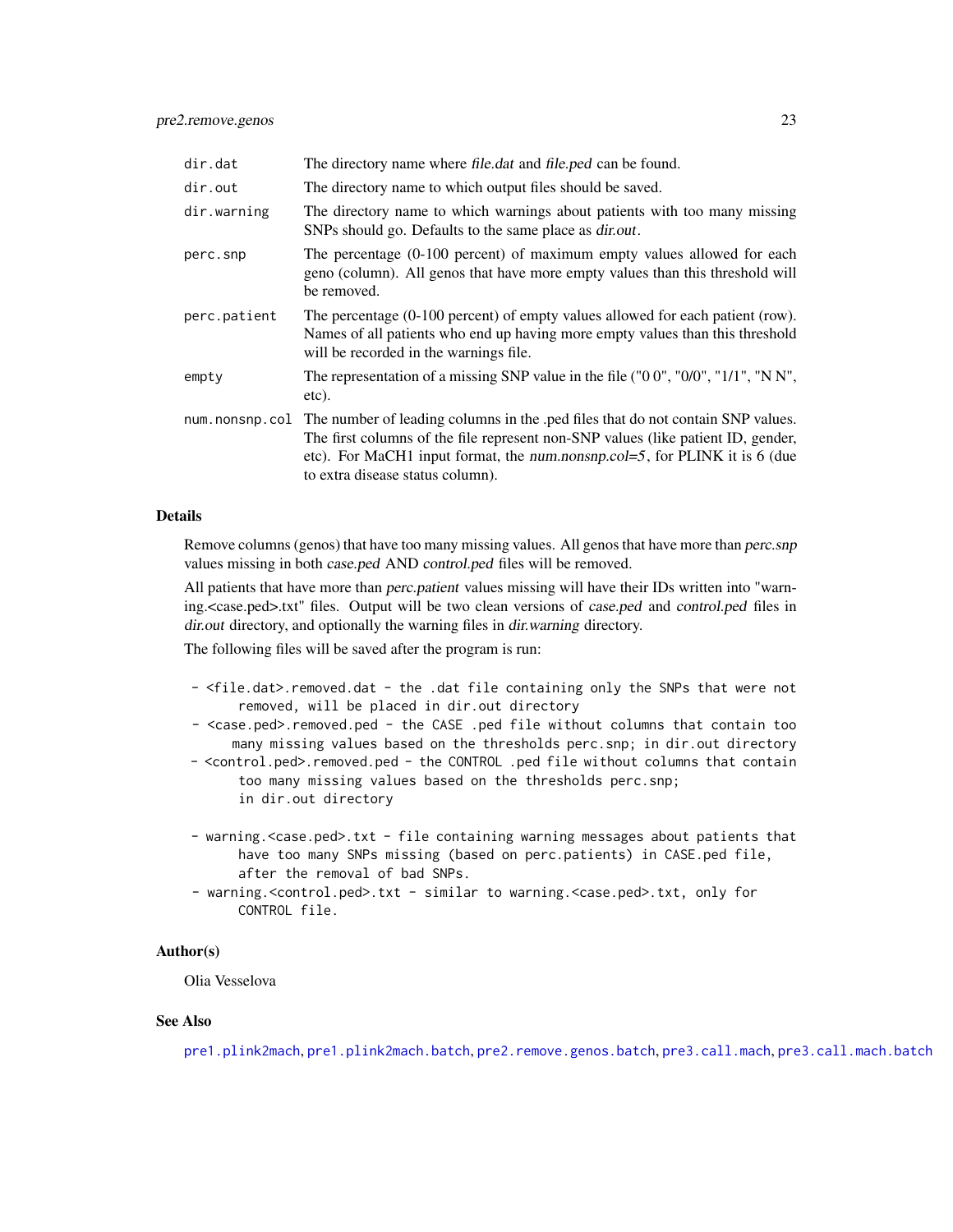#### <span id="page-23-0"></span>Examples

```
print("See the demo 'gendemo'.")
```
<span id="page-23-1"></span>pre2.remove.genos.batch

*Remove genos with many empty values for all files*

## Description

For all specified files, remove columns (genos) that have too many missing values. This program will automatically match CASEs and CONTROLs and their corresponding .dat files based on the specifications of prefixes, keys, and endings.

#### Usage

```
pre2.remove.genos.batch(dir.dat, dir.ped = dir.dat, dir.out,
dir.warning = dir.out, perc.snp = 10, perc.patient = 20, empty = "0/0",
num.nonsnp.col = 5, prefix.dat, prefix.case, prefix.control, key.dat = "",
key.case = "CASE", key.control = "CONTROL", ending.dat = ".dat",
ending.case = ".ped", ending.control = ".ped")
```

| dir.dat        | The directory name where all .dat files can be found.                                                                                                                                                                                                                                 |
|----------------|---------------------------------------------------------------------------------------------------------------------------------------------------------------------------------------------------------------------------------------------------------------------------------------|
| dir.ped        | The directory name where all .ped CASE and CONTROL files can be found.<br>Defaults to same place as <i>dir.dat</i>                                                                                                                                                                    |
| dir.out        | The directory name to which output files should be saved.                                                                                                                                                                                                                             |
| dir.warning    | The directory name to which warnings about patients with too many missing<br>SNPs should go. Defaults to the same place as <i>dir.out</i> .                                                                                                                                           |
| perc.snp       | The percentage (0-100 percent) of maximum empty values allowed for each<br>geno (column). All genos that have more empty values than this threshold will<br>be removed.                                                                                                               |
| perc.patient   | The percentage (0-100 percent) of empty values allowed for each patient (row).<br>Names of all patients who end up having more empty values than this threshold<br>will be recorded in the warnings file.                                                                             |
| empty          | The representation of a missing SNP value in the file ("00", "0/0", "1/1", "N N",<br>etc).                                                                                                                                                                                            |
| num.nonsnp.col | The number of leading columns in the .ped files that do not contain SNP values.<br>The first columns of the file represent non-SNP values (like patient ID, gender,<br>etc). For MaCH1 input format, the num.nonsnp.col=5, for PLINK it is 6 (due<br>to extra disease status column). |
| prefix.dat     | The beginning of the file name for the .dat file (up until chrom number).                                                                                                                                                                                                             |
| prefix.case    | The beginning of the file name for the CASE pedegree file (up until chrom num-<br>ber).                                                                                                                                                                                               |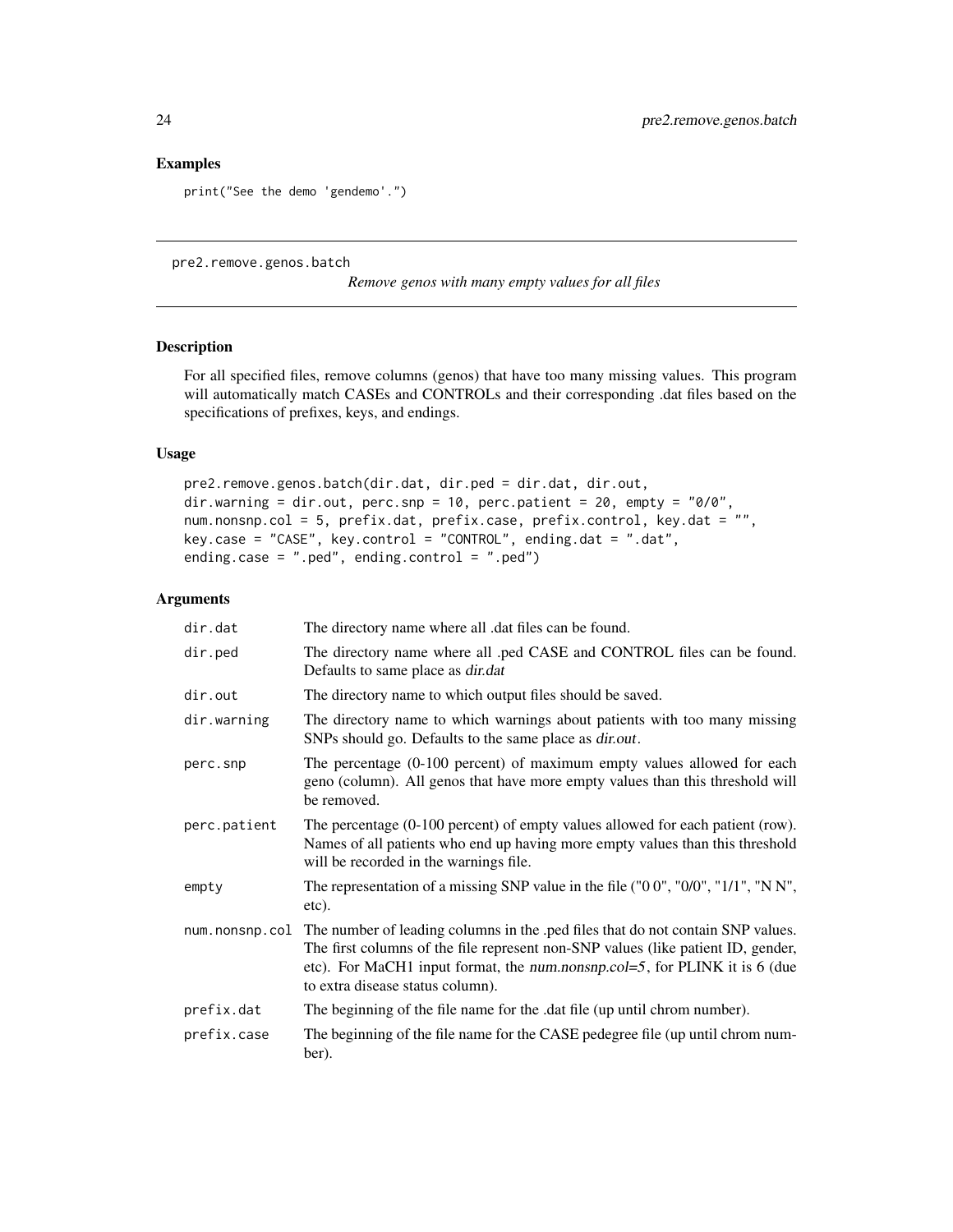<span id="page-24-0"></span>

|             | prefix.control The beginning of the file name for the CONTROL pedegree file (up until chrom<br>number).                  |
|-------------|--------------------------------------------------------------------------------------------------------------------------|
| key.dat     | Any keyword in the name of the pedegree file that distinguishes it from other<br>files.                                  |
| key.case    | Any keyword in the name of the CASE pedegree file that distinguishes it from<br>other non-pedegree non-CASE files.       |
| key.control | Any keyword in the name of the CONTROL pedegree file that distinguishes it<br>from other non-pedegree non-CONTROL files. |
| ending.dat  | The ending of the .dat filenames.                                                                                        |
| ending.case | The ending of the CASE pedegree filenames.                                                                               |
|             | ending.control The ending of the CONTROL pedegree filenames.                                                             |

Removes SNPs that contain more than perc.snp empty geno values, from all the corresponding CASE and CONTROL .ped and .dat files in directory dir.dat. If a .ped file for some chromosome is split into several files, these files will be concatenated into one file for that chromosome, in alphabetical order. Those chromosomes that have files that satisfy the (prefix, key, ending) selection criterion but do NOT have complete set of 3 files (CASE, CONTROL, and .dat), will NOT be processed.

#### Author(s)

Olia Vesselova

#### See Also

[pre1.plink2mach](#page-19-1), [pre1.plink2mach.batch](#page-20-1), [pre2.remove.genos](#page-21-1), [pre3.call.mach](#page-24-1), [pre3.call.mach.batch](#page-27-1)

## Examples

print("See the demo 'gendemo'.")

<span id="page-24-1"></span>pre3.call.mach *Call MaCH imputation with and without Hapmap*

#### Description

Calls MACH1 program on file.ped and file.dat. MaCH1 can be run in 2 different ways: 1. with Hapmap, and 2. without Hapmap. NOTE: In this implementation, do NOT run "with Hapmap".

This program first runs MaCH1 on file.ped with Hapmap to fill in missing values for those SNPs that exist in the reference file; and then MaCH1 is run on the result without Hapmap to fill in all the remaining missing values. If no reference files *ref.phase* and *ref.legend* are provided, then the program runs MaCH1 without Hapmap only. To clean up any weird MaCH output, use [genos.clean](#page-10-1) or [pre5.genos2numeric](#page-32-1).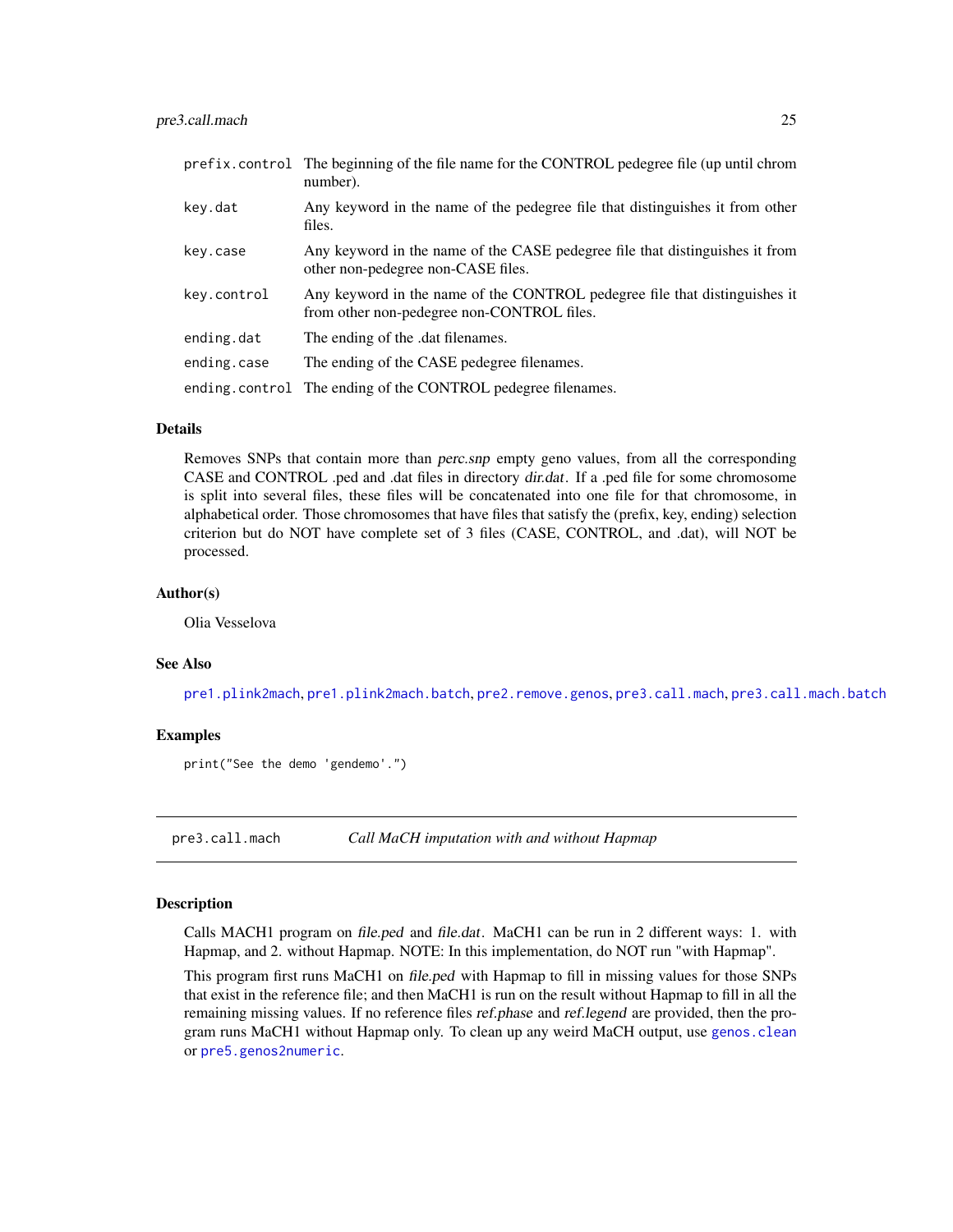## Usage

```
pre3.call.mach(file.dat, file.ped, dir.file, ref.phase = "", ref.legend = "",
dir.ref = "", dir.out, out.prefix = "result", chrom.num = "", num.iters = 2,
num.subjects = 200, step2.subjects = 50, empty = "0/0", resample = FALSE,
mach.loc = "/software/mach1")
```

| file.dat   |                                                                                                                                                                                                                                                                                                                                                                                   | The name of data file as required for MaCH1. The file should be of the format:                     |        |        |            |            |                                                                              |  |  |  |
|------------|-----------------------------------------------------------------------------------------------------------------------------------------------------------------------------------------------------------------------------------------------------------------------------------------------------------------------------------------------------------------------------------|----------------------------------------------------------------------------------------------------|--------|--------|------------|------------|------------------------------------------------------------------------------|--|--|--|
|            | M SNP1                                                                                                                                                                                                                                                                                                                                                                            |                                                                                                    |        |        |            |            |                                                                              |  |  |  |
|            |                                                                                                                                                                                                                                                                                                                                                                                   | M SNP <sub>2</sub>                                                                                 |        |        |            |            |                                                                              |  |  |  |
|            |                                                                                                                                                                                                                                                                                                                                                                                   | - Space separated<br>- No header<br>- Column 1: consists of "M"<br>- Column 2: character SNP names |        |        |            |            |                                                                              |  |  |  |
| file.ped   | The name of pedegree data file in MaCH1 input format.                                                                                                                                                                                                                                                                                                                             |                                                                                                    |        |        |            |            |                                                                              |  |  |  |
|            | p1<br>p1<br>p <sub>2</sub><br>p <sub>2</sub>                                                                                                                                                                                                                                                                                                                                      | 0<br>0                                                                                             | 0<br>0 | 1<br>1 | C/C<br>T/T | N/N<br>A/C | $T/C$<br>$G/G$                                                               |  |  |  |
|            | .                                                                                                                                                                                                                                                                                                                                                                                 |                                                                                                    |        |        |            |            |                                                                              |  |  |  |
|            | - Tab separated<br>- Alleles are separated by slash '/' (IMPORTANT!)<br>- No header<br>- 5 non-SNP leading columns<br>- Col 1: sample/patient ID: some unique ID<br>- Col 2: family ID: can be same as patient ID<br>- Col 3 and Col 4: parents: mother/father: can all be 0<br>- Col 5: gender, 1-male, 2-female<br>- Col 6+: geno information, slash separator between alleles. |                                                                                                    |        |        |            |            |                                                                              |  |  |  |
| dir.file   | The name of directory where file.ped can be found.                                                                                                                                                                                                                                                                                                                                |                                                                                                    |        |        |            |            |                                                                              |  |  |  |
| ref.phase  | The name of the reference file, must have no missing values, can be obtained<br>from websites like: http://hapmap.ncbi.nlm.nih.gov/downloads/phasing/<br>2007-08_rel22/phased/ or similar/updated versions. No zip. Must be a nor-<br>mal and readable by R file.                                                                                                                 |                                                                                                    |        |        |            |            |                                                                              |  |  |  |
| ref.legend | The name of legend file for file.phase, obtained from same website. No zip.                                                                                                                                                                                                                                                                                                       |                                                                                                    |        |        |            |            |                                                                              |  |  |  |
| dir.ref    | The name of directory where ref.phase and ref.legend can be found.                                                                                                                                                                                                                                                                                                                |                                                                                                    |        |        |            |            |                                                                              |  |  |  |
| dir.out    | The name of directory where MaCH1 output should go.                                                                                                                                                                                                                                                                                                                               |                                                                                                    |        |        |            |            |                                                                              |  |  |  |
| out.prefix | The prefix for naming output files that MaCH1 should use. If num.subjects $> 0$<br>then the num.subjects will be appended to the prefix name.                                                                                                                                                                                                                                     |                                                                                                    |        |        |            |            |                                                                              |  |  |  |
| chrom.num  | termediate files.                                                                                                                                                                                                                                                                                                                                                                 |                                                                                                    |        |        |            |            | The optional string denoting the chromosome number, for better naming of in- |  |  |  |
| num.iters  | The number of iterations MaCH1 should make in its first step to estimate its<br>model parameters. The same number will be used for parameter estimation<br>when using Hapmap and when NO Hapmap is used.                                                                                                                                                                          |                                                                                                    |        |        |            |            |                                                                              |  |  |  |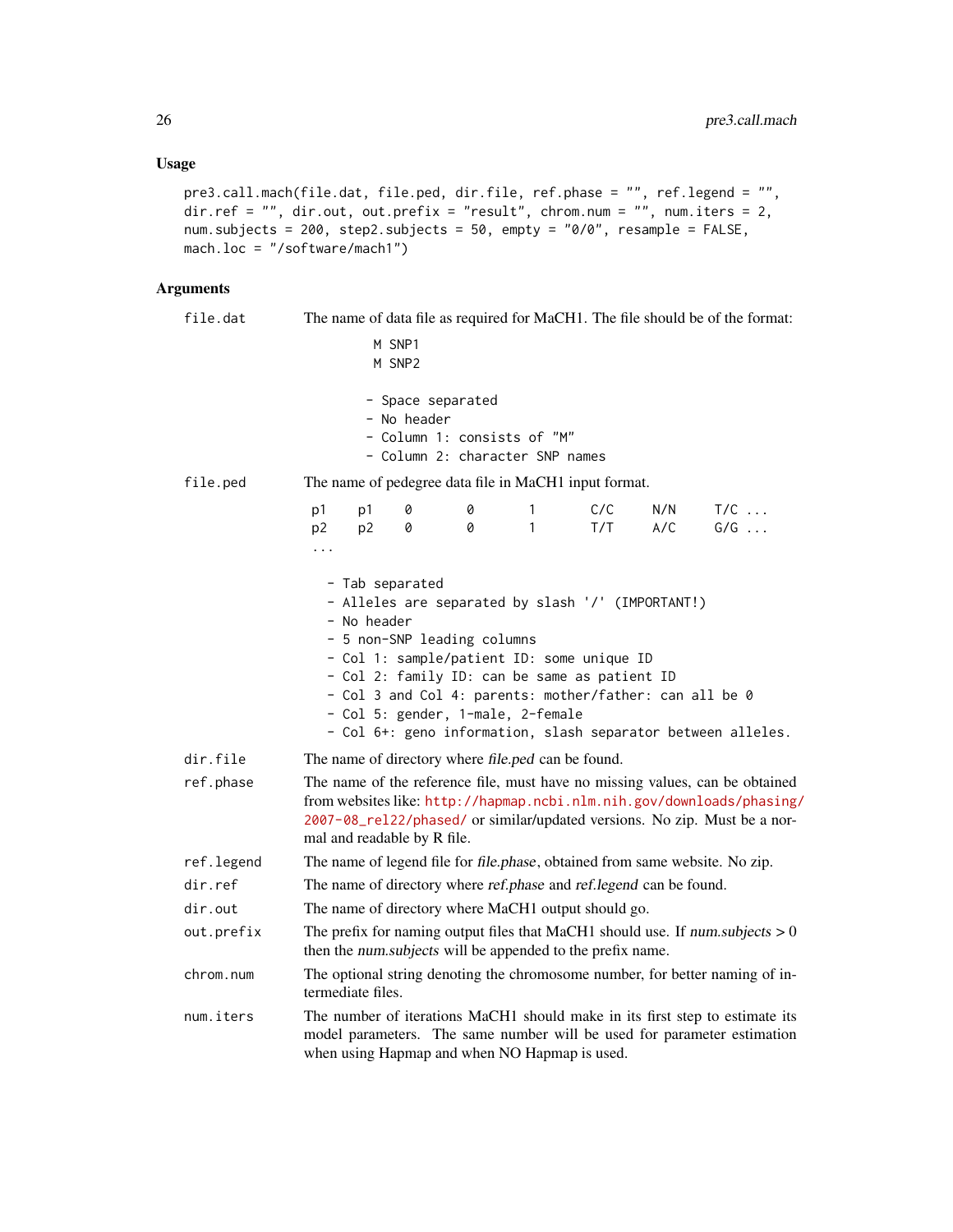<span id="page-26-0"></span>

| num.subjects | How many individuals from the sample should be used for model building by<br>the first step of MaCH1. The random subset of inidividuals will be extracted<br>by this program. Recommended number of subjects is 200-500. Value $\leq 0$<br>corresponds to using ALL the subjects in the dataset.                                                                                                                                                                                                                                                                                                                                                                        |
|--------------|-------------------------------------------------------------------------------------------------------------------------------------------------------------------------------------------------------------------------------------------------------------------------------------------------------------------------------------------------------------------------------------------------------------------------------------------------------------------------------------------------------------------------------------------------------------------------------------------------------------------------------------------------------------------------|
|              | step2.subjects How many individuals should be processed at a time during the second step<br>of MaCH computation. Value $\leq 0$ will use ALL the subjects in the dataset.<br>This variable is important to reduce exponential computation time required by<br>MaCH when number of individuals is too large. However if this number is too<br>low, the second step of MaCH might not get enough samples, thus making weird<br>prediction of '2' instead of an Allele value. To reduce the number of '2's, try to<br>set step2.subjects to a larger value. To remove all SNPs that have a 2 predicted<br>for any of its entries, use genos. clean or pre5. genos2numeric. |
| empty        | The way a missing/empty entry of SNP is represented in file.ped.                                                                                                                                                                                                                                                                                                                                                                                                                                                                                                                                                                                                        |
| resample     | Whether or not to overwrite the existing file containing the num subjects entries<br>produced by previous runs of this algorithm with same file.dat, file.ped and<br>num.subjects parameters. By default, if the subjects have been sampled before,<br>they are re-used.                                                                                                                                                                                                                                                                                                                                                                                                |
| mach.loc     | The location directory where "mach" executable can be found.                                                                                                                                                                                                                                                                                                                                                                                                                                                                                                                                                                                                            |

This program first runs MaCH1 on file.ped with Hapmap to fill in missing values for those SNPs that exist in the reference file; and then MaCH1 is run on the result without Hapmap to fill in all the remaining missing values. If no reference files ref.phase and ref.legend are provided, then the program runs MaCH1 without Hapmap only.

It is recommended to avoid using Hapmap functionality in this implementation.

The MaCH1 algorithm requires 2 steps to be performed. The first step of MaCH1 will be run on num.subjects randomly chosen from the set. The file with randomly chosen individuals will be saved as file.ped.<num.subjects>.ped in dir.file directory. If the file already exists for this num.subjects, the old file will be used if resample=F. If resample=T then old files will be ignored, and new sampling will take place. The step1 of MaCH will only be run if resample=T, or if the files that MaCH1 produces do not exist yet. Thus if step1 runs well, but step2 crashes, re-calling this function will not waste time on re-running step1 over again.

The second step without Hapmap takes exponentially long wrt number of subjects processed. Thus the second step will be run on bunches of subjects, step2.subjects at a time.

A subdirectory structure for debugging will be formed in dir.out, the directory will be named 'working'.

Two output files will be produced in *dir.out*: the .ped file that will not have any missing values, will be named <out.prefix><chrom.num>.mlgeno, and a .dat file (same as before).

### Note

Since instead of filling in missing values, MaCH1 is re-predicting ALL the values in the dataset, the Hapmap functionality is not desirable. Thus avoid using Hapmap reference files.

Also, MaCH prediction is not always valid, as it may contain Allele of value '2' (when only A, C, T, G are used). Programs [pre5.genos2numeric](#page-32-1) and [genos.clean](#page-10-1) help to remove those.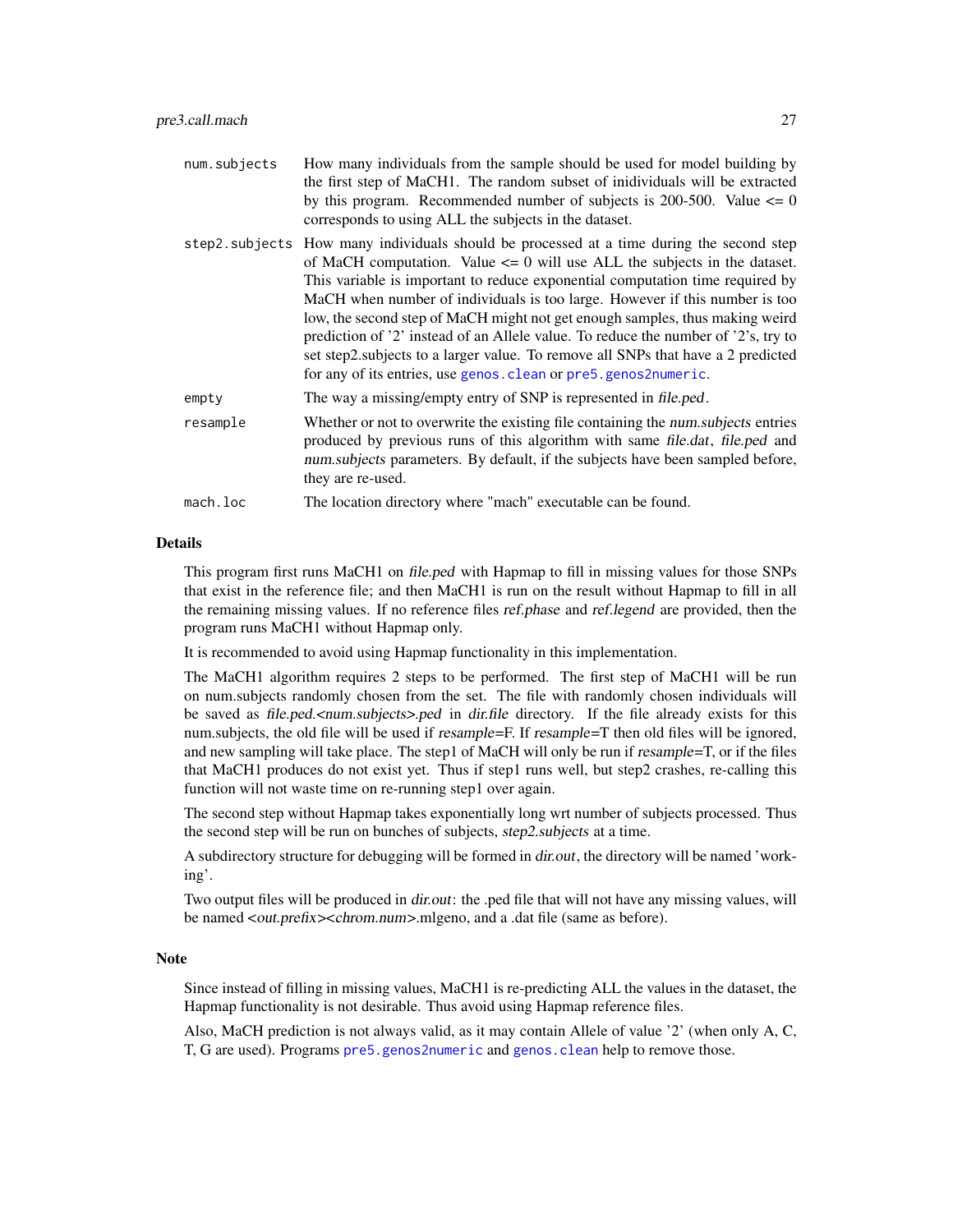#### Author(s)

Olia Vesselova

## References

MaCH website: <http://www.sph.umich.edu/csg/abecasis/MACH/download/>

## See Also

[pre2.remove.genos](#page-21-1), [pre2.remove.genos.batch](#page-23-1), [pre3.call.mach.batch](#page-27-1), [pre4.combine.case.control](#page-29-1), [pre4.combine.case.control.batch](#page-30-1)

## Examples

print("See the demo 'gendemo'.")

<span id="page-27-1"></span>pre3.call.mach.batch *Call MaCH imputation with and without Hapmap*

## Description

This is the same program as [pre3.call.mach](#page-24-1), only it provides an easier way to set function input parameters. This is the only .batch function that does NOT run on all files. Since MaCH computation on each chromosome takes too long, it is faster to process chromosomes in parallel, rather than sequentially. This function imputes all missing values, for details, see [pre3.call.mach](#page-24-1). NOTE: In this implementation, do NOT run "with Hapmap" - so do NOT provide phases and legend files.

#### Usage

```
pre3.call.mach.batch(dir.file, dir.ref = "", dir.out, prefix.dat, prefix.ped,
prefix.phase = "", prefix.legend = prefix.phase, prefix.out = "result",
key.dat = ", key.ped = ", key.phase = ", key.legend = ", ending.dat = ".dat",
ending.ped = ".ped", ending.phase = ".phase", ending.legend = "legend.txt",
chrom.num, num.iters = 2, num.subjects = 200, step2.subjects = 50, empty = "9/0",resample = FALSE, mach.loc = "/software/mach1")
```

| dir.file   | The name of directory where .ped and .dat files can be found. The format of<br>these files is described in pre3.call.mach |
|------------|---------------------------------------------------------------------------------------------------------------------------|
| dir.ref    | The name of directory where phase and legend files have been downloaded to.                                               |
| dir.out    | The name of directory to which output files should go.                                                                    |
| prefix.dat | The beginning of the file name for the .dat file (up until chrom number).                                                 |
| prefix.ped | The beginning of the file name for the .ped pedegree file (up until chrom num-<br>ber).                                   |

<span id="page-27-0"></span>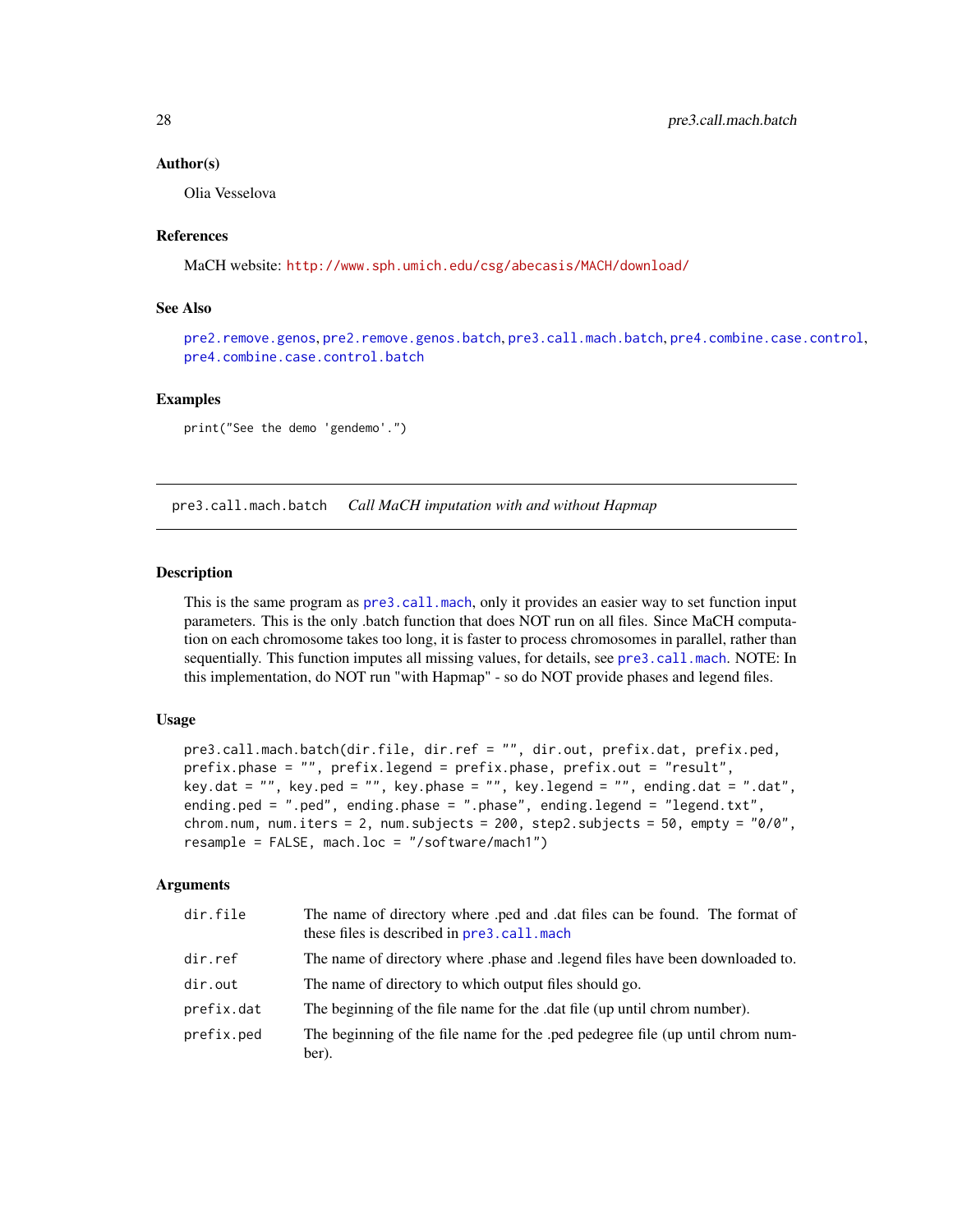| prefix.phase  | The beginning of the file name for the phase file (up until chrom number). This<br>file can be obtained from websites like: http://hapmap.ncbi.nlm.nih.gov/<br>downloads/phasing/2007-08_rel22/phased/ or similar/updated versions. No<br>zip. Must be a normal and readable by R file.                     |  |
|---------------|-------------------------------------------------------------------------------------------------------------------------------------------------------------------------------------------------------------------------------------------------------------------------------------------------------------|--|
| prefix.legend | The beginning of the file name for the legend file (up until chrom number). This<br>file can be obtained from same website as phase file. No zip.                                                                                                                                                           |  |
| prefix.out    | The prefix for naming output files that MaCH1 should use. If num.subjects $> 0$<br>then the num.subjects will be appended to the prefix name.                                                                                                                                                               |  |
| key.dat       | Any keyword in the name of the .dat file that distinguishes it from other files.                                                                                                                                                                                                                            |  |
| key.ped       | Any keyword in the name of the pedegree file that distinguishes it from other<br>files.                                                                                                                                                                                                                     |  |
| key.phase     | Any keyword in the name of the phase file that distinguishes it from other files.                                                                                                                                                                                                                           |  |
| key.legend    | Any keyword in the name of the legend file that distinguishes it from other files.                                                                                                                                                                                                                          |  |
| ending.dat    | The ending of the .dat filename.                                                                                                                                                                                                                                                                            |  |
| ending.ped    | The ending of the pedegree filename.                                                                                                                                                                                                                                                                        |  |
| ending.phase  | The ending of the phase filename.                                                                                                                                                                                                                                                                           |  |
| ending.legend | The ending of the legend filename.                                                                                                                                                                                                                                                                          |  |
| chrom.num     | The chromosome number for which processing should be done.                                                                                                                                                                                                                                                  |  |
| num.iters     | The how many iterations MaCH1 should make in its first step to estimate its<br>model parameters.                                                                                                                                                                                                            |  |
| num.subjects  | How many individuals from the sample should be used for model building by<br>the first step of MaCH1. The random subset of inidividuals will be extracted<br>by this program. Recommended number of subjects is 200-500. Value $\leq 0$<br>corresponds to using ALL the subjects in the dataset.            |  |
|               | step2.subjects How many individuals should be processed at a time during the second step of<br>MaCH computation. Value $\leq$ 0 will use ALL the subjects in the dataset. This<br>variable is important to reduce exponential computation time required by MaCH<br>when number of individuals is too large. |  |
| empty         | The way a missing/empty entry of SNP is represented in pedegree file.                                                                                                                                                                                                                                       |  |
| resample      | Whether or not to overwrite the existing file containing the num.subjects en-<br>tries produced by previous runs of this algorithm with same .dat, .ped, and<br>num.subjects parameters. By default, if the subjects have been sampled before,<br>they are re-used.                                         |  |
| mach.loc      | The location directory where "mach" executable can be found.                                                                                                                                                                                                                                                |  |

This function imputes all missing values in the data. See [pre3.call.mach](#page-24-1) for details. This is the same program as [pre3.call.mach](#page-24-1), only it provides an easier way to set function input parameters. Recall that [pre3.call.mach](#page-24-1) function requires users to specify names of .ped, .dat, .phase, and .legend for each chromosome - these files normally would have exactly same names across all chromosomes, and would only differ by the chromosome number. Thus after running [pre3.call.mach](#page-24-1), for chromosome 1, and in order to run next chromosome (say, chrom "2"), user would need to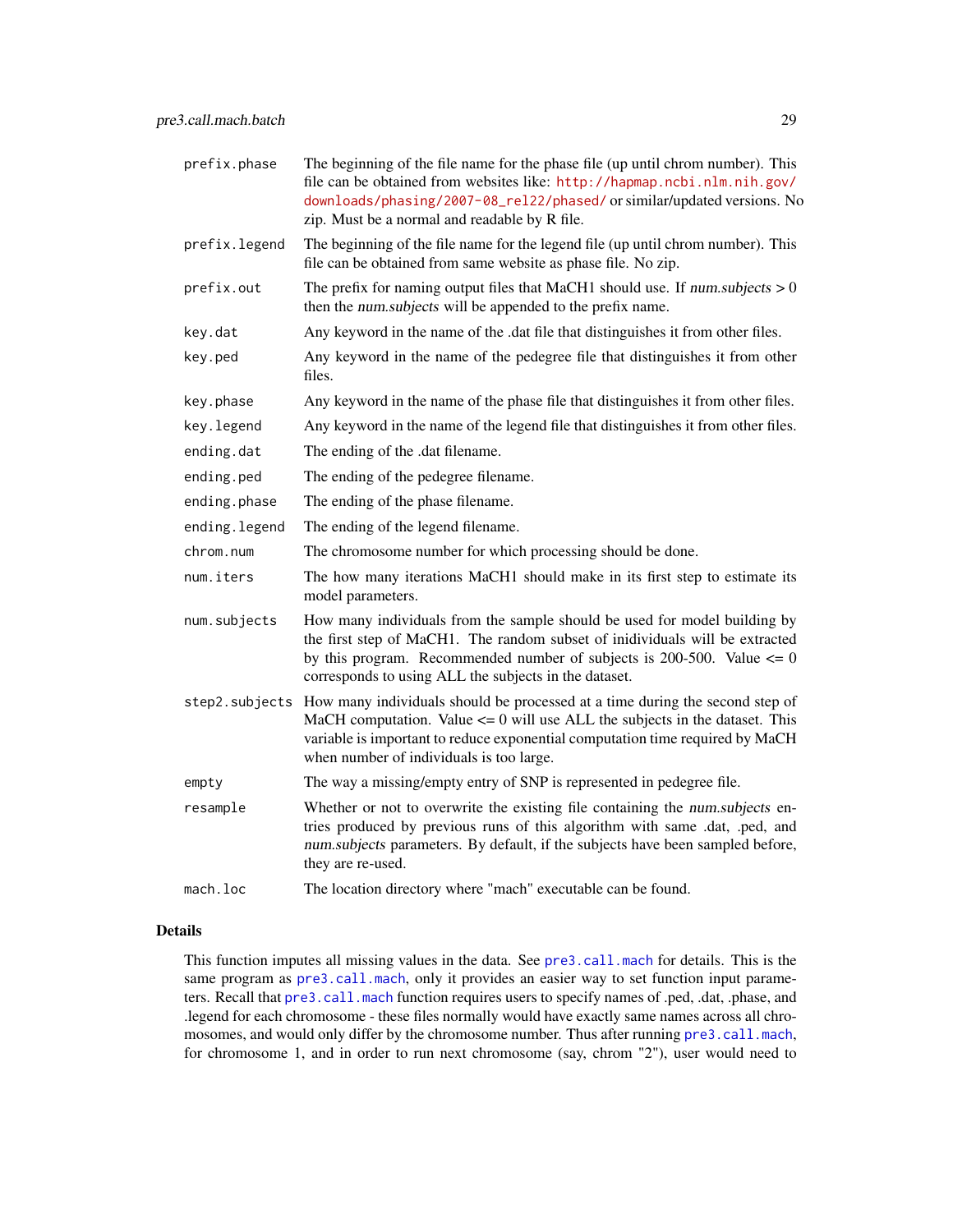change this chromosome number in 4 places: from "1" to "2" in .ped, .dat, .phase, and .legend. This function allows user to just change one variable *chrom.num*, from "1" to "2", and all the other files will be obtained automatically.

This is the only .batch function that does NOT run on all files. Since MaCH computation on each chromosome takes too long, it is faster to process chromosomes in parallel, rather than sequentially. Thus if your dataset is large, then it is recommended to run this function on different computers/nodes for different chromosomes.

## Note

In this current version, avoid using Hapmap. So do NOT provide reference and legend files.

#### Author(s)

Olia Vesselova

## References

MaCH website: <http://www.sph.umich.edu/csg/abecasis/MACH/download/>

## See Also

[pre2.remove.genos](#page-21-1), [pre2.remove.genos.batch](#page-23-1), [pre3.call.mach](#page-24-1), [pre4.combine.case.control](#page-29-1), [pre4.combine.case.control.batch](#page-30-1)

## Examples

```
print("See the demo 'gendemo'.")
```
<span id="page-29-1"></span>pre4.combine.case.control *Combine CASE and CONTROL files*

## Description

Combines CASE and CONTROL files into one file, and appends disease status as the last column. The disease status is encoded as 1 for CASE and 0 for CONTROL.

#### Usage

```
pre4.combine.case.control(case.file, control.file, dir.file, name.out,
dir.out = dir.file, separ = "")
```
<span id="page-29-0"></span>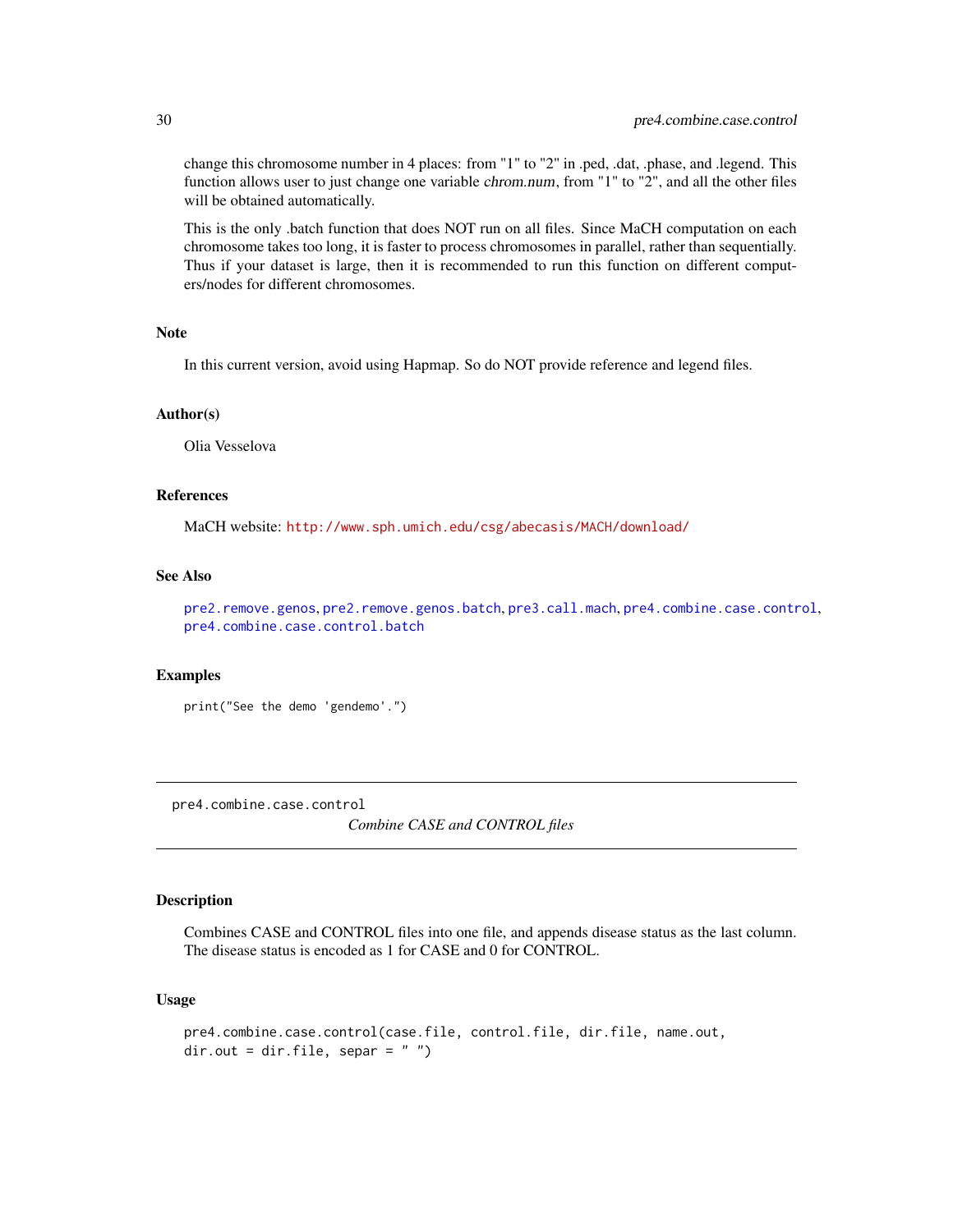#### <span id="page-30-0"></span>Arguments

| case.file    | The name of the CASE file.                                             |
|--------------|------------------------------------------------------------------------|
| control.file | The name of the CONTROL file.                                          |
| dir.file     | The name of directory where CASE and CONTROL input files can be found. |
| name.out     | The desired name for the output file.                                  |
| dir.out      | The name of directory to which output file should be written.          |
| separ        | The separator used in the CASE and CONTROL input files.                |

## Details

The function combines CASE and CONTROL together, attaching disease status as the last column: 1 for CASE and 0 for CONTROL. There will be two output files:

- <dir.out>/<name.out> - the file containing both CASE and CONTROL values, with the disease status as the last column.

- <dir.out>/<all.dat> - also will copy over ALL the files ending with ".dat" that exist in \code{\var{dir.file}}.

## Author(s)

Olia Vesselova

#### See Also

```
pre3.call.mach, pre3.call.mach.batch, pre4.combine.case.control.batch, pre5.genos2numeric,
pre5.genos2numeric.batch
```
#### Examples

print("See the demo 'gendemo'.")

<span id="page-30-1"></span>pre4.combine.case.control.batch *Combine CASE and CONTROL files for all files*

#### Description

For each pair of CASE and CONTROL files, combine them into one file. Last column of each output file will contain the disease status. The disease status is encoded as 1 for CASE and 0 for CONTROL.

#### Usage

```
pre4.combine.case.control.batch(dir.file, dir.out = dir.file, prefix.case,
prefix.control, prefix.out, key.case = "", key.control = "",
ending.case = ".mlgeno", ending.control = ".mlgeno", separ = " ")
```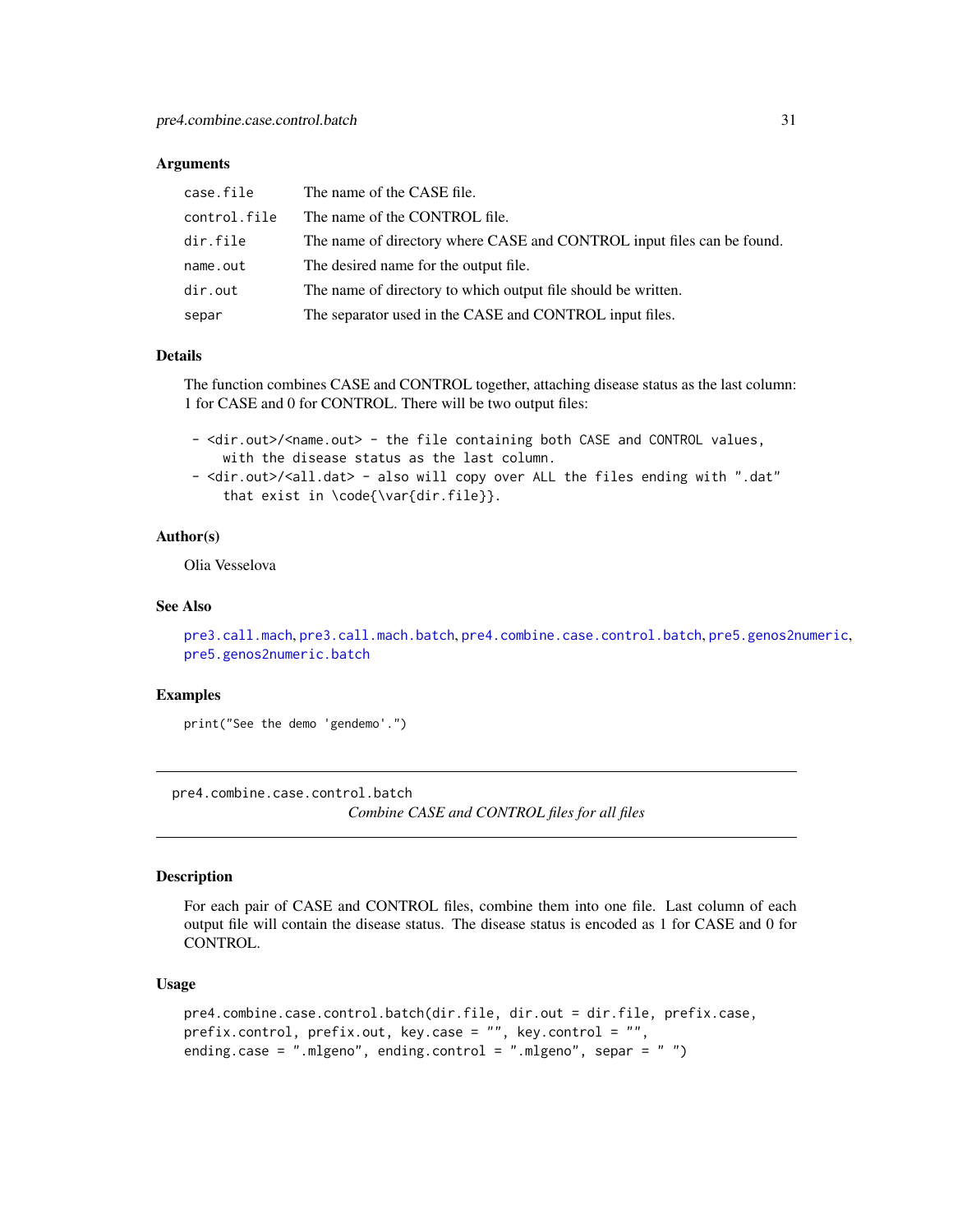## <span id="page-31-0"></span>Arguments

| dir.file    | The name of directory where CASE and CONTROL files can be found.                            |  |
|-------------|---------------------------------------------------------------------------------------------|--|
| dir.out     | The name of directory to which output file should be written.                               |  |
| prefix.case | The beginning of the file name for the CASE file (up until chrom number).                   |  |
|             | prefix.control The beginning of the file name for the CONTROL file (up until chrom number). |  |
| prefix.out  | The beginning of the file name for the output file (up until chrom number).                 |  |
| key.case    | Any keyword in the name of the CASE file that distinguishes it from other files.            |  |
| key.control | Any keyword in the name of the CONTROL file that distinguishes it from other<br>files.      |  |
| ending.case | The ending of the CASE filename.                                                            |  |
|             | ending.control The ending of the CONTROL filename.                                          |  |
| separ       | The separator used in the CASE and CONTROL input files.                                     |  |

## Details

The function combines CASE and CONTROL together, attaching disease status as the last column: 1 for CASE and 0 for CONTROL. There will be two output files for each pair of CASE and CONTROL:

- <dir.out>/<prefix.out><chrom.num><ending.case> - the file containing both CASE and CONTROL values, with the disease status as the last column. - <dir.out>/<all.dat> - also will copy over ALL the files ending with ".dat" that exist in \code{\var{dir.file}}.

#### Author(s)

Olia Vesselova

## See Also

```
pre3.call.mach, pre3.call.mach.batch, pre4.combine.case.control, pre5.genos2numeric,
pre5.genos2numeric.batch
```
## Examples

print("See the demo 'gendemo'.")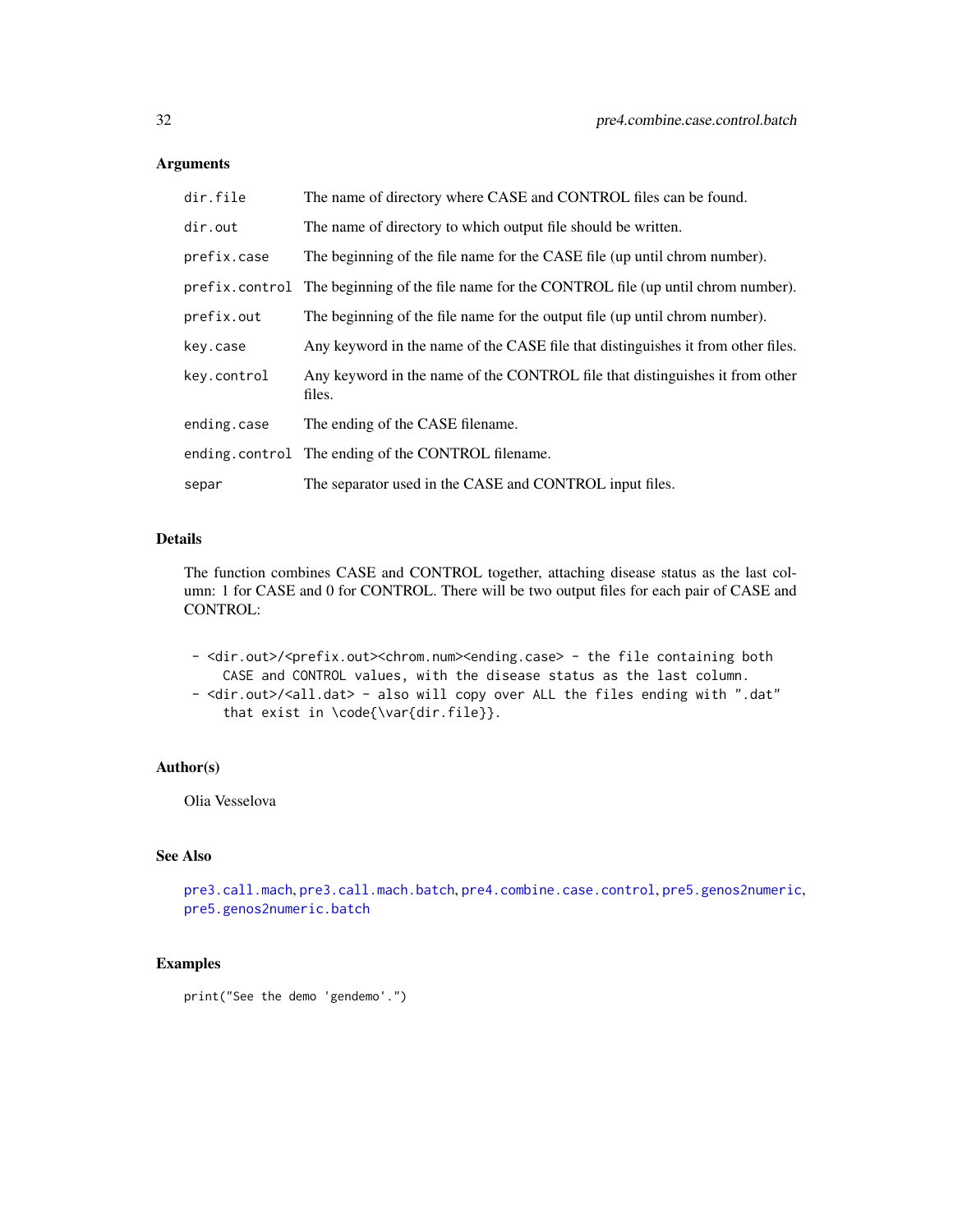<span id="page-32-1"></span><span id="page-32-0"></span>pre5.genos2numeric *Categorize genotype data into 3 levels*

## Description

Categorizes genotype data into 3 levels, 1, 2, 3. Genos with two different Alleles are encoded as "2". Other genotypes are encoded as "1" or "3", where most frequent geno is "1". No missing values allowed, must be done after imputation. Geno values should use letters A, T, C, G if letter.encoding=TRUE. Also can work as a check for weird imputed values.

#### Usage

```
pre5.genos2numeric(file.ped, dir.ped, file.dat, dir.dat = dir.ped, dir.out,
num.nonsnp.col = 2, num.nonsnp.last.col = 1, letter.encoding = TRUE,
ped.has.ext = TRUE, dat.has.ext = TRUE, remove.bad.genos = FALSE,
save.ids.name = ")
```
## Arguments

| file.ped            | The name of file with genotypes, after imputation.                                                                                                                                                                                                                                    |  |  |
|---------------------|---------------------------------------------------------------------------------------------------------------------------------------------------------------------------------------------------------------------------------------------------------------------------------------|--|--|
| dir.ped             | The name of directory where file.ped can be found.                                                                                                                                                                                                                                    |  |  |
| file.dat            | The .dat file, should be tab separated, and no header.                                                                                                                                                                                                                                |  |  |
| dir.dat             | The name of directory where file.dat can be found. Defaults to dir.ped.                                                                                                                                                                                                               |  |  |
| dir.out             | The name of output directory to which resulting file should be saved. The file<br>will be named "Num. <file.ped>".</file.ped>                                                                                                                                                         |  |  |
| num.nonsnp.col      | The number of leading columns in the .ped files that do not contain SNP values.<br>The first columns of the file represent non-SNP values (like patient ID, gender,<br>etc). For MaCH1 input format, the num.nonsnp.col=5, for PLINK it is 6 (due<br>to extra disease status column). |  |  |
| num.nonsnp.last.col |                                                                                                                                                                                                                                                                                       |  |  |
|                     | The number of last columns that do not correspond to geno values. Ex. If last<br>column is the disease status (0s and 1s), then set this variable to 1. If 2 last<br>columns correspond to confounding variables, set the variable to 2.                                              |  |  |
| letter.encoding     |                                                                                                                                                                                                                                                                                       |  |  |
|                     | Flag whether or not the ecoding used for Alleles is letters (A, C, T, G). If True,<br>then does additional check for Alleles corresponding to the letters, and prints<br>out warning messages if other symbols appear instead.                                                        |  |  |
| ped.has.ext         | Flag whether or not file.ped name has a filename extension (ex. ".ped", ".txt").<br>This is necessary for naming the output file.                                                                                                                                                     |  |  |
| dat.has.ext         | Flag whether or not file.dat name has a filename extension (ex. ".dat", ".txt").                                                                                                                                                                                                      |  |  |
| remove.bad.genos    |                                                                                                                                                                                                                                                                                       |  |  |
|                     | Flag whether or not you want to remove a geno if at least one of its values is                                                                                                                                                                                                        |  |  |
|                     | not valid (ex. "2" when only letters are expected, or "NA", etc). Warning: set<br>this to TRUE only if the CASE and CONTROLs have been merged into the                                                                                                                                |  |  |

file.ped, (otherwise we do not want to remove some SNPs from CASE but not from CONTROL and generate two different .dat files).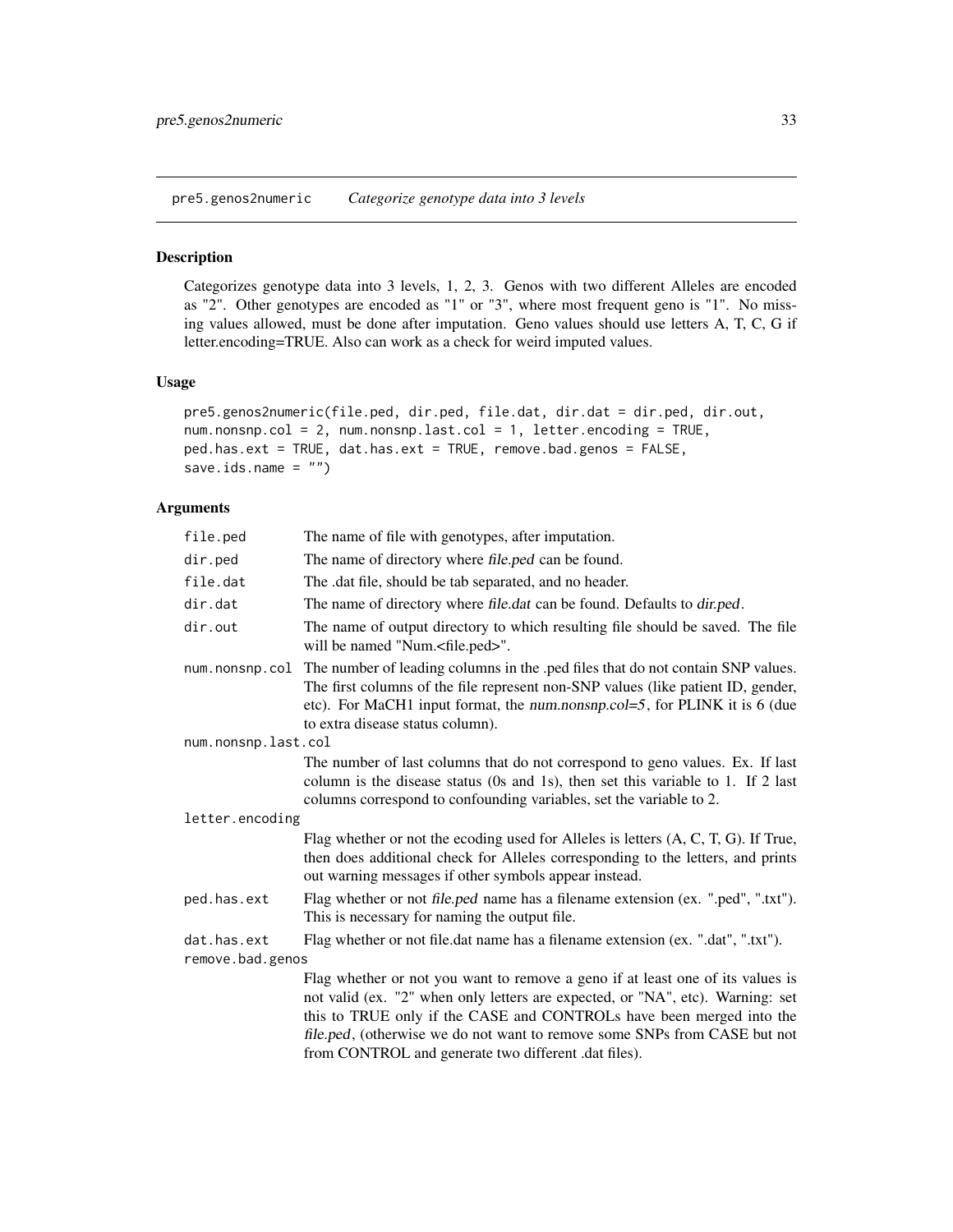<span id="page-33-0"></span>save. ids. name The file name to which patient IDs should be saved. If not empty, then will save IDs of patients into another file with this name. Since dataset is generally split across many files, one chromosome each, the patient IDs should be the same across these files, thus it is enough to extract the patient ID ONCE, when running this code on the smallest chromosome. For runs on all other chromosomes, leave save.ids.name="" to save time and avoid redundant work. Could name output file as "patients.fam".

#### Details

Categorizes genotype data into 3 levels, 1, 2, 3. Genos with two different Alleles are encoded as "2". Other genotypes are encoded as "1" or "3", where most frequent geno is "1". No missing values allowed, must be done after imputation. Geno values should use letters A, T, C, G if letter.encoding=TRUE. Also can work as a check for weird imputed values. For example, it is possible that an Allele is predicted by MaCH1 having value "2" (instead of A, T, C, or G) - it is best to remove SNPs that contain these weirdly imputed values.

The following files will be produced:

- <file.ped>\_num<ending.ped> in \code{\var{dir.out}} directory, the resultant binary file: the SNP columns + last columns (but no user IDs will be recorded), where <ending.ped> is the filename extension of file.ped.
- <file.dat>\_num.dat in dir.out directory, the corresponding .dat file, will be different from original <file.dat> if remove.bad.genos=TRUE.
- <save.ids.name> the patient IDs, if save.ids.name is not empty "".

#### Value

 $\langle$ file.ped> num $\langle$ ending.ped> filename - the name of the output file.

#### Note

Note: in case of any bad values in the file.ped (ex. "NA", "0/0", "0", "1 1", etc), the output file Num\_<file.ped> will still be produced, with '2' encoded by default in the place of bad input values, if remove.bad.genos=FALSE. Warning messages will be printed. If remove.bad.genos=TRUE, then these SNPs will be entirely removed, along with their names in the .dat file.

#### Author(s)

Olia Vesselova

#### See Also

[pre4.combine.case.control](#page-29-1), [pre4.combine.case.control.batch](#page-30-1), [pre5.genos2numeric.batch](#page-34-1)

## Examples

print("See the demo 'gendemo'.")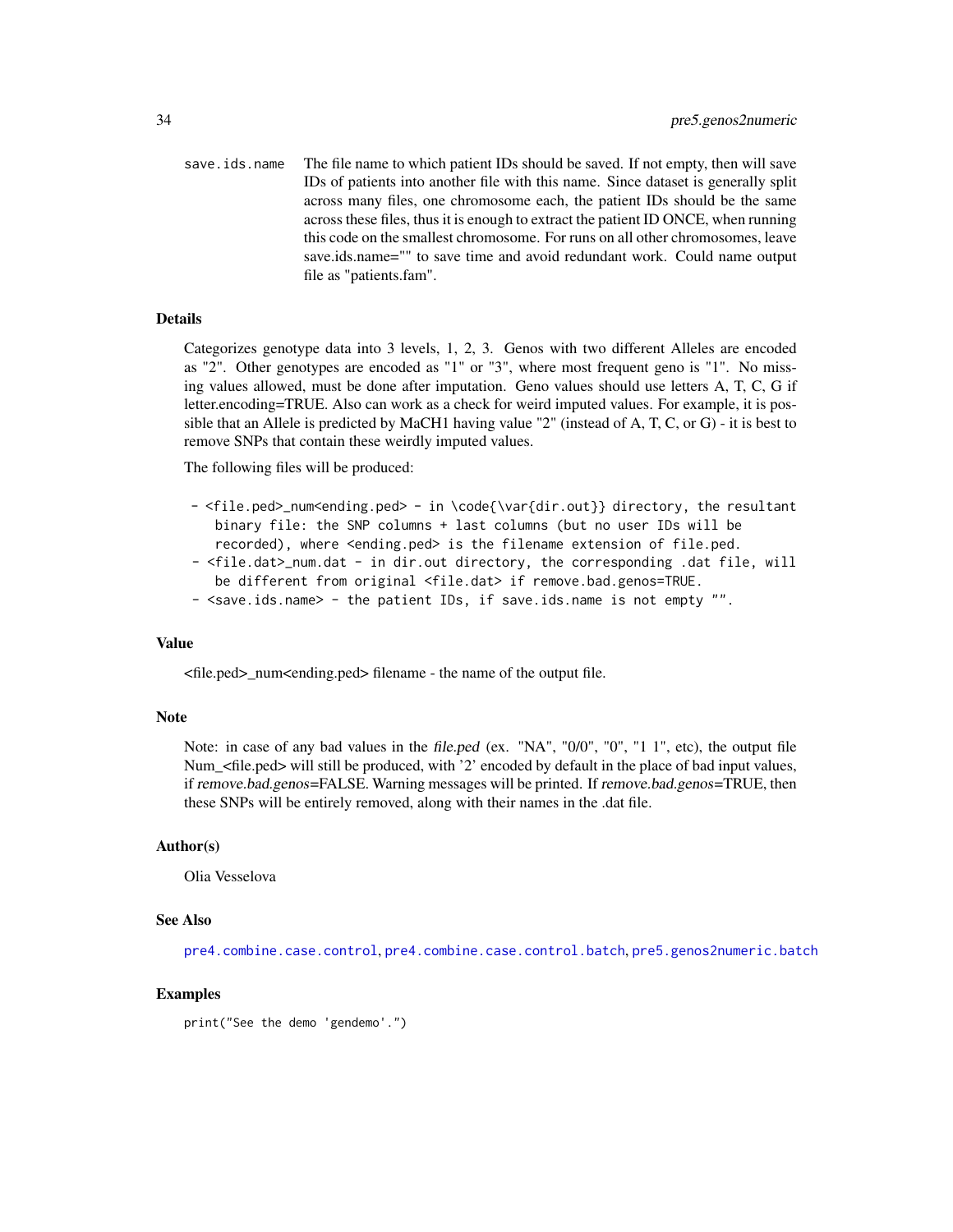<span id="page-34-1"></span><span id="page-34-0"></span>pre5.genos2numeric.batch

*Categorize genotype data into 3 levels for each file*

## Description

For each .ped file in dir.ped, categorizes genotype data into 3 levels, 1, 2, 3. Genos with two different Alleles are encoded as "2". Other genotypes are encoded as "1" or "3", where most frequent geno is "1". No missing values allowed, must be done after imputation. Geno values should use letters A, T, C, G if letter.encoding=TRUE.

## Usage

```
pre5.genos2numeric.batch(dir.ped, dir.dat = dir.ped, dir.out, prefix.ped,
prefix.dat, key.ped = "", key.dat = "", ending.ped = ".txt", ending.dat = ".dat",
num.nonsnp.col = 2, num.nonsnp.last.col = 1, letter.encoding = TRUE,
ped.has.ext = TRUE, dat.has.ext = TRUE, remove.bad.genos = FALSE,
save.ids.name = "patients.fam")
```

| dir.ped             | The name of directory where .ped files can be found.                                                                                                                                                                                                                                                 |  |
|---------------------|------------------------------------------------------------------------------------------------------------------------------------------------------------------------------------------------------------------------------------------------------------------------------------------------------|--|
| dir.dat             | The name of directory where .dat files can be found.                                                                                                                                                                                                                                                 |  |
| dir.out             | The name of directory to which output files should go.                                                                                                                                                                                                                                               |  |
| prefix.ped          | The beginning of the file name for the .ped pedegree file (up until chrom num-<br>ber).                                                                                                                                                                                                              |  |
| prefix.dat          | The beginning of the file name for the .dat file (up until chrom number).                                                                                                                                                                                                                            |  |
| key.ped             | Any keyword in the name of the pedegree file that distinguishes it from other<br>files.                                                                                                                                                                                                              |  |
| key.dat             | Any keyword in the name of the .dat file that distinguishes it from other files.                                                                                                                                                                                                                     |  |
| ending.ped          | The ending of the pedegree filename.                                                                                                                                                                                                                                                                 |  |
| ending.dat          | The ending of the .dat filename.                                                                                                                                                                                                                                                                     |  |
|                     | num.nonsnp.col The number of leading columns in the .ped files that do not contain SNP values.<br>The first columns of the file represent non-SNP values (like patient ID, gender,<br>etc). For MaCH1 input format, the num.nonsnp.col=5, for PLINK it is 6 (due<br>to extra disease status column). |  |
| num.nonsnp.last.col |                                                                                                                                                                                                                                                                                                      |  |
|                     | The number of last columns that do not correspond to geno values. Ex. If last<br>column is the disease status (0s and 1s), then set this variable to 1. If 2 last<br>columns correspond to confounding variables, set the variable to 2.                                                             |  |
| letter.encoding     |                                                                                                                                                                                                                                                                                                      |  |
|                     | Flag whether or not the ecoding used for Alleles is letters (A, C, T, G). If True,<br>then does additional check for Alleles corresponding to the letters, and prints<br>out warning messages if other symbols appear instead.                                                                       |  |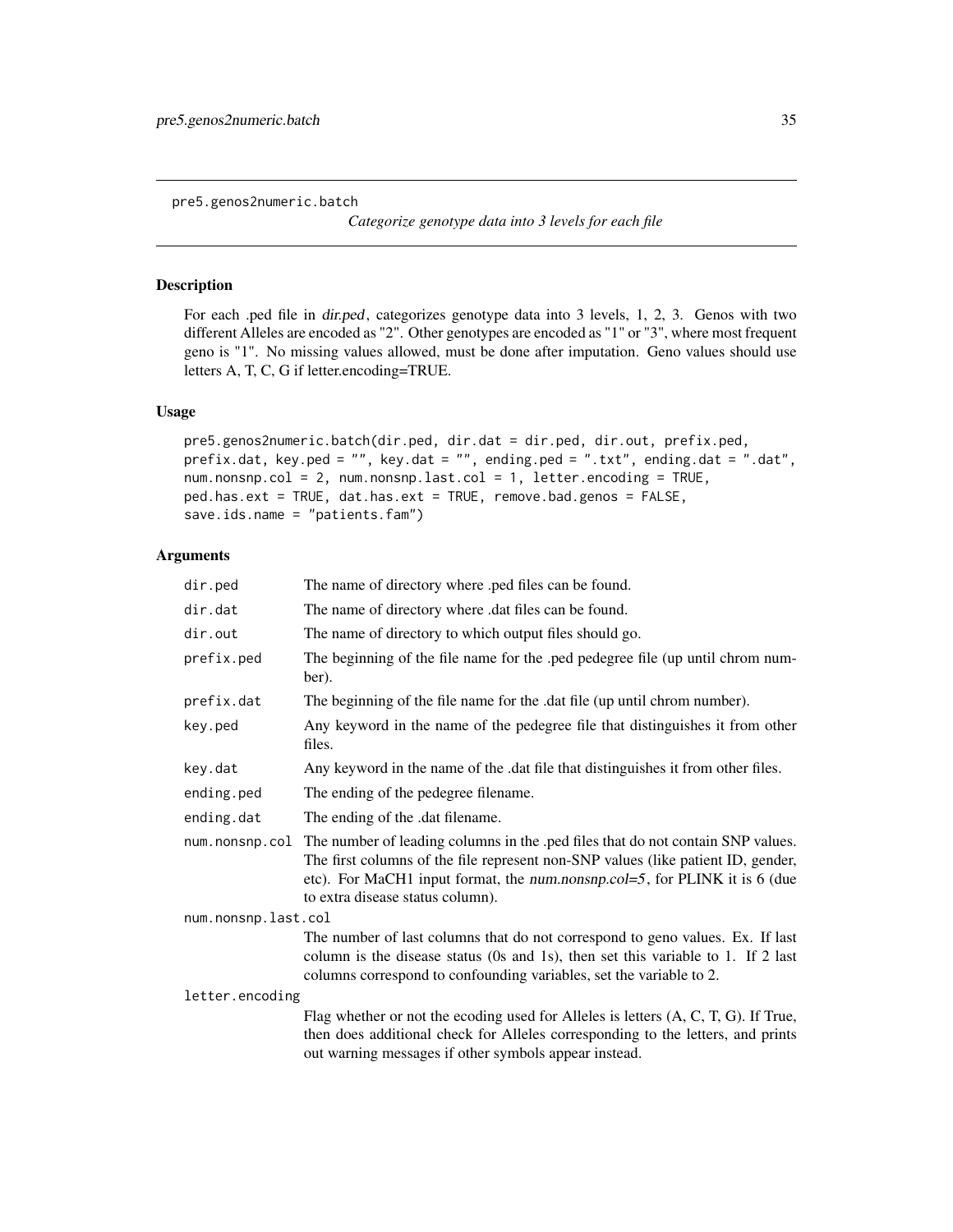<span id="page-35-0"></span>ped.has.ext Flag whether or not file.ped name has a filename extension (ex. ".ped", ".txt"). This is necessary for naming the output file.

dat.has.ext Flag whether or not file.dat name has a filename extension (ex. ".dat", ".txt").

remove.bad.genos

Flag whether or not you want to remove a geno if at least one of its values is not valid (ex. "2" when only letters are expected, or "NA", etc). Warning: set this to TRUE only if the CASE and CONTROLs have been merged into the file.ped, (otherwise we do not want to remove some SNPs from CASE but not from CONTROL and generate two different .dat files).

save.ids.name The file name to which patient IDs should be saved. If not empty, then will save IDs of patients into another file with this name. Since dataset is generally split across many files, one chromosome each, the patient IDs should be the same across these files, thus it is enough to extract the patient ID ONCE, when running this code on the smallest chromosome. For runs on all other chromosomes, leave save.ids.name="" to save time and avoid redundant work. Could name output file as "patients.fam".

#### Details

For every pair of .dat and .ped files, categorizes genotype data into 3 levels, 1, 2, 3. Genos with two different Alleles are encoded as "2". Other genotypes are encoded as "1" or "3", where most frequent geno is "1". No missing values allowed, must be done after imputation. Geno values should use letters A, T, C, G if letter.encoding=TRUE. Also can work as a check for weird imputed values. For example, it is possible that an Allele is predicted by MaCH1 having value "2" (instead of A, T, C, or G) - it is best to remove SNPs that contain these weirdly imputed values.

The following files will be produced for each chromosome in the directory dir.ped:

- <file.ped>\_num<ending.ped> in \code{\var{dir.out}} directory, the resultant binary file: the SNP columns + last columns (but no user IDs will be recorded), where <ending.ped> is the filename extension of file.ped. - <file.dat>\_num.dat - in dir.out directory, the corresponding .dat file,
- will be different from original <file.dat> if remove.bad.genos=TRUE. - <save.ids.name> - the patient IDs, if save.ids.name is not empty "".

#### Author(s)

Olia Vesselova

#### See Also

[pre4.combine.case.control](#page-29-1), [pre4.combine.case.control.batch](#page-30-1), [pre5.genos2numeric](#page-32-1)

#### Examples

print("See the demo 'gendemo'.")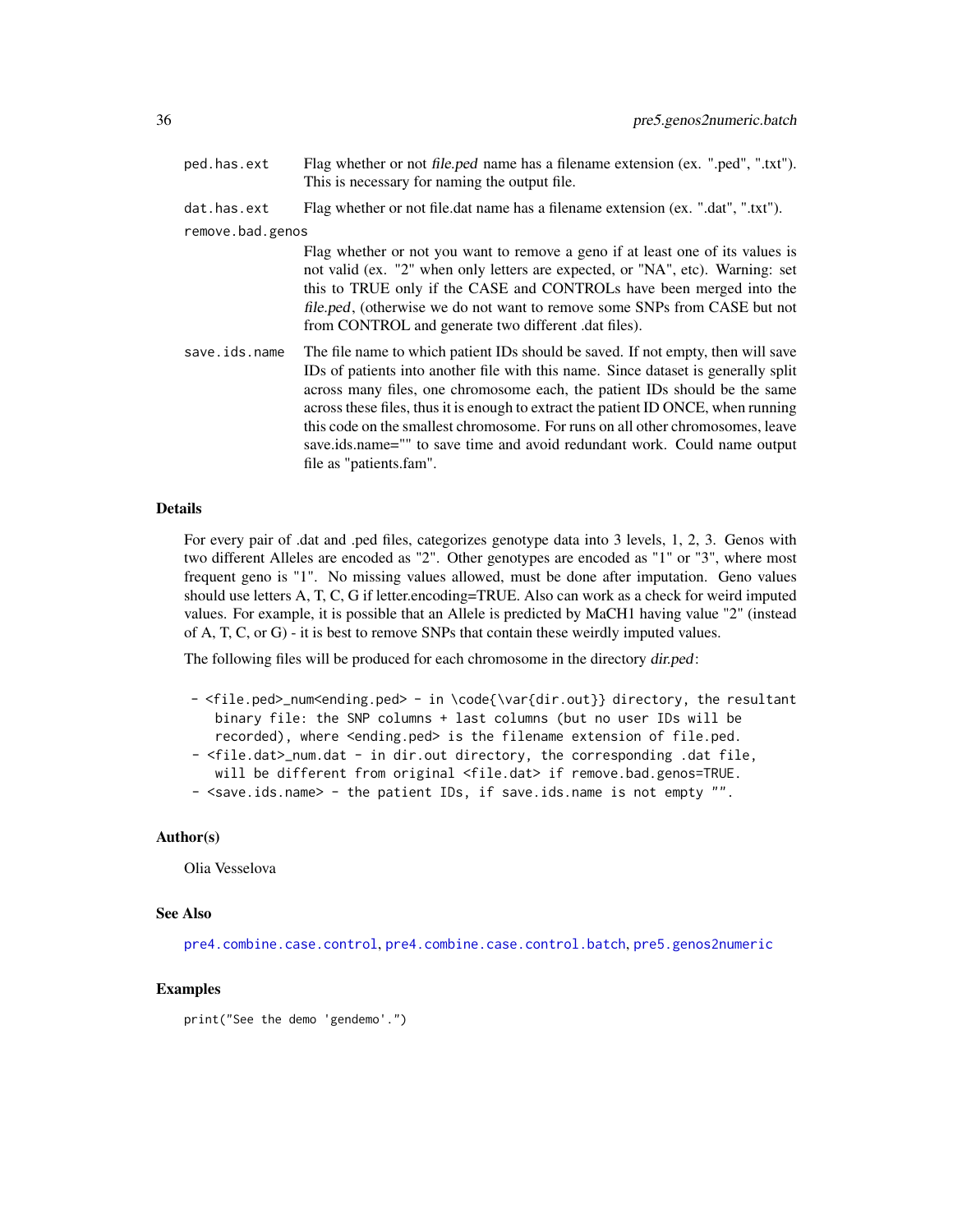## <span id="page-36-1"></span><span id="page-36-0"></span>**Description**

Puts together all the genos files and their corresponding .dat files for all chromosomes. The files should have last column as the disease status, and the number of individuals (rows) must match across all files. Also the files are expected to have no leading non-snp columns. If they exist, they will be removed. The dat files are expected to have the SNP names in their second column. If the first column of .dat file is 'M', then it will be replaced by the chomosome number of the file name (the number that follows prefix.dat). This function tries to make sure that the geno files and dat files correspond.

### Usage

```
pre6.merge.genos(dir.file, dir.dat = dir.file, dir.out = dir.file,
file.out = "CGEM_Breast_complete.txt", dat.out = "CGEM_Breast_complete.dat",
prefix.file, prefix.dat, key.file = "", key.dat = "", ending.file = ".txt",
ending.dat = ".dat", num.nonsnp.col = \theta, num.nonsnp.last.col = 1,
weak.check = FALSE, plan = FALSE)
```

| dir.file    | The name of directory containing files with geno information. The files in this<br>directory must have their last column as the disease status.                                                                                                                     |  |
|-------------|---------------------------------------------------------------------------------------------------------------------------------------------------------------------------------------------------------------------------------------------------------------------|--|
| dir.dat     | The name of directory containing dat files. Should be a list of geno IDs, one ID<br>per line, no header. Defaults to same directory as <i>dir.genos</i> .                                                                                                           |  |
| dir.out     | The name of directory where the two output files will go. Defaults to same<br>directory as <i>dir.genos.</i>                                                                                                                                                        |  |
| file.out    | The name of the output file which will contain the combined geno information<br>and the last column will be the disease status.                                                                                                                                     |  |
| dat.out     | The name of the output file which will contain all the corresponding SNP values.                                                                                                                                                                                    |  |
| prefix.file | The string that appears at the beginning of all the geno input file names. The file<br>names are expected to begin with <i>prefix.file</i> , and then be immediately followed<br>by chromosome number, for example, in <i>dir.file</i> directory files named like : |  |
|             | "cgem_breast.21.pure.txt"<br>"cgem_breast.5.pure.txt"<br>"cgem_breast.24_and_25.txt"<br>must have prefix="cgem_breast."                                                                                                                                             |  |
| prefix.dat  | The string that appears at the beginning of all the .dat file names. Similarly to<br>prefix.file, it must be immediately followed by the chromosome number.                                                                                                         |  |
| key.file    | Any keyword in the name of the geno file that distinguishes it from other files.                                                                                                                                                                                    |  |
| key.dat     | Any keyword in the name of the .dat file that distinguishes it from other files.                                                                                                                                                                                    |  |
| ending.file | The string with which all the geno filenames end.                                                                                                                                                                                                                   |  |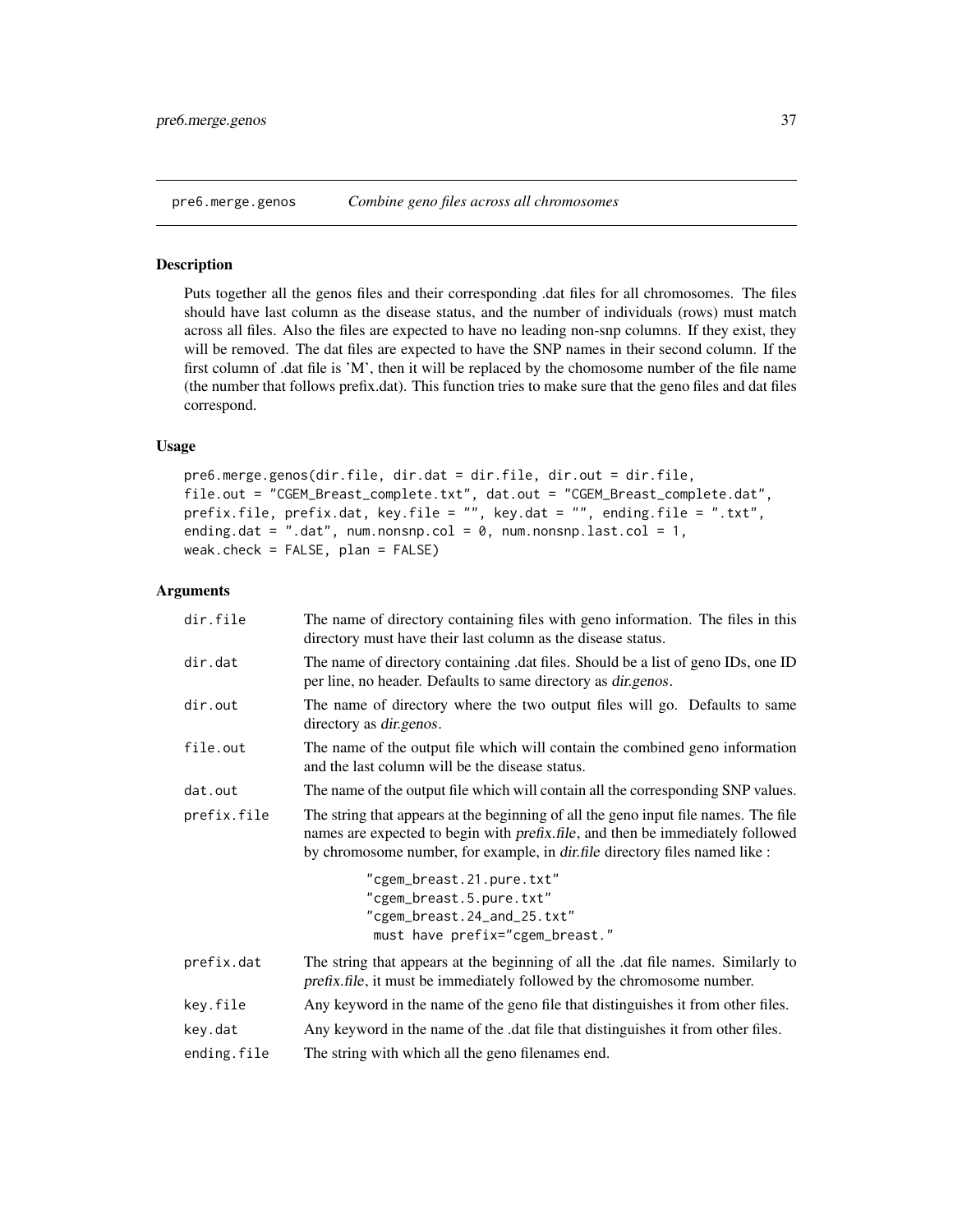<span id="page-37-0"></span>

| ending.dat          | The string with which all the .dat filenames end.                                                                                                                                                                                                                                                                                                                                                                                                        |
|---------------------|----------------------------------------------------------------------------------------------------------------------------------------------------------------------------------------------------------------------------------------------------------------------------------------------------------------------------------------------------------------------------------------------------------------------------------------------------------|
|                     | num nonsnp.col The number of leading columns in the .ped files that do not contain SNP values.<br>The first columns of the file represent non-SNP values (like patient ID, gender,<br>etc). For MaCH1 input format, the num.nonsnp.col=5, for PLINK it is 6 (due<br>to extra disease status column).                                                                                                                                                     |
| num.nonsnp.last.col |                                                                                                                                                                                                                                                                                                                                                                                                                                                          |
|                     | The number of last columns that do not correspond to geno values. Ex. If last<br>column is the disease status (0s and 1s), then set this variable to 1. If 2 last<br>columns correspond to confounding variables, set the variable to 2.                                                                                                                                                                                                                 |
| weak.check          | Since this function will try to check correspondence of the number of genos<br>in the genos file to the .dat file, the function would expect there to be the<br>same number of genos and .dat files. If you wish to by-pass these checks, set<br>weak.check=TRUE, in which case only the total final number of the resultant<br>geno and dat files will be checked for consistency, and only a warning message<br>will be printed if there is a problem. |
| plan                | Flag: if this option is TRUE, then this function will "do" nothing, but will simply<br>print which files it plans to combine in which order, since combination step itself<br>might take time for large files.                                                                                                                                                                                                                                           |

Puts together all the genos files and their corresponding .dat files for all chromosomes. The files should be tab separated and have last column as the disease status, and the number of individuals (rows) must match across all files. Also the files are expected to have no leading non-snp columns. If they exist, they will be removed. The dat files are expected to have the SNP names in their second column. If the first column of .dat file is 'M', then it will be replaced by the chomosome number of the file name (the number that follows prefix.dat). This function tries to make sure that the geno files and dat files correspond.

The resultant combined geno file will be saved into file.out and .dat file will be saved in dat.out.

## Value

The FULL name of the combined result geno file (including the directory).

## Note

The function makes use of LINUX commands: 'paste', 'cat', and 'wc'.

#### Author(s)

Olia Vesselova

#### See Also

[pre7.add.conf.var](#page-38-1), [pre8.split.train.test](#page-40-1), [pre8.split.train.test.batch](#page-42-1)

#### Examples

print("See the demo 'gendemo'.")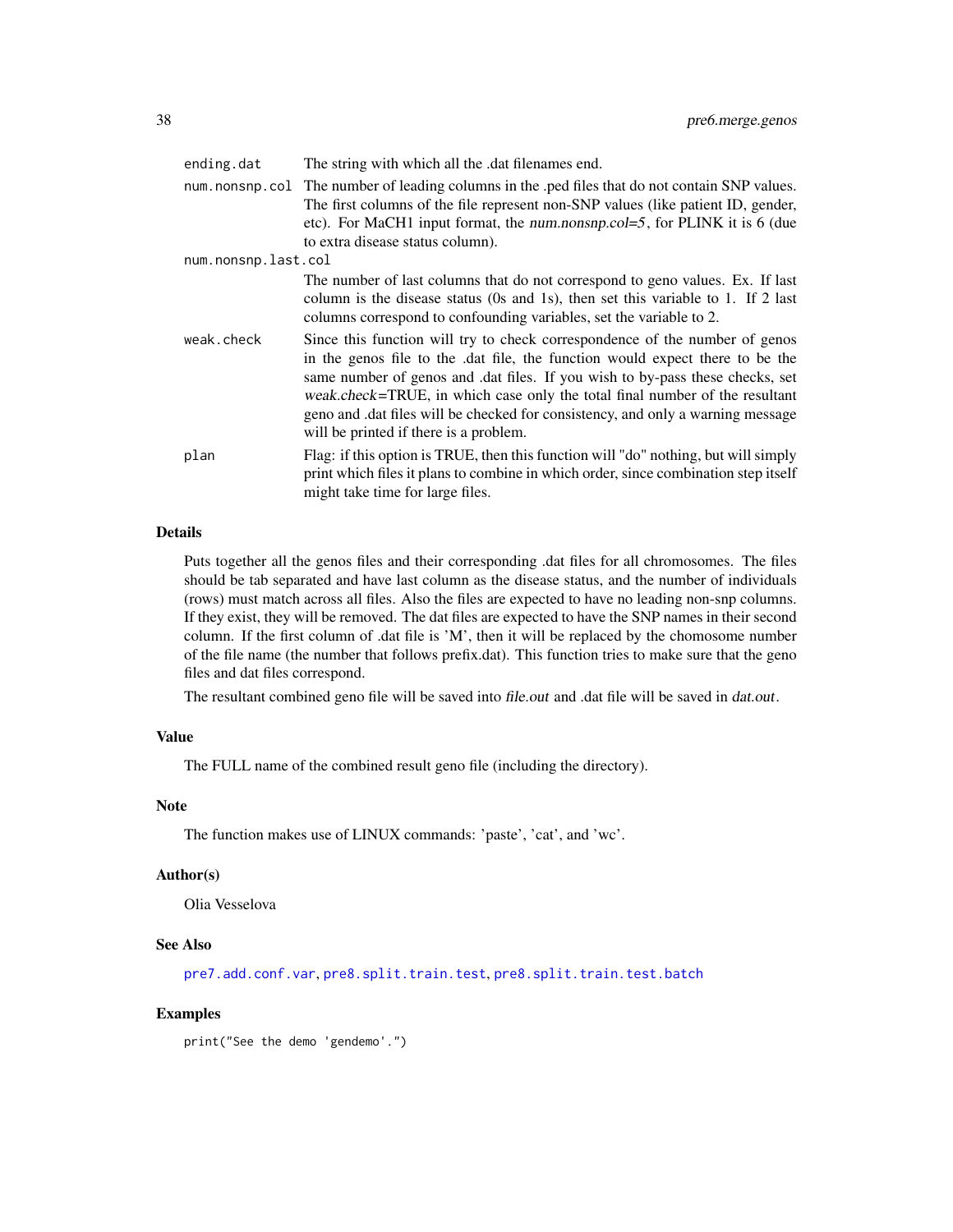#### <span id="page-38-1"></span><span id="page-38-0"></span>Description

Appends confounding variables listed in file.conf to the end of the file.name, right before the disease status (last) column. The output will contain only the patients for which confounding variables exist (other patients will be omitted), so new family file will be written.

## Usage

```
pre7.add.conf.var(file.name, dir.file, file.fam, dir.fam = dir.file, file.conf,
dir.conf = dir.file, file.out, fam.out = file.fam, dir.out)
```

| file.name | The name of the data file. The format of this file should have last column as the<br>disease status, tab separated, no header.                                                                                                                                                                                                                                                                                                                                                                   |  |  |  |
|-----------|--------------------------------------------------------------------------------------------------------------------------------------------------------------------------------------------------------------------------------------------------------------------------------------------------------------------------------------------------------------------------------------------------------------------------------------------------------------------------------------------------|--|--|--|
| dir.file  | The name of directory where <i>file.name</i> can be found.                                                                                                                                                                                                                                                                                                                                                                                                                                       |  |  |  |
| file.fam  | The name of the family file. Format: one column - one patient ID per line.                                                                                                                                                                                                                                                                                                                                                                                                                       |  |  |  |
| dir.fam   | The name of directory where file.fam can be found.                                                                                                                                                                                                                                                                                                                                                                                                                                               |  |  |  |
| file.conf | The name of the file that contains confounding variable information. The file<br>should be in the following format:                                                                                                                                                                                                                                                                                                                                                                              |  |  |  |
|           | patientID1 1<br>$2 \ldots$<br>$1 \ldots$<br>patientID2 3<br>$2 \ldots$<br>patientID3 2<br>.                                                                                                                                                                                                                                                                                                                                                                                                      |  |  |  |
|           | - Column 1: patient ID, exactly the same names should appear in<br>file.fam;<br>* order does not matter;<br>* some patients may be missing;<br>* no new patients should appear in file.conf (if they<br>don't exist in file.fam)<br>- Column 2: the confounding variable must have no more than 3<br>different values.<br>- Other columns are optional, may be included if there are more<br>confounding variables (3 categories each)<br>- No header<br>- Tab separated<br>- No missings or NAs |  |  |  |
| dir.comf  | The name of directory where file.conf can be found.                                                                                                                                                                                                                                                                                                                                                                                                                                              |  |  |  |
| file.out  | The name of the output file, which will contain all information of file.name, plus<br>confounding variables, only for the patients mentioned in file.conf.                                                                                                                                                                                                                                                                                                                                       |  |  |  |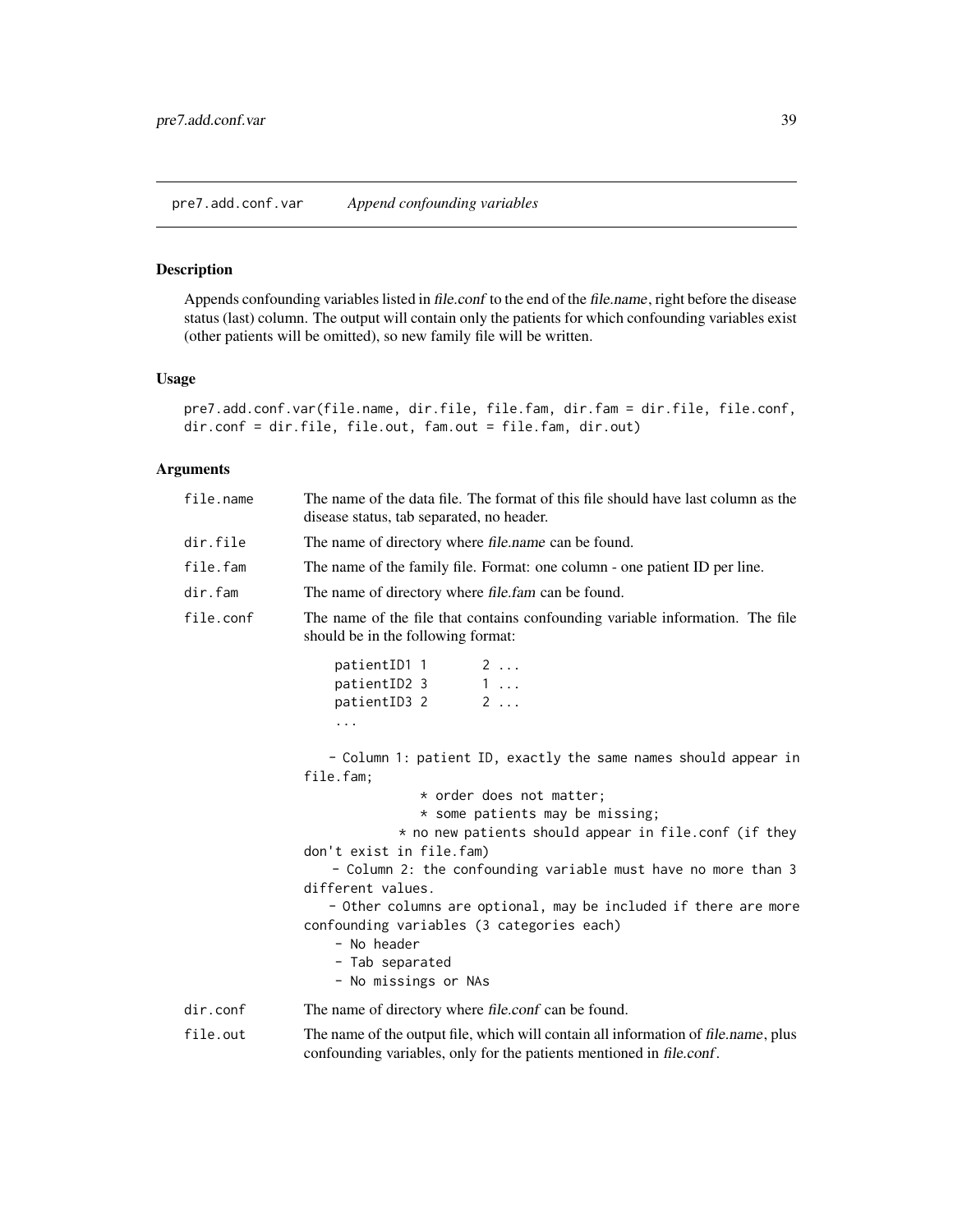<span id="page-39-0"></span>

| fam.out | The name of the family output file.                                  |
|---------|----------------------------------------------------------------------|
| dir.out | The name of directory to which file.out and fam.out should be saved. |

## Author(s)

Olia Vesselova

## See Also

```
pre6.merge.genos, pre7.add.conf.var.unix, pre8.split.train.test, pre8.split.train.test.batch
```
#### Examples

print("See the demo 'gendemo'.")

<span id="page-39-1"></span>pre7.add.conf.var.unix

*Append confounding variables using Linux*

#### Description

Uses Linux functions to append confounding variables listed in file.conf to the end of the file.name, right before the disease status (last) column. The output will contain only the patients for which confounding variables exist (other patients will be omitted), so new family file will be written. This function is similar to [pre7.add.conf.var](#page-38-1), only it avoids having to load up into memory the file.name (since this file can be very large).

## Usage

```
pre7.add.conf.var.unix(file.name, dir.file, file.fam, dir.fam = dir.file,
file.conf, dir.conf = dir.file, file.out, fam.out = file.fam, dir.out)
```

| file.name | The name of the data file. The format of this file should have last column as the<br>disease status, tab separated, no header. |  |  |  |
|-----------|--------------------------------------------------------------------------------------------------------------------------------|--|--|--|
| dir.file  | The name of directory where file.name can be found.                                                                            |  |  |  |
| file.fam  | The name of the family file. Format: one column - one patient ID per line.                                                     |  |  |  |
| dir.fam   | The name of directory where <i>file.fam</i> can be found.                                                                      |  |  |  |
| file.conf | The name of the file that contains confounding variable information. The file<br>should be in the following format:            |  |  |  |
|           | patientID1_1<br>2<br>patientID2 3<br>1                                                                                         |  |  |  |

| patientipi i |  | <u>.</u>   |
|--------------|--|------------|
| patientID2 3 |  | $1 \ldots$ |
| patientID3 2 |  | 2          |
|              |  |            |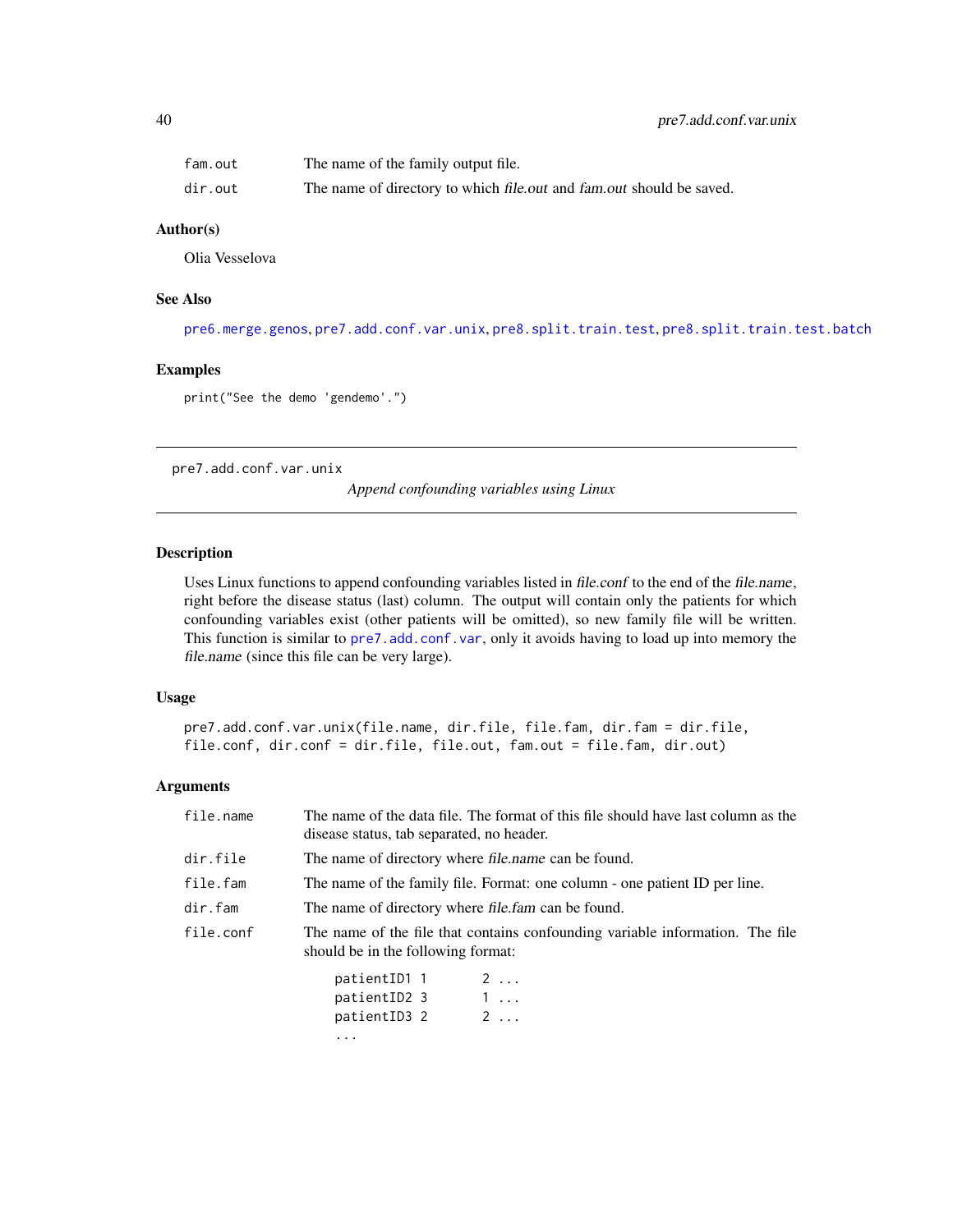<span id="page-40-0"></span>

|          | - Column 1: patient ID, exactly the same names should appear in                                                                                            |
|----------|------------------------------------------------------------------------------------------------------------------------------------------------------------|
|          | file.fam;                                                                                                                                                  |
|          | * order does not matter;                                                                                                                                   |
|          | * some patients may be missing;                                                                                                                            |
|          | * no new patients should appear in file.conf (if they                                                                                                      |
|          | don't exist in file.fam)                                                                                                                                   |
|          | - Column 2: the confounding variable must have no more than 3                                                                                              |
|          | different values.                                                                                                                                          |
|          | - Other columns are optional, may be included if there are                                                                                                 |
|          | more confounding variables (3 categories each)                                                                                                             |
|          | - No header                                                                                                                                                |
|          | - Tab separated                                                                                                                                            |
|          | - No missings or NAs                                                                                                                                       |
| dir.comf | The name of directory where file.conf can be found.                                                                                                        |
| file.out | The name of the output file, which will contain all information of file name, plus<br>confounding variables, only for the patients mentioned in file.conf. |
| fam.out  | The name of the family output file.                                                                                                                        |
| dir.out  | The name of directory to which <i>file.out</i> and <i>fam.out</i> should be saved.                                                                         |

#### Author(s)

Olia Vesselova

## See Also

[pre7.add.conf.var](#page-38-1), [pre6.merge.genos](#page-36-1), [pre8.split.train.test](#page-40-1), [pre8.split.train.test.batch](#page-42-1)

## Examples

print("See the demo 'gendemo'.")

<span id="page-40-1"></span>pre8.split.train.test *Split dataset into TRAIN and TEST files*

## Description

Splits the data file named file.name in dir.file, into TRAIN and TEST files, based on the percentage train.percent - how many percent of the data should go into TRAIN file.

## Usage

```
pre8.split.train.test(file.name, dir.file, dir.out, train.percent = 80,
separ = "\t", index.prefix = "index", file.has.ext = TRUE, resample = FALSE)
```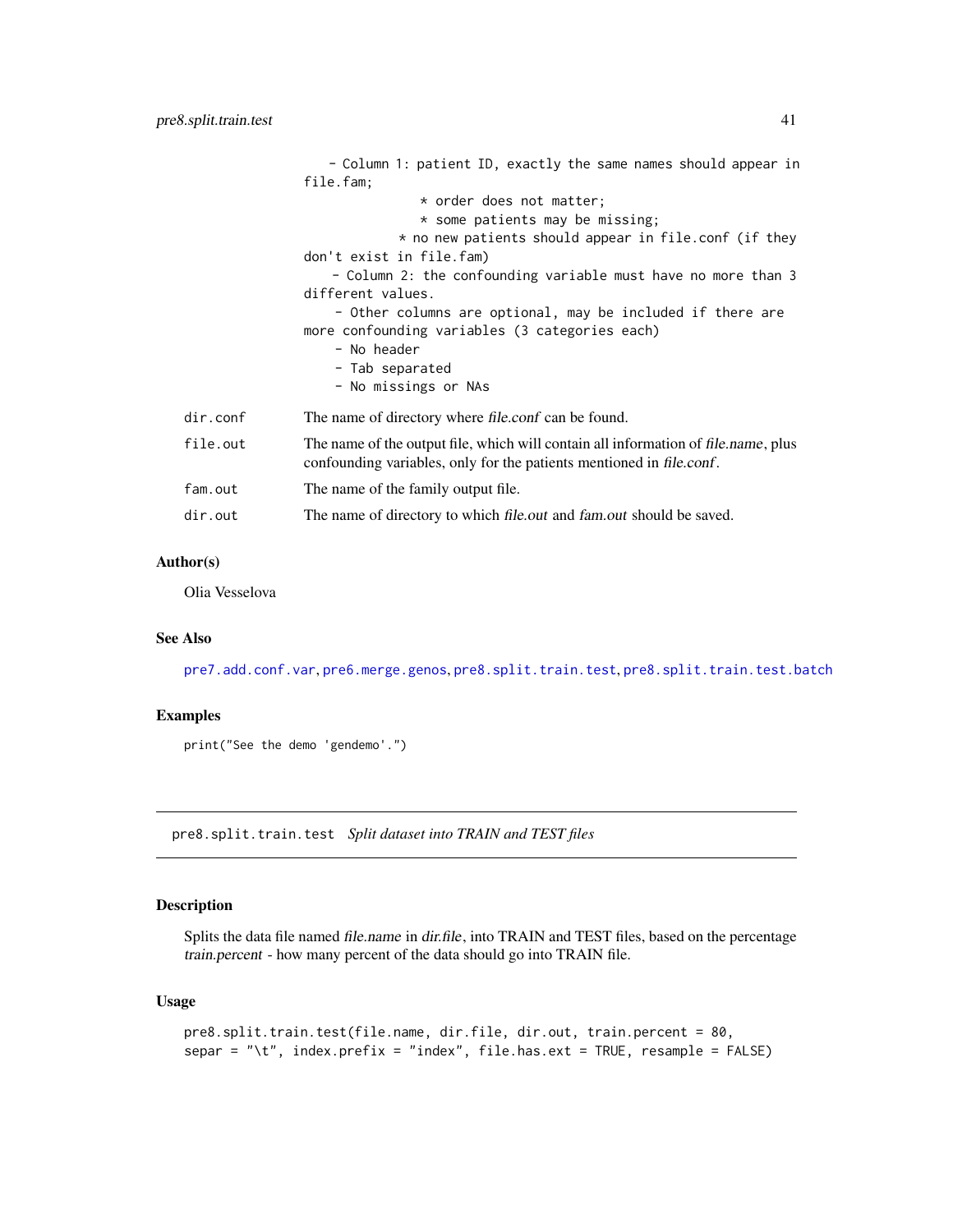#### Arguments

| file.name     | The name of the geno file. This file is expected to have the disease status as its<br>last column (1 for CASE and 0 for CONTROL).                                                                                                                                                                                                                                                                                                                                                                                                                                                                                                                                                                                                                                                                                                                                                                                      |
|---------------|------------------------------------------------------------------------------------------------------------------------------------------------------------------------------------------------------------------------------------------------------------------------------------------------------------------------------------------------------------------------------------------------------------------------------------------------------------------------------------------------------------------------------------------------------------------------------------------------------------------------------------------------------------------------------------------------------------------------------------------------------------------------------------------------------------------------------------------------------------------------------------------------------------------------|
| dir.file      | The name of directory where file.name can be found.                                                                                                                                                                                                                                                                                                                                                                                                                                                                                                                                                                                                                                                                                                                                                                                                                                                                    |
| dir.out       | The name of directory into which the TRAIN and TEST output files should go.                                                                                                                                                                                                                                                                                                                                                                                                                                                                                                                                                                                                                                                                                                                                                                                                                                            |
| train.percent | The pecentage $(0 \text{ to } 100)$ of what portion of data (rows) should go into the<br>TRAIN file; the rest will be in TEST file. Ex: for 1000 entries, if train.percent=80,<br>then 800 entries will appear in <file.name>.test, and 200 entries will go into<br/><file.name>.train.</file.name></file.name>                                                                                                                                                                                                                                                                                                                                                                                                                                                                                                                                                                                                        |
| separ         | The separator used in the <i>file.name</i> to separate entries.                                                                                                                                                                                                                                                                                                                                                                                                                                                                                                                                                                                                                                                                                                                                                                                                                                                        |
| index.prefix  | The name of the index file to use for the separation of train from test entries.<br>This file may already exist in <i>dir.out</i> (if it has been created by previous runs of<br>this program).                                                                                                                                                                                                                                                                                                                                                                                                                                                                                                                                                                                                                                                                                                                        |
| file.has.ext  | Flag whether or not file.name has a filename extension (ex. ".txt", ".ped",<br>".mlgeno").                                                                                                                                                                                                                                                                                                                                                                                                                                                                                                                                                                                                                                                                                                                                                                                                                             |
| resample      | Additional file beginning with the name index.prefix will be saved in the dir.out<br>directory for the given <i>train.percent</i> . This file will contain indices that corre-<br>spond to entries taken into the TRAIN file. If resample=FALSE, then all subse-<br>quent runs of this function on other files (for example for different chromosomes<br>on the same dataset) with the same train.percent will use that saved file. This<br>is to make sure that the same individuals go into TRAIN file, across all chro-<br>mosomes. If resample=TRUE, then new random resampling will take place and<br>new index file will be generated and saved to the dir.out directory; note, in this<br>case the entries generated by this file will no longer correspond to entries gen-<br>erated by previous runs for previous index files; so for consistency, re-run all<br>chromosomes with resample flag set to FALSE. |

## Details

Splits the data file named file.name in dir.file, into TRAIN and TEST files, based on the percentage train.percent - how many percent of the data should go into TRAIN file.

The file file.name is expected to have last column represent CASE and CONTROL; this is necessary to make sure that train.percent of CASE and train.percent of CONTROL entries go into TRAIN file, to have even sample of both types of entries. If the data is saved in many files (for example one file per chromosome), this function is designed to first randomly sample the individuals for the TRAIN file for the first file it is run on. Then it uses this sampling for all other chromosomes on subsequent runs (if resample=FALSE), such that individuals in TRAIN file correspond to one another across all chromosome files (same holds for TEST files). The index file is also useful for processing familyl .fam file after the data has been split.

The following files will be output:

- <file.name>.train.<train.percent>.<ext> the output TRAIN file containing train.percent percent of the original data; will appear in dir.out directory.
	- \* <file.name> here is the name without extension;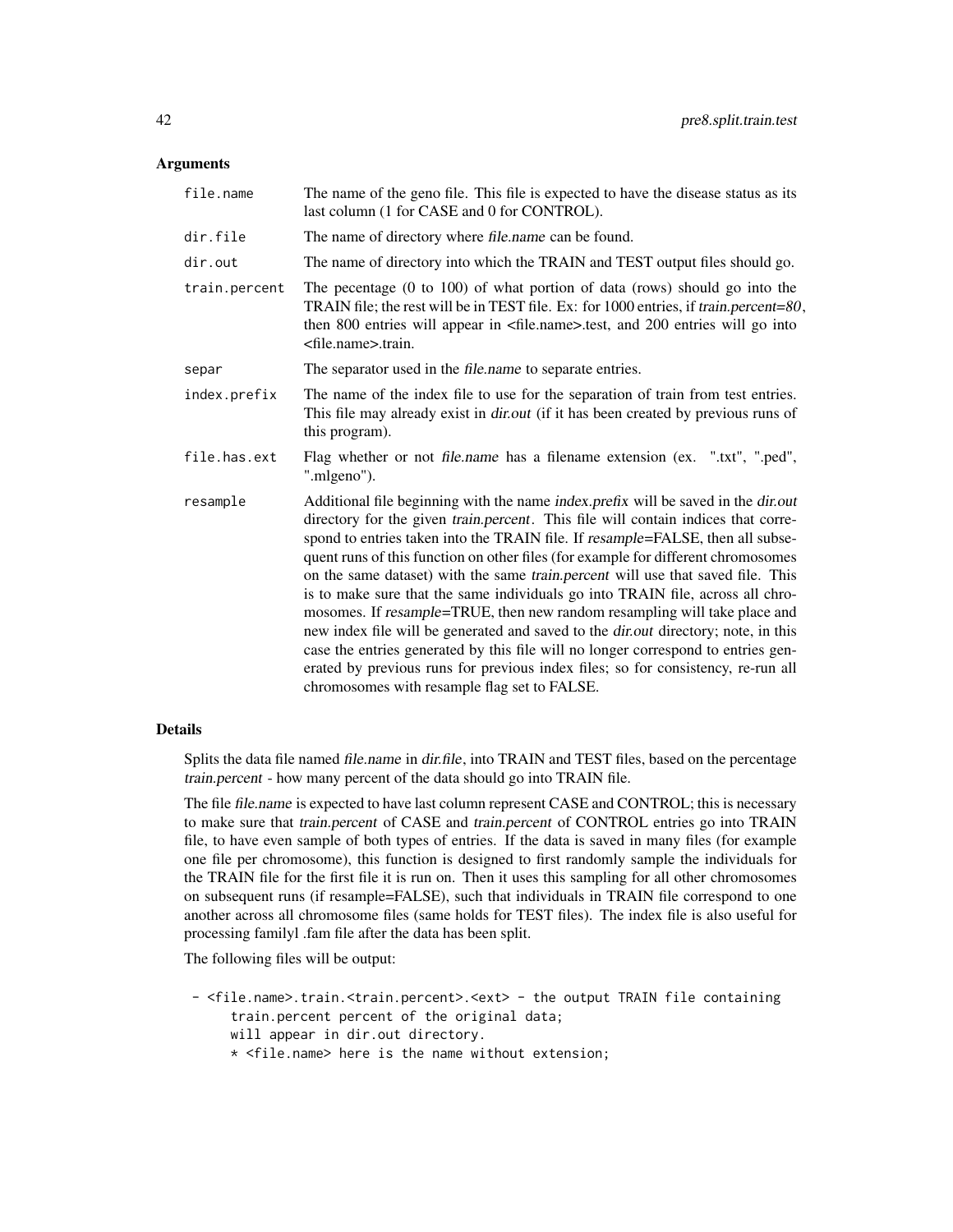- <span id="page-42-0"></span>\* <ext> is the extension part of <file.name> (i.e. the section that follows the last "." symbol)
- $*$  <train.percent> is specifying the percentage that was used to generate the file.
- <file.name>.test.<train.percent>.<ext> the entries for TEST file, containing the remaining (100 - train.percent) data. Similar to the TRAIN file above.
- <index.prefix>.<train.percent>.txt the file containing indicies of the entries corresponding to TRAIN file, this file will be generated if it does not already exist in dir.out, or if resample=TRUE.

## Value

| out\$train | The FULL name of the output TRAIN file |
|------------|----------------------------------------|
| out\$test  | The FULL name of the output TEST file  |

## Author(s)

Olia Vesselova

#### See Also

[pre6.merge.genos](#page-36-1), [pre7.add.conf.var](#page-38-1), [pre8.split.train.test.batch](#page-42-1)

#### Examples

print("See the demo 'gendemo'.")

<span id="page-42-1"></span>pre8.split.train.test.batch

*Split dataset into TRAIN and TEST files for all files*

## Description

For all files, splits the data files whose names begin with *prefix.file*, contain a keyword key.file, and end with ending.file, in dir.file into TRAIN and TEST files, based on the percentage train.percent how many percent of the data should go into TRAIN file.

#### Usage

```
pre8.split.train.test.batch(dir.file, dir.out, prefix.file, key.file = "",
ending.file = ".txt", train.percent = 80, separ = "\t", index.prefix = "index",
file.has.ext = TRUE, resample = FALSE)
```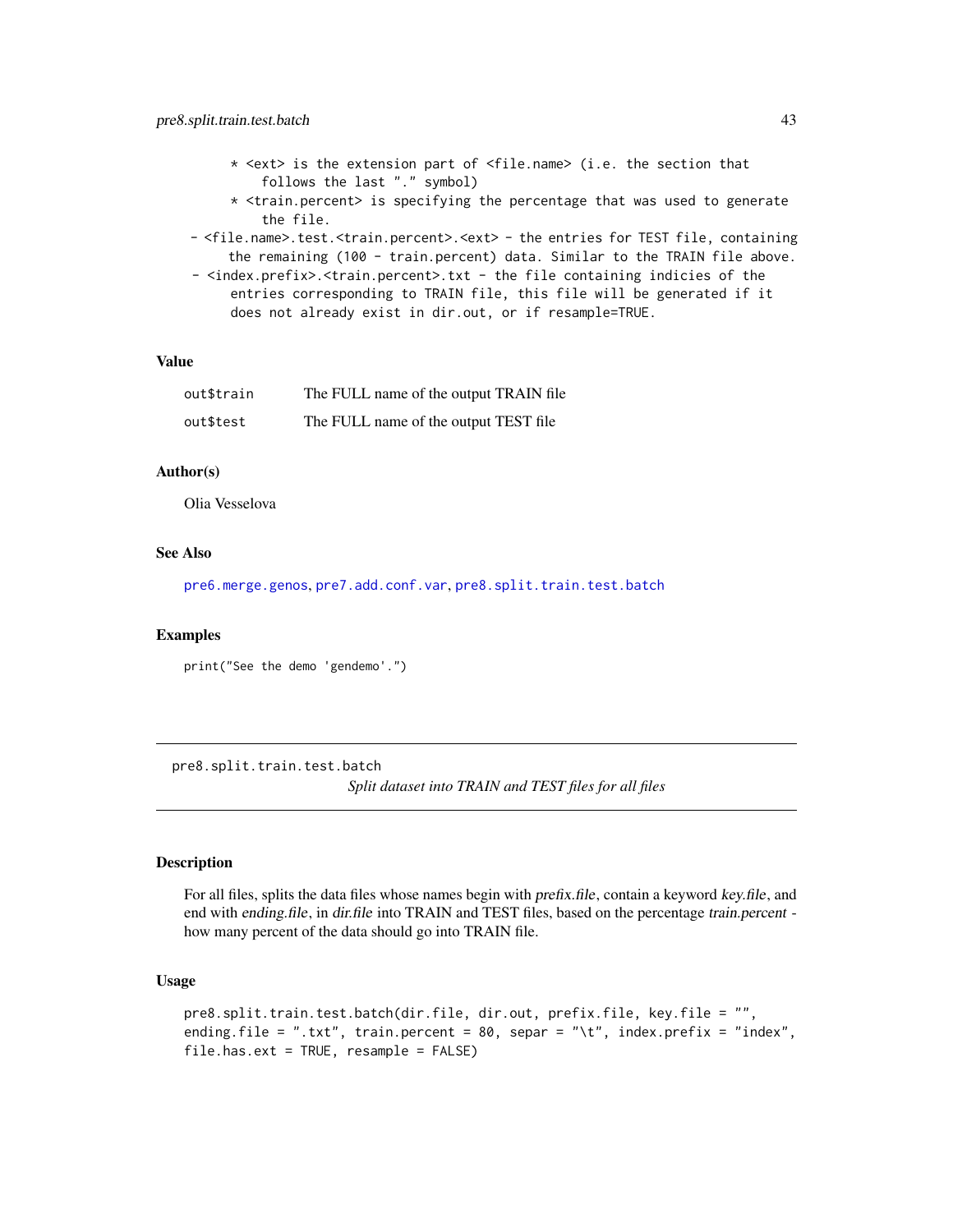#### Arguments

| dir.file      | The name of directory where input files can be found.                                                                                                                                                                                                                                                                                                                                                                                                                                                                                                                                                                                                                                                                                                                                                                                                                                                                         |
|---------------|-------------------------------------------------------------------------------------------------------------------------------------------------------------------------------------------------------------------------------------------------------------------------------------------------------------------------------------------------------------------------------------------------------------------------------------------------------------------------------------------------------------------------------------------------------------------------------------------------------------------------------------------------------------------------------------------------------------------------------------------------------------------------------------------------------------------------------------------------------------------------------------------------------------------------------|
| dir.out       | The name of directory into which the TRAIN and TEST output files should go.                                                                                                                                                                                                                                                                                                                                                                                                                                                                                                                                                                                                                                                                                                                                                                                                                                                   |
| prefix.file   | The beginning of the file name for the geno files (up until chrom number).                                                                                                                                                                                                                                                                                                                                                                                                                                                                                                                                                                                                                                                                                                                                                                                                                                                    |
| key.file      | Any keyword in the name of the geno files that distinguishes it from other files.                                                                                                                                                                                                                                                                                                                                                                                                                                                                                                                                                                                                                                                                                                                                                                                                                                             |
| ending.file   | The ending of the geno filenames.                                                                                                                                                                                                                                                                                                                                                                                                                                                                                                                                                                                                                                                                                                                                                                                                                                                                                             |
| train.percent | The pecentage $(0 \text{ to } 100)$ of what portion of data (rows) should go into the<br>TRAIN file; the rest will be in TEST file. Ex: for 1000 entries, if train.percent=80,<br>then 800 entries will appear in <file.name>.test, and 200 entries will go into<br/><file.name>.train.</file.name></file.name>                                                                                                                                                                                                                                                                                                                                                                                                                                                                                                                                                                                                               |
| separ         | The separator used in the <i>file.name</i> to separate entries.                                                                                                                                                                                                                                                                                                                                                                                                                                                                                                                                                                                                                                                                                                                                                                                                                                                               |
| index.prefix  | The name of the index file to use for the separation of train from test entries.<br>This file may already exist in <i>dir.out</i> (if it has been created by previous runs of<br>this program).                                                                                                                                                                                                                                                                                                                                                                                                                                                                                                                                                                                                                                                                                                                               |
| file.has.ext  | Flag whether or not file.name has a filename extension (ex. ".txt", ".ped",<br>".mlgeno").                                                                                                                                                                                                                                                                                                                                                                                                                                                                                                                                                                                                                                                                                                                                                                                                                                    |
| resample      | Additional file beginning with the name index.prefix will be saved in the dir.out<br>directory for the given <i>train.percent</i> . This file will contain indices that corre-<br>spond to entries taken into the TRAIN file. If resample=FALSE, then all subse-<br>quent runs of this function on other files (for example for different chromosomes<br>on the same dataset) with the same train.percent will use that saved file. This<br>is to make sure that the same individuals go into TRAIN file, across all chro-<br>mosomes. If resample=TRUE, then new random resampling will take place and<br>new index file will be generated and saved to the <i>dir.out</i> directory; note, in this<br>case the entries generated by this file will no longer correspond to entries gen-<br>erated by previous runs for previous index files; so for consistency, re-run all<br>chromosomes with resample flag set to FALSE. |

## Details

For all the files in directory dir.file satisfying the naming criterion of prefix.file, key.file, and ending.file, split each of these files into TRAIN and TEST files, based on the percentage train.percent - how many percent of the data should go into TRAIN file.

The input files are expected to have last column represent CASE and CONTROL; this is necessary to make sure that train.percent of CASE and train.percent of CONTROL entries go into TRAIN file, to have even sample of both types of entries. If the data is saved in many files (for example one file per chromosome), this function is designed to first randomly sample the individuals for the TRAIN file for the first file it is run on. Then it uses this sampling for all other chromosomes on subsequent runs (if resample=FALSE), such that individuals in TRAIN file correspond to one another across all chromosome files (same holds for TEST files). The index file is also useful for processing familyl .fam file after the data has been split.

The following files will be output:

- <file.name>.train.<train.percent>.<ext> - the output TRAIN file containing train.percent percent of the original data; will appear in dir.out directory.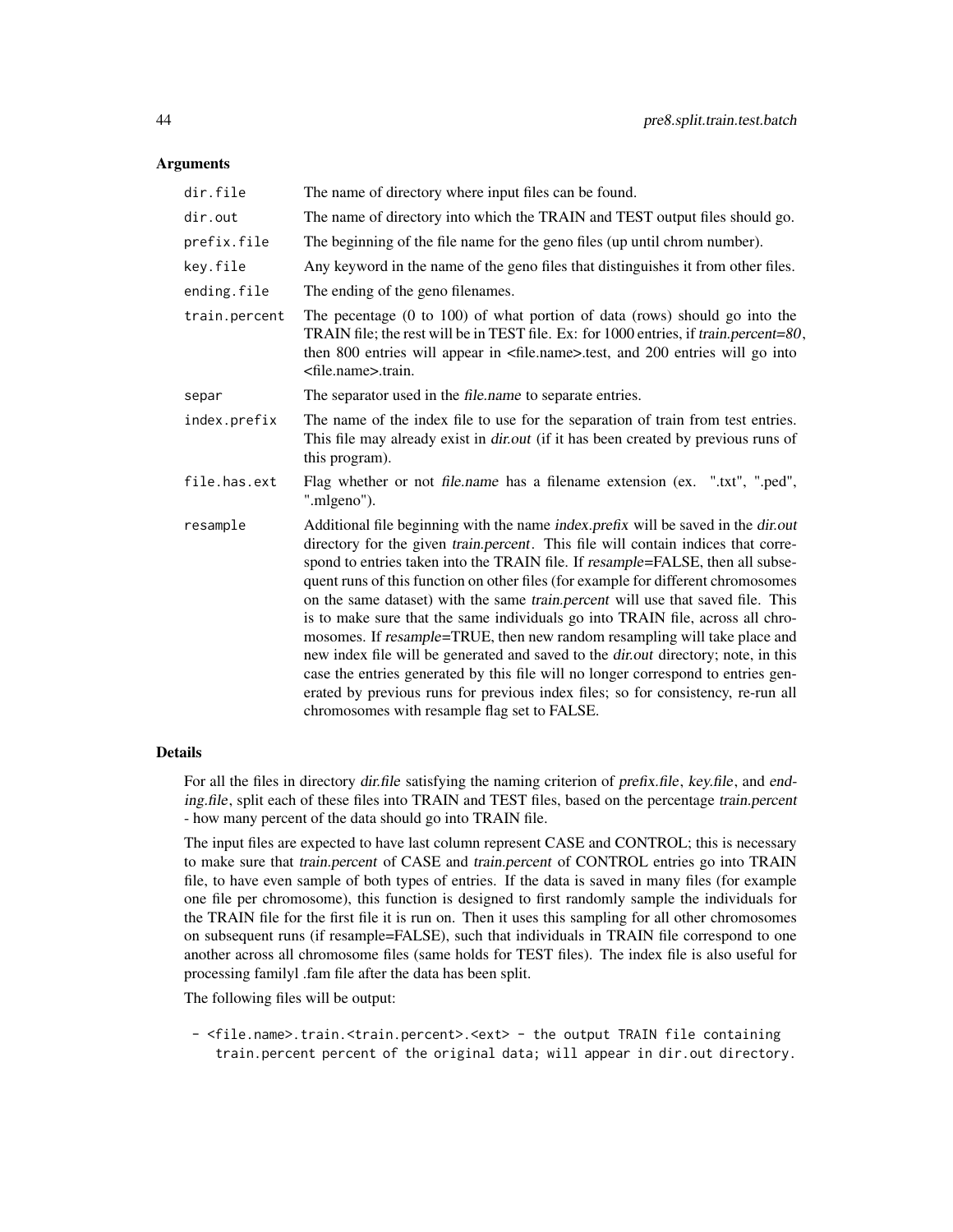#### <span id="page-44-0"></span> $run1.moss$   $45$

- \* <file.name> here is the file name without extension;
- \* <ext> is the extension part of <file.name> (i.e. the section that follows the last "." symbol)
- \* <train.percent> is specifying the percentage that was used to generate the file.
- <file.name>.test.<train.percent>.<ext> the entries for TEST file, containing the remaining (100 - train.percent) data. Similar to the TRAIN file above.
- <index.prefix>.<train.percent>.txt the file containing indicies of the entries corresponding to TRAIN file, this file will be generated if it does not already exist in dir.out, or if resample=TRUE.

#### Author(s)

Olia Vesselova

## See Also

[pre6.merge.genos](#page-36-1), [pre7.add.conf.var](#page-38-1), [pre8.split.train.test](#page-40-1), [run1.moss](#page-44-1)

#### Examples

print("See the demo 'gendemo'.")

<span id="page-44-1"></span>run1.moss *Runs MOSS regression algorithm*

#### Description

The MOSS algorithm is a Bayesian variable selection procedure that is applicable to GWAS data. It identifies combinations of the best predictive SNPs associated with the response. It also performs a hierarchical log-linear model search to identify the most relevant associations among the resulting subsets of SNPs.

## Usage

```
run1.moss(filename, alpha = 1, c = 0.1, cPrime = 1e-04, q = 0.1,
replicates = 5, maxVars = 3, dimens = NULL, k = 2)
```
#### Arguments

filename The input file that contains the genotype information for a given set of SNPs together with the binary outcome. The data should be organized such that each row refers to a subject and each column to a SNP. The SNP data need not be binary. The last column is interpreted as the case / control status of each subject and must be binary.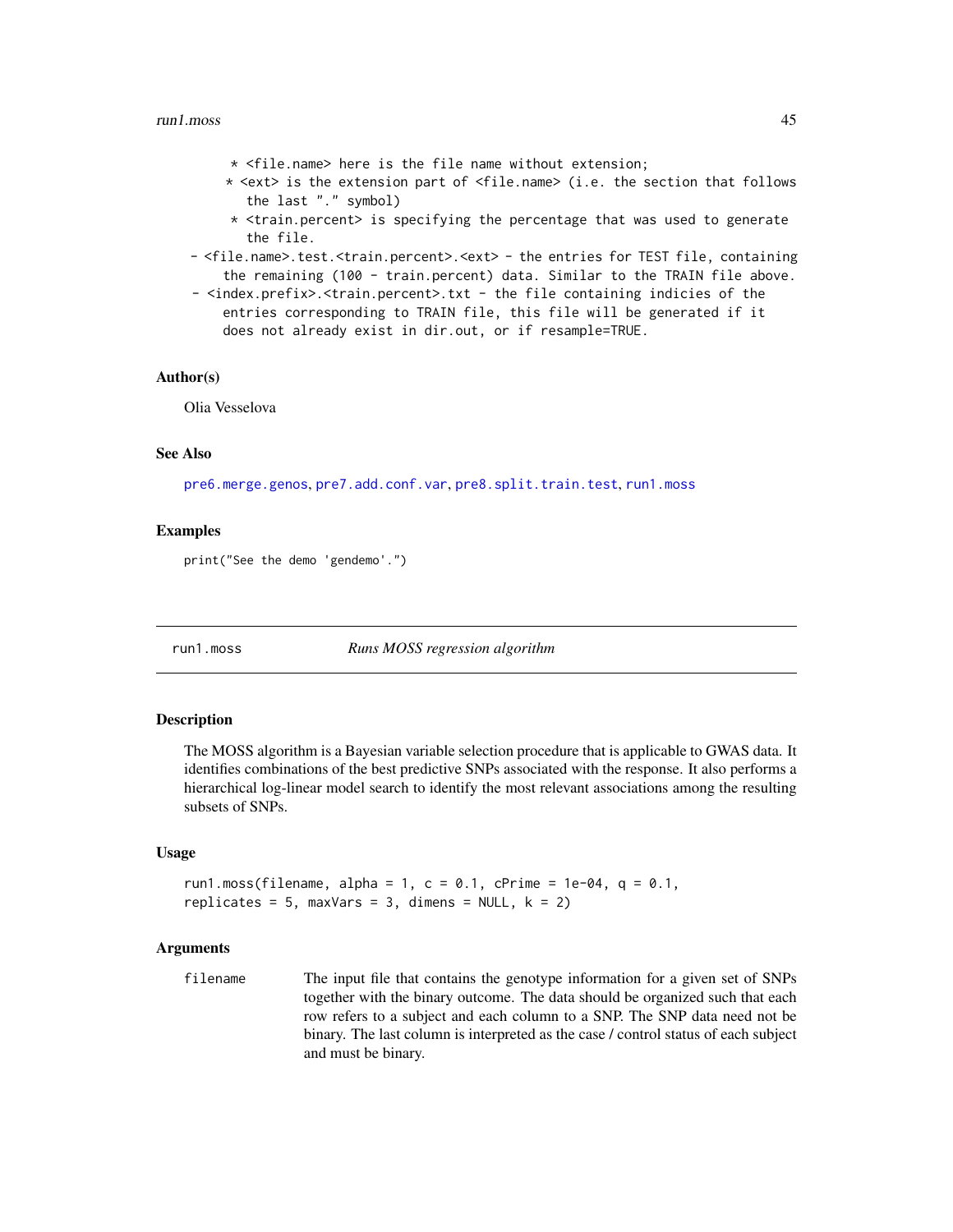| alpha        | A hyperparameter of the Diaconis-Ylvisaker prior. The other hyperparameters<br>are the margins of a fictive contingency table which we assume to have counts<br>equal to the number of cells divided by alpha. Alpha must be a positive real<br>number.                                                                                                                                                                                                          |
|--------------|------------------------------------------------------------------------------------------------------------------------------------------------------------------------------------------------------------------------------------------------------------------------------------------------------------------------------------------------------------------------------------------------------------------------------------------------------------------|
| $\mathsf{C}$ | Tuning parameter for the MOSS algorithm. Must be a real number between 0<br>and 1, and c must be larger than cPrime.                                                                                                                                                                                                                                                                                                                                             |
| cPrime       | Tuning parameter for the MOSS algorithm. Must be a real number between 0<br>and 1, and <i>cPrime</i> must be smaller than <i>c</i> .                                                                                                                                                                                                                                                                                                                             |
| q            | Tuning parameter for the MOSS algorithm. Must be a real number between 0<br>and $1$ .                                                                                                                                                                                                                                                                                                                                                                            |
| replicates   | The number of instances the MOSS algorithm will be run.                                                                                                                                                                                                                                                                                                                                                                                                          |
| maxVars      | The maximum number of variables allowed in a regression (including the re-<br>sponse). Must be an integer between 3 and 6.                                                                                                                                                                                                                                                                                                                                       |
| dimens       | The number of possible values for each column of data. Each possible value<br>does not need to occur in data. Since the last column of data must be binary, the<br>last entry of dimens must be 2. All other entries of dimens must be greater than<br>or equal to 2. If dimens==NULL, the dimens vector will be automatically built,<br>with all values equal to the largest number of possible values in a column, and<br>the last entry of dimens equal to 2. |
| k            | The fold of the cross validation. If k is NULL then no cross validation is per-<br>formed.                                                                                                                                                                                                                                                                                                                                                                       |

## Value

A list with 4 data frame elements:

|                   | topRegressions The top regressions identified together with their log marginal likelihood and<br>normalized posterior probability.     |
|-------------------|----------------------------------------------------------------------------------------------------------------------------------------|
| postIncProbs      | The posterior inclusion probabilities of each variable that appears in one of the<br>top regressions.                                  |
| interactionModels |                                                                                                                                        |
|                   | The best (in terms of marginal likelihood) hierarchical log-linear model contain-<br>ing the variables in each of the top regressions. |
| crossValidation   |                                                                                                                                        |

#### crossValidation

A table with the average results of the cross validation. This table is typically called a confusion matrix.

## Note

This function makes use of the MOSS.GWAS function from genMOSS package. Use whichever input variables are more convenient.

## Author(s)

Olga Vesselova, Matthew Friedlander and Laurent Briollais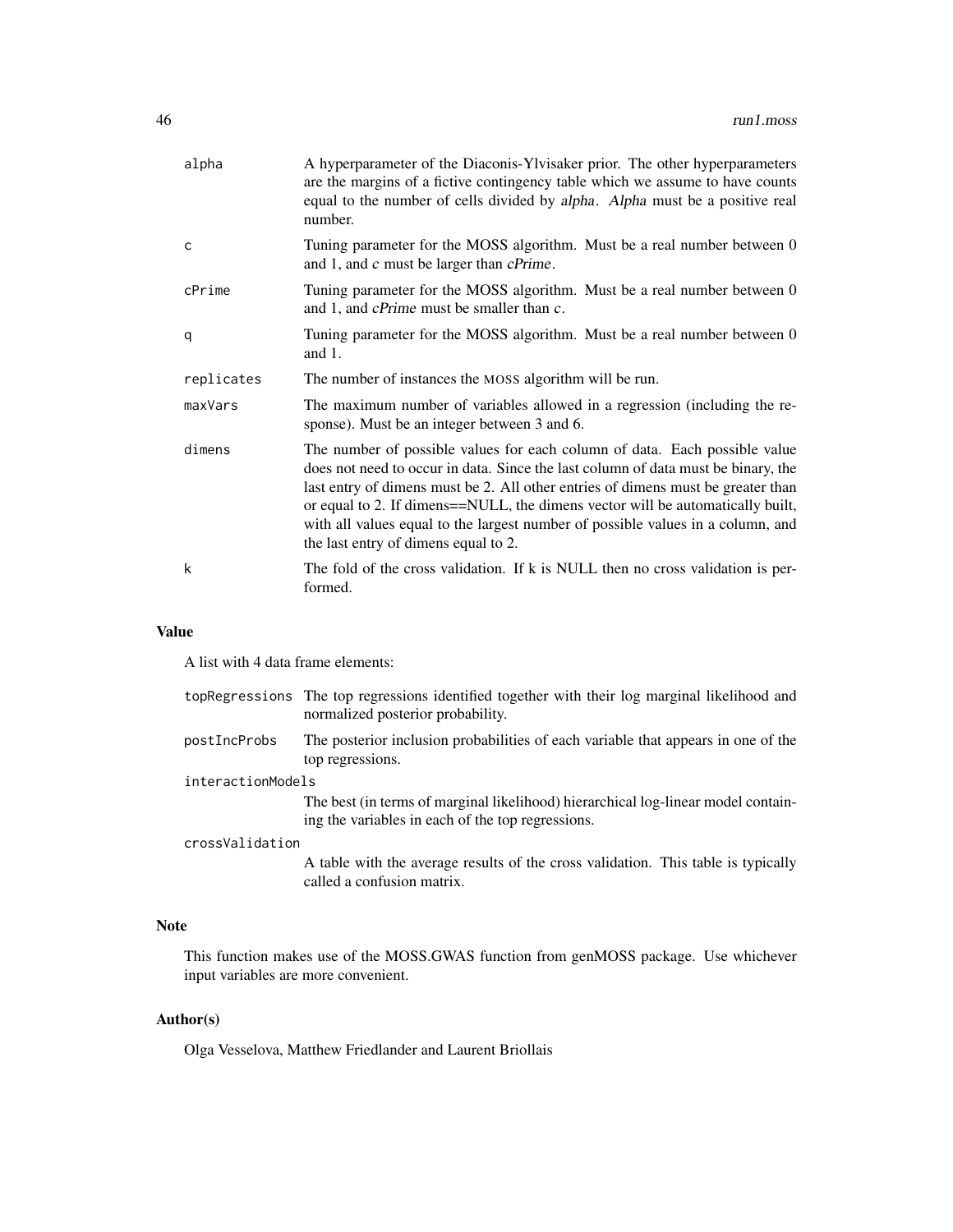#### <span id="page-46-0"></span>tune1.subsets 47

#### References

Massam, H., Liu, J. and Dobra, A. (2009). A conjugate prior for discrete hierarchical log-linear models. Annals of Statistics, 37, 3431-3467.

Dobra, A., Briollais, L., Jarjanazi, H., Ozcelik, H. and Massam, H. (2010). Applications of the mode oriented stochastic search (MOSS) algorithm for discrete multi-way data to genomewide studies. Bayesian Modeling in Bioinformatics, Taylor & Francis (D. Dey, S. Ghosh and B. Mallick, eds.), 63-93.

Dobra, A. and Massam, H. (2010). The mode oriented stochastic search (MOSS) algorithm for log-linear models with conjugate priors. Statistical Methodology, 7, 240-253.

#### Examples

# see demo

<span id="page-46-1"></span>tune1.subsets *Imputes dense map of SNPs on chromosome regions with MaCH*

#### Description

For chromosomes and their small regions specified, run MaCH1 with hapmap to get more detailed sampling of SNPs in the region, and prepares this subset of data to be processed by MOSS algorithm.

#### Usage

```
tune1.subsets(dir.dat, dir.ped, dir.ann, dir.pos.snp, dir.pos.ann,
dir.pos.hap, dir.out, prefix.dat, prefix.ped, prefix.ann, prefix.pos.snp,
prefix.pos.ann, prefix.pos.hap, key.dat = "", key.ann = "",
key.pos.ann = "", key.pos.hap = "", ending.dat = ".dat",
ending.ped = ".ped", ending.ann = ".map", ending.pos.snp = ".snps",
ending.pos.ann = "annotation.txt", ending.pos.hap = ".hap.gz",
pos.list.triple, ped.nonsnp = 5, ann.header=FALSE, ann.snpcol=2,
ann.poscol=4, ann.chrcol=0, pos.ann.header = TRUE, pos.ann.snpcol = 5,
pos.ann.poscol = 2, pos.hap.nonsnp = 2, out.name.subdir = "seg1",
out.prefix = "subdata", rsq. thresh = 0.5, num.iters = 2,
hapmapformat = FALSE, mach.loc = "/software/mach1")
```

| dir.dat | The name of directory where file listing SNPs of the dataset can be found.                                                                                                                                         |
|---------|--------------------------------------------------------------------------------------------------------------------------------------------------------------------------------------------------------------------|
| dir.ped | The name of directory where file with data of the dataset can be found.                                                                                                                                            |
| dir.ann | The name of directory where SNP position information for the dataset can be<br>found. Note: this file must contain position information about all SNPs that are<br>listed in .dat; all other SNPs will be ignored. |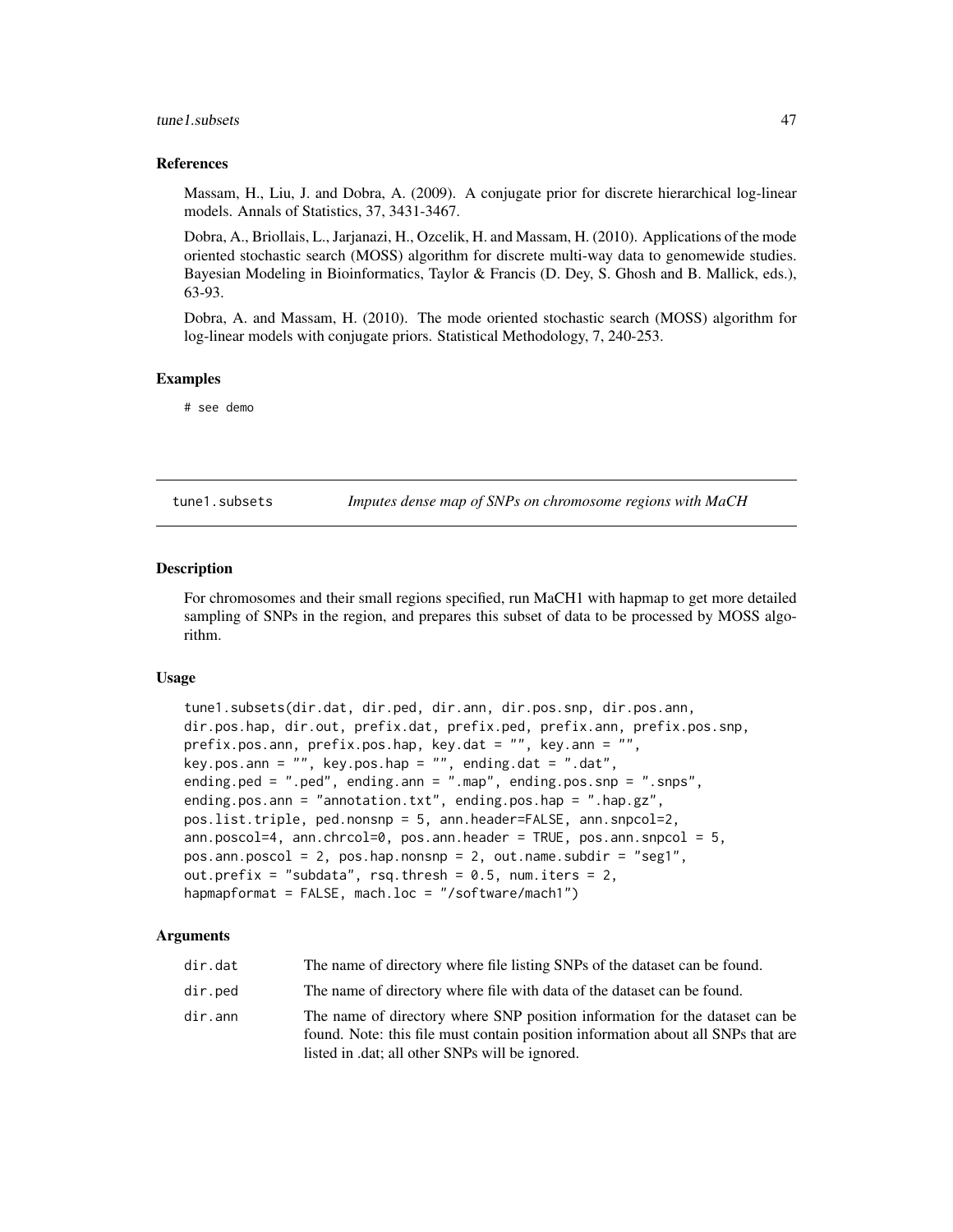| dir.pos.snp     | The name of directory where hapmap SNP list can be found.                                                                                                                                                                                                                                                                                                                                                                                                                                                                                                                                                                                                                |
|-----------------|--------------------------------------------------------------------------------------------------------------------------------------------------------------------------------------------------------------------------------------------------------------------------------------------------------------------------------------------------------------------------------------------------------------------------------------------------------------------------------------------------------------------------------------------------------------------------------------------------------------------------------------------------------------------------|
| dir.pos.ann     | The name of directory where hapmap annotation file containing position infor-<br>mation can be found.                                                                                                                                                                                                                                                                                                                                                                                                                                                                                                                                                                    |
| dir.pos.hap     | The name of directory where the hapmap zipped data can be found.                                                                                                                                                                                                                                                                                                                                                                                                                                                                                                                                                                                                         |
| dir.out         | The name of directory to which output folder should be placed.                                                                                                                                                                                                                                                                                                                                                                                                                                                                                                                                                                                                           |
| prefix.dat      | The beginning of the file name for dataset's list of SNPs.                                                                                                                                                                                                                                                                                                                                                                                                                                                                                                                                                                                                               |
| prefix.ped      | The beginning of the file name for dataset's data.                                                                                                                                                                                                                                                                                                                                                                                                                                                                                                                                                                                                                       |
| prefix.ann      | The beginning of the file name for dataset's SNP position information.                                                                                                                                                                                                                                                                                                                                                                                                                                                                                                                                                                                                   |
| prefix.pos.snp  | The beginning of the file name for hapmap's list of SNPs.                                                                                                                                                                                                                                                                                                                                                                                                                                                                                                                                                                                                                |
| prefix.pos.ann  | The beginning of the file name for hapmap's SNP position information.                                                                                                                                                                                                                                                                                                                                                                                                                                                                                                                                                                                                    |
| prefix.pos.hap  | The beginning of the file name for hapmap's data.                                                                                                                                                                                                                                                                                                                                                                                                                                                                                                                                                                                                                        |
| key.dat         | Any keyword in the name of dataset's list of SNPs.                                                                                                                                                                                                                                                                                                                                                                                                                                                                                                                                                                                                                       |
| key.ann         | Any keyword in the name of dataset's SNP position information.                                                                                                                                                                                                                                                                                                                                                                                                                                                                                                                                                                                                           |
| key.pos.ann     | Any keyword in the name of hapmap's SNP position information.                                                                                                                                                                                                                                                                                                                                                                                                                                                                                                                                                                                                            |
| key.pos.hap     | Any keyword in the name of hapmap's data.                                                                                                                                                                                                                                                                                                                                                                                                                                                                                                                                                                                                                                |
| ending.dat      | The ending of dataset's list of SNPs filename.                                                                                                                                                                                                                                                                                                                                                                                                                                                                                                                                                                                                                           |
| ending.ped      | The ending of dataset's data filename.                                                                                                                                                                                                                                                                                                                                                                                                                                                                                                                                                                                                                                   |
| ending.ann      | The ending of dataset's SNP position information filename.                                                                                                                                                                                                                                                                                                                                                                                                                                                                                                                                                                                                               |
| ending.pos.snp  | The ending of hapmap's list of SNPs filename.                                                                                                                                                                                                                                                                                                                                                                                                                                                                                                                                                                                                                            |
| ending.pos.ann  | The ending of hapmap's SNP position information filename.                                                                                                                                                                                                                                                                                                                                                                                                                                                                                                                                                                                                                |
|                 | ending.pos.hap The ending of hapmap's data filename.                                                                                                                                                                                                                                                                                                                                                                                                                                                                                                                                                                                                                     |
| pos.list.triple |                                                                                                                                                                                                                                                                                                                                                                                                                                                                                                                                                                                                                                                                          |
|                 | A list of chromosomes and position boundaries to be expanded upon. The list<br>should contain information in the order: (chromosome number, start position,<br>end position, chromosome number, start position, end position, etc.). This al-<br>lows users to specify multiple chromosomes with multiple regions within each<br>chromosome. For example, specifying region of positions 6000-19000 and<br>111000-222000 in chrom 15, together with positions 55000-77000 in chrom<br>21, can be listed as: c(15, 6000, 19000, 15, 111000, 222000, 21, 55000, 77000).<br>Note that MaCH will be run on one chromosome at a time, and for all its speci-<br>fied regions. |
| ped.nonsnp      | The number of non-snp leading columns in dataset's data file. For example input<br>to MaCH format has 5 columns, Plink has 6 columns.                                                                                                                                                                                                                                                                                                                                                                                                                                                                                                                                    |
| ann.header      | Whether or not hapmap's SNP position information file has a header. Ex. .an-<br>$notation.txt = TRUE$ , $legend.txt = TRUE$ . Since format of the hapmap file is not<br>hard-coded, specify the format of your prefered hapmap library; the defaults are<br>set to the 1000 Genome data (from MaCH website).                                                                                                                                                                                                                                                                                                                                                             |
| pos.ann.snpcol  | The column number in hapmap's SNP position information file that contains<br>SNP names/ids. For example in .annotation.txt it's column 5; in .legend.txt it's<br>column 1.                                                                                                                                                                                                                                                                                                                                                                                                                                                                                               |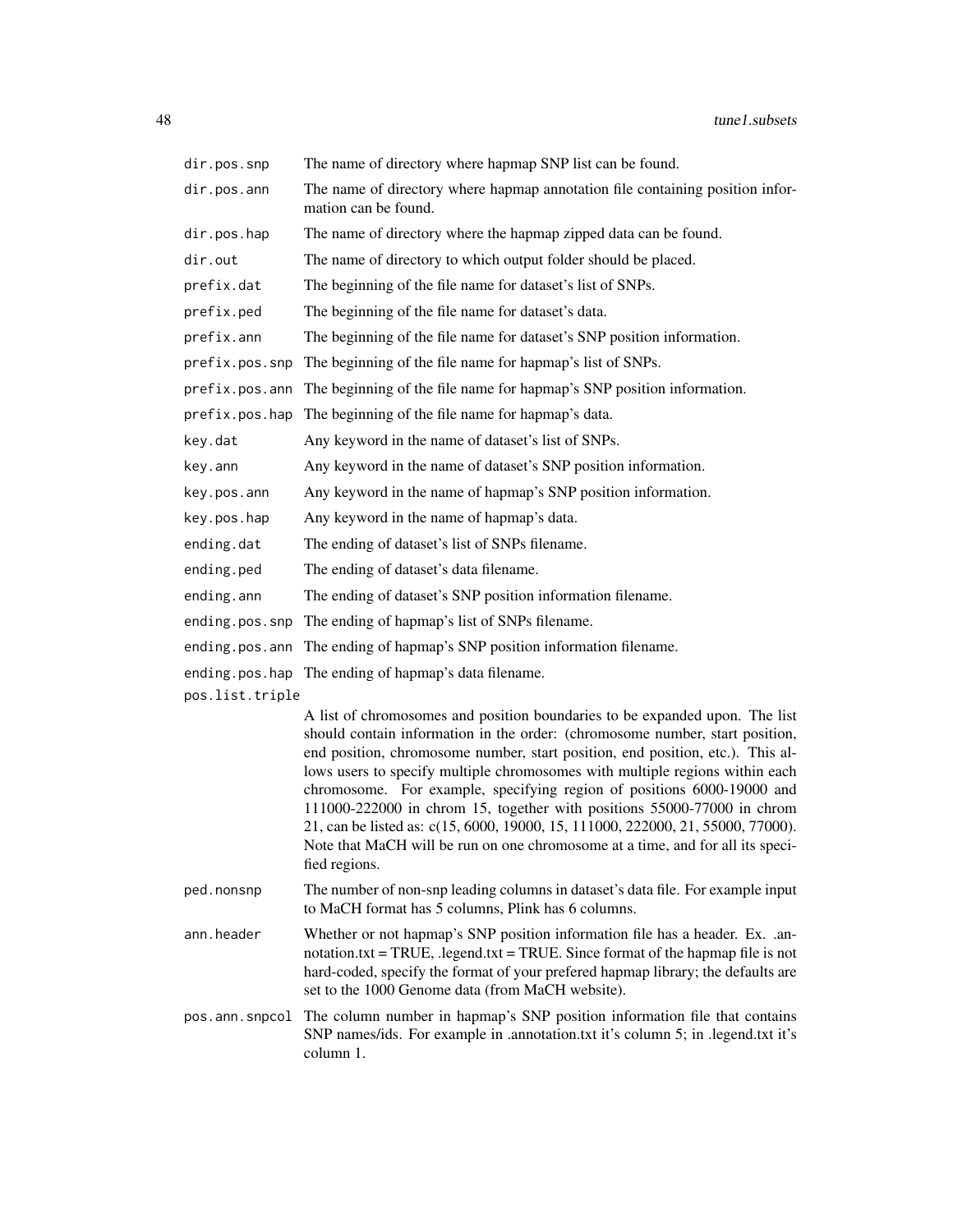<span id="page-48-0"></span>

| pos.ann.poscol  | The column number in hapmap's SNP position information file that contains<br>position information. For example in .annotation.txt it's column 2; in .legend.txt<br>it's also column 2.                                                                                                                                                                                                                 |
|-----------------|--------------------------------------------------------------------------------------------------------------------------------------------------------------------------------------------------------------------------------------------------------------------------------------------------------------------------------------------------------------------------------------------------------|
| pos.ann.header  | Whether or not dataset's SNP position information file has a header. Ex. .map<br>= FALSE, but other formats might have a header. Since format of this file is not<br>hard-coded, specify the format that your dataset comes with.                                                                                                                                                                      |
| ann.snpcol      | The column number in dataset's SNP position information file that contains SNP<br>names/ids. For example in .map it is column 2.                                                                                                                                                                                                                                                                       |
| ann.poscol      | The column number in dataset's SNP position information file that contains po-<br>sition information. For example in .map it is column 4.                                                                                                                                                                                                                                                              |
| ann.chrcol      | The column number in dataset's SNP position information file that contains<br>chromosome number information. In .map format there is no such column, since<br>there is a unique file per chromosome, thus default for this parameter is 0. In<br>case if all position information is included in one single file for all/many chro-<br>mosomes, specify which column corresponds to chromosome number. |
| pos.hap.nonsnp  | The number of non-SNP leading columns in hapmap's data file. In .hap.gz it is<br>2.                                                                                                                                                                                                                                                                                                                    |
| out.name.subdir |                                                                                                                                                                                                                                                                                                                                                                                                        |
|                 | The name of subdirectory structure to be created for output for this sequence of<br>chromosomes and positions. Note: this folder name MUST be different for each<br>different set of chromosome and position boundaries triplets.                                                                                                                                                                      |
| out.prefix      | The beginning of output file names.                                                                                                                                                                                                                                                                                                                                                                    |
| rsq.thresh      | Threshold for RSQ of MaCH's imputation. Recommended default is 0.5.                                                                                                                                                                                                                                                                                                                                    |
| num.iters       | The number of iterations MaCH should make in its first step to estimate its<br>model parameters.                                                                                                                                                                                                                                                                                                       |
| hapmapformat    | The type of haplotype data format: 1000G haplotype dataset has .snps file with<br>one column, so hapmapformat defaults to FALSE. Another dataset format list-<br>ing SNPs (.legend.txt) has 4 columns - change hapmapformat to TRUE.                                                                                                                                                                   |
| mach.loc        | The location directory where "mach" executable can be found.                                                                                                                                                                                                                                                                                                                                           |
|                 |                                                                                                                                                                                                                                                                                                                                                                                                        |

The input files for this function are inteded to be from different folders of the subdirectory structure used in preprocessing steps (see [pre0.dir.create](#page-17-1)). The dataset's SNP (.dat) and data (.ped) information are intended to come from  $d3$  ( $d03$  removed); whereas the dataset's position information (.map) can be obtained from d1 (d01\_plink) subdirectory. The hapmap files are huge and can be used by many datasets, thus there is no need to keep a copy of them in our subdirectory structure for each dataset. Note: if the hapmap file that specifies SNP information ALSO lists their position information, simply provide that file (and it's column format) to this function twice (as prefix.pos.snp and prefix.pos.ann). This function is meant to begin from early pre-processing steps, re-run MaCH with hapmap on desired regions, then combine CASE with CONTROL, and call all the pre-processing functions in sequence up until [pre6.merge.genos](#page-36-1). At the end, the output will be a single file ready to be called by MOSS [run1.moss](#page-44-1). A new convenient subdirectory structure will be created, similar to [pre0.dir.create](#page-17-1) within new directory out.name.subdir. This function requires two sets of data: user's dataset and reference haplotypes. There are many hapmap libraries for download from the web, so this function tries to be as general as possible to allow users to give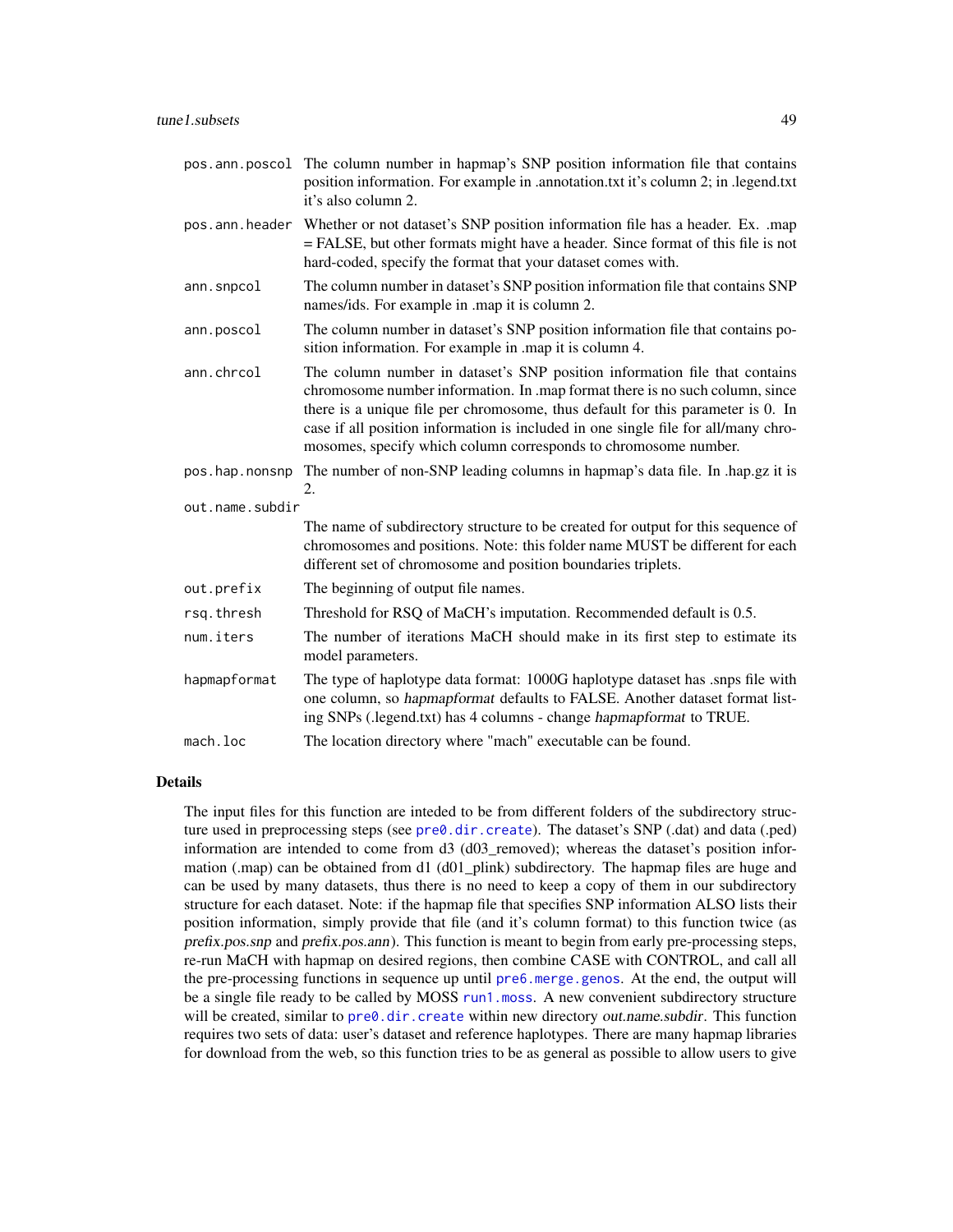<span id="page-49-0"></span>column information about the format. MaCH also needs to understand the given hapmap format. The defaults are set for 1000G Phase I(a) from MaCH's website: [http://www.sph.umich.edu/](http://www.sph.umich.edu/csg/abecasis/MaCH/download/1000G-PhaseI-Interim.html) [csg/abecasis/MaCH/download/1000G-PhaseI-Interim.html](http://www.sph.umich.edu/csg/abecasis/MaCH/download/1000G-PhaseI-Interim.html). Note: the data file (.hap.gz) is expected to be zipped. However please unzip the .annotation.txt file before calling this function. The first thing this function would do is extract the given position intervals from user's datafiles and from haplotype files. This would make both files smaller so that running MaCH is feasible. MaCH will be run on CASE and CONTROL data files separately. After MaCH is run with hapmap, most of the predicted SNPs would have very low RSQ score, thus out of thousands of SNPs that are within the region in hapmap file, only hundreds will be actually reliable. This function prunes out all the SNPs with RSQ score lower than rsq.thresh. Then CASE and CONTROL will be combined based on common remaining SNPs. Then the function will run the two preprocessing functions ([pre5.genos2numeric.batch](#page-34-1), [pre6.merge.genos](#page-36-1)) to output the final ready-to-use file.

## Value

The FULL name of the combined result geno file (including the directory).

#### Author(s)

Olia Vesselova

#### References

MaCH website: <http://www.sph.umich.edu/csg/abecasis/MACH/download/>

#### See Also

```
pre2.remove.genos, pre2.remove.genos.batch, pre3.call.mach, pre4.combine.case.control,
pre4.combine.case.control.batch, pre5.genos2numeric, pre5.genos2numeric.batch, pre6.merge.genos,
run1.moss
```
#### Examples

```
print("See the demo 'gendemo'.")
```